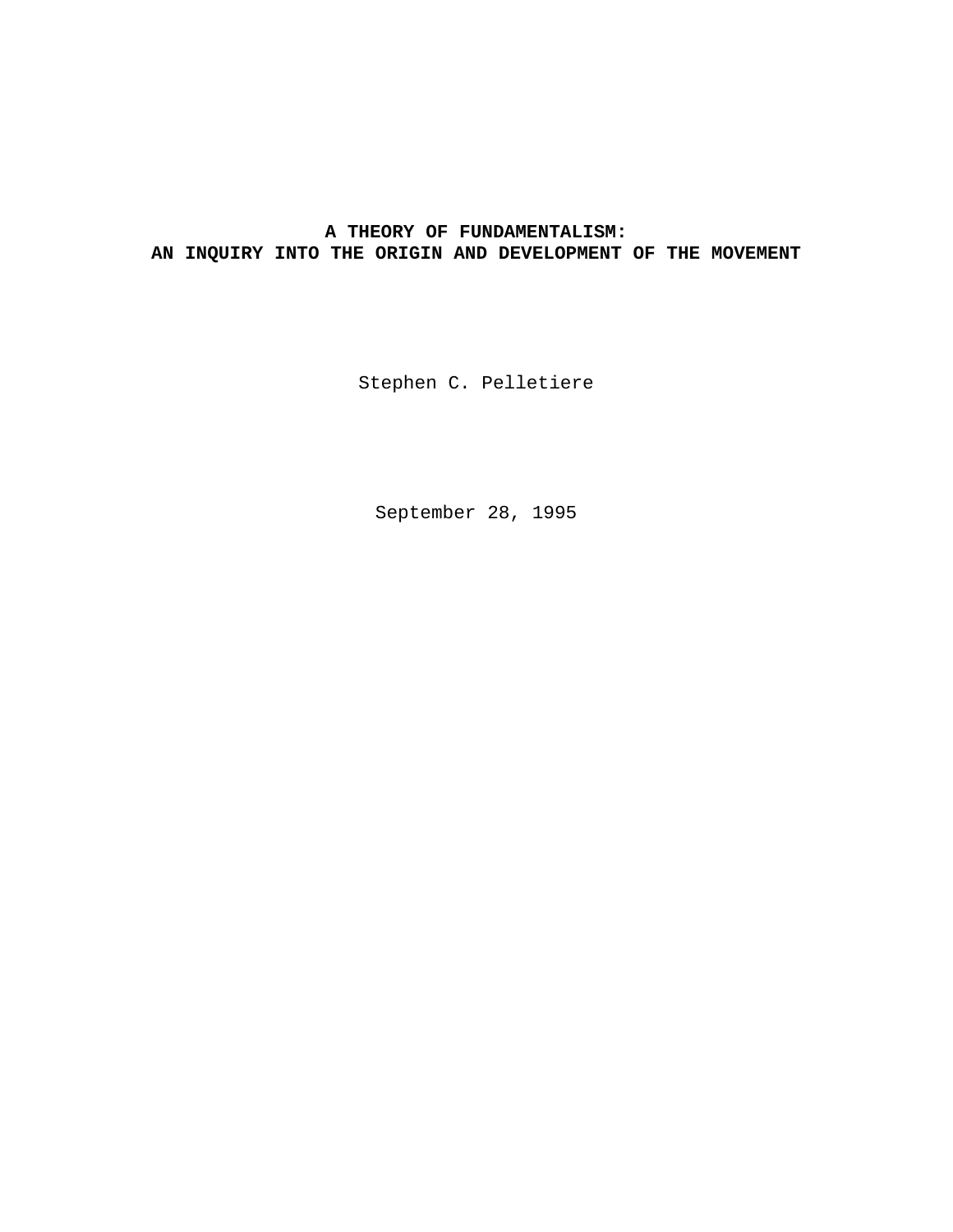#### \*\*\*\*\*\*\*

The views expressed in this report are those of the author and do not necessarily reflect the official policy or position of the Department of the Army, the Department of Defense, or the U.S. Government. This report is cleared for public release; distribution is unlimited.

#### \*\*\*\*\*\*\*

Comments pertaining to this report are invited and should be forwarded to: Director, Strategic Studies Institute, U.S. Army War College, Carlisle Barracks, PA 17013-5050. Comments also may be conveyed directly to the author by calling commercial (717) 245-4080 or DSN 242-4080, or by Internet at pelletis@carlisleemh1.army.mil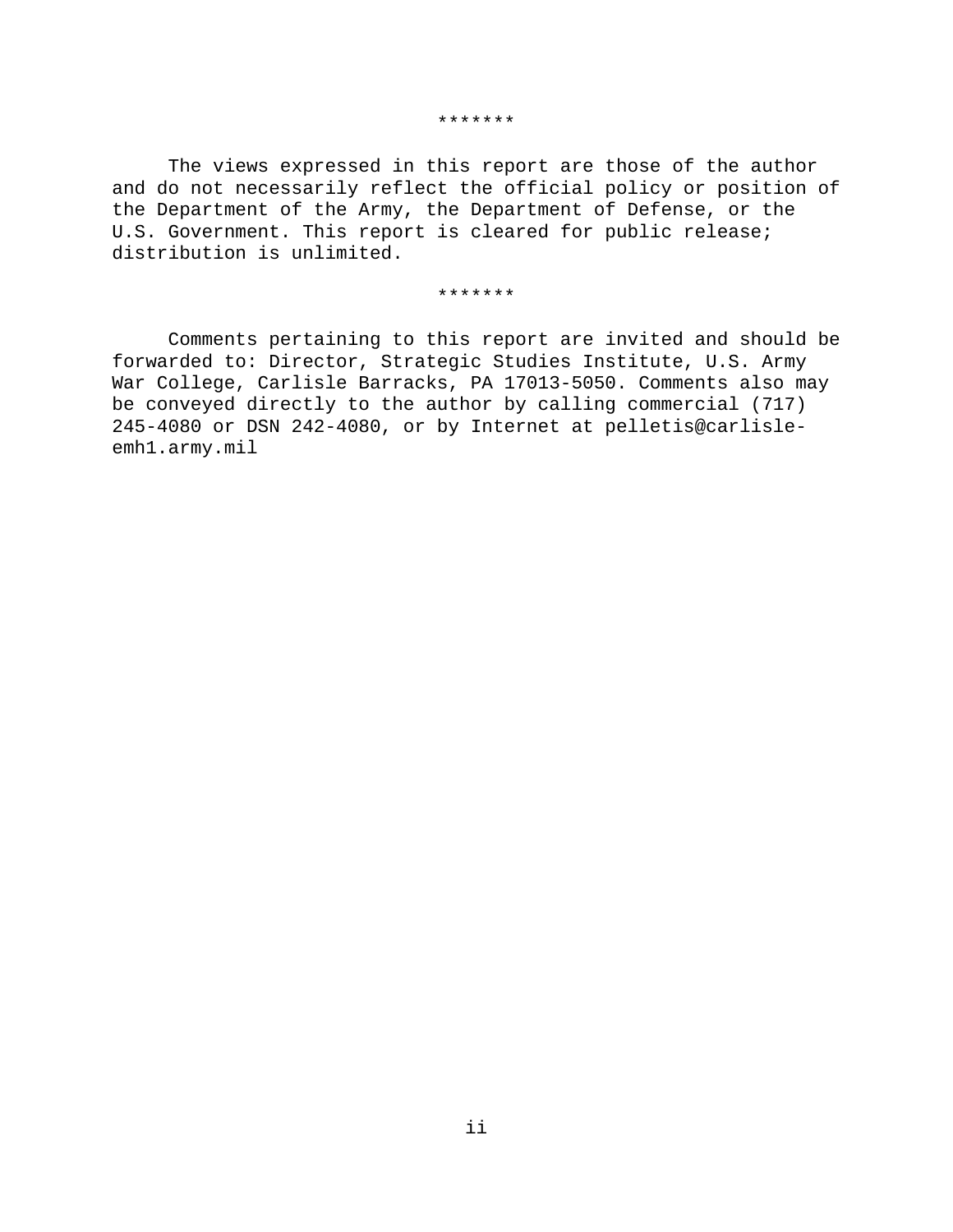#### **FOREWORD**

Islamic fundamentalism is growing at such a rapid rate that many believe it threatens to take over the Middle East. To prevent this, enormous resources have been summoned, not only from within the region, but in the West as well. Yet, for all the efforts to contain, if not turn back the fundamentalists, the movement appears likely to pose a security challenge well into the next century.

In this monograph Dr. Stephen Pelletiere points out that containment of fundamentalism depends first and foremost on accurate information about the nature of the movement. He examines the origins of the various fundamentalist groups that are challenging the area's governments, and explains why they were able to grow in the face of official repression by some of the most sophisticated and well-equipped security services in the world. The author concludes by building a theory about fundamentalism, which implies a need to redirect policy for coping with it.

Dr. Pelletiere maintains that the solution is not to try to crush the movement--that has been attempted numerous times and consistently has failed. Rather, the way to proceed is to locate and act on the basic split within the movement between its socially constructive and other more violent elements.

The Strategic Studies Institute is pleased to offer this monograph to help advance understanding about this rising, volatile Middle East phenomenon.

> RICHARD H. WITHERSPOON Colonel, U.S. Army Director, Strategic Studies Institute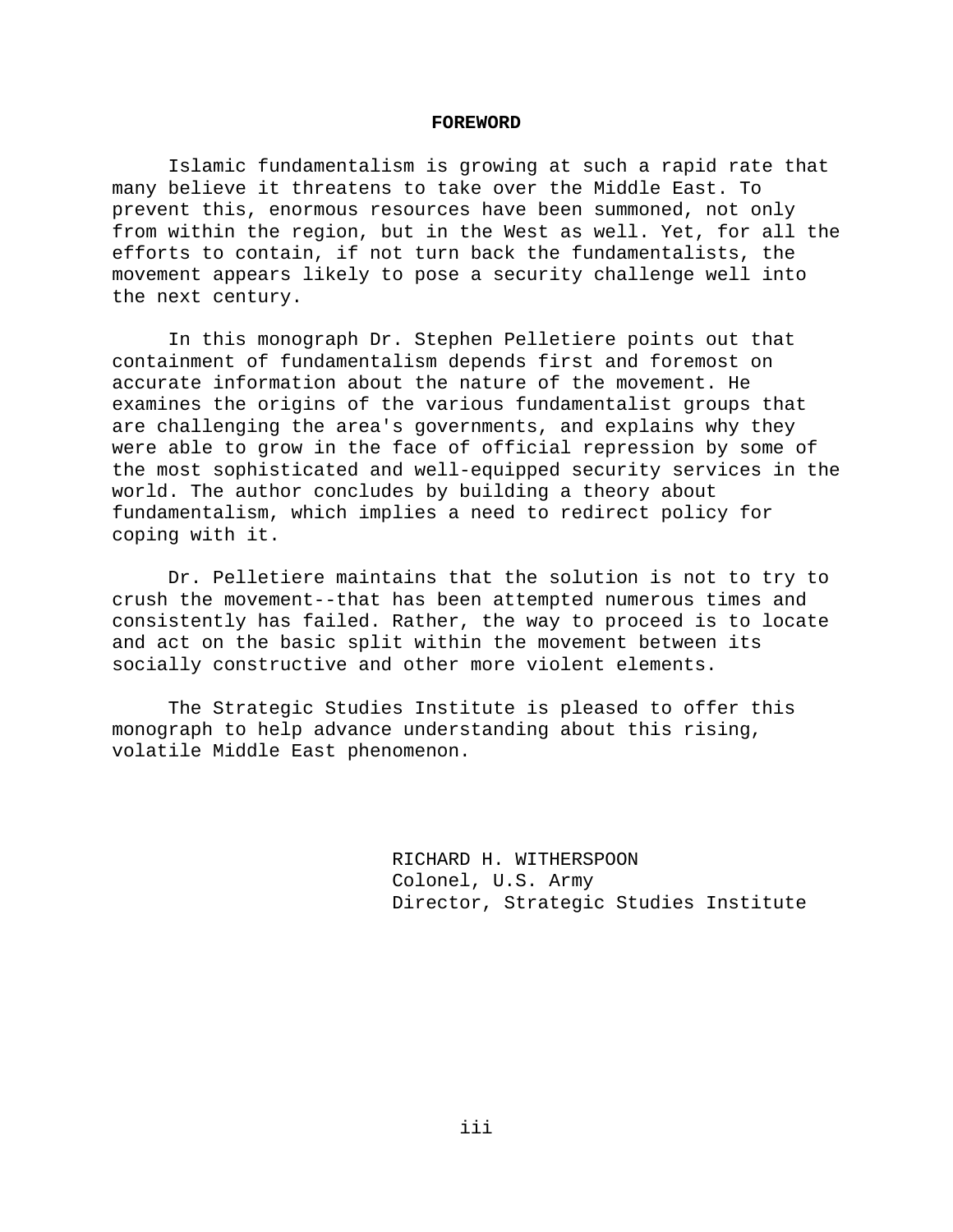#### **BIOGRAPHICAL SKETCH OF THE AUTHOR**

STEPHEN C. PELLETIERE received his Ph.D. in Middle East politics from the University of California, Berkeley. In the early 1960s he served in the Middle East as a foreign correspondent during which time he was based in Beirut. Dr. Pelletiere returned to the Lebanese capital in 1970, for a stay at Shemlan, the Arabic language school of the British government. In 1975, when the Lebanese civil war erupted, Dr. Pelletiere was in Cairo, Egypt, conducting research on a Fulbright Fellowship. He interviewed refugees fleeing Lebanon to Egypt, including many United Nations professionals. Dr. Pelletiere has taught at the University of California, Berkeley; at Ripon College, in Wisconsin; and at Union College, Schenectady, NY. From 1982 until 1987 he was an intelligence officer in Washington monitoring the Iran-Iraq War. He came to the Strategic Studies Institute in 1988, and became a full professor in 1992. He has written two books on the Middle East: The Kurds--An Unstable Element in the Gulf, and The Iran-Iraq War--Chaos in a Vacuum.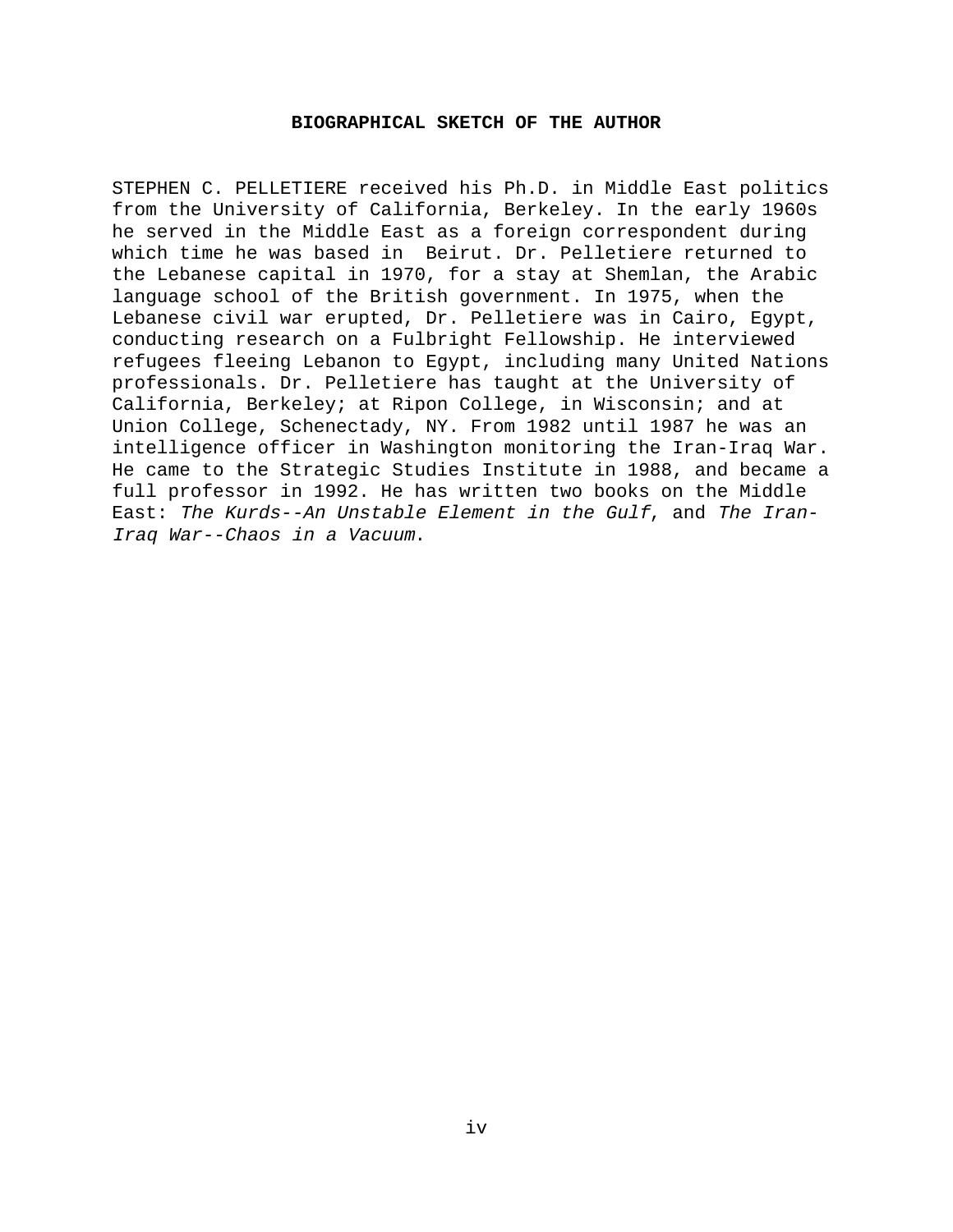#### **SUMMARY**

Throughout the Middle East the fundamentalist tide is rising, and shows no sign of cresting soon. Given the extraordinary growth of fundamentalist attitudes, it is curious that in the West so much confusion exists about the movement. Western analysts seem unsure of how to deal with fundamentalism, much less capable of developing effective strategies to combat it. Their difficulty begins with a lack of awareness of the movement's origins. To understand fundamentalism, one must return to the 1970s and the period of the Cold War. The movement sprang from the clash of rightist and leftist forces; this circumstance- -of being a product of the Cold War--shaped its development.

This study argues that U.S. policymakers need a deeper theoretical appreciation of Islamic fundamentalism that will explain the many complexities of the movement, in particular, why the fundamentalists have such drawing power within Islamic societies. The study probes the beginnings of groups like the Islamic Salvation Front (FIS); the Gamiyat; Hamas; Hizbollah; the Jewish fundamentalist organization, Gush Emunim; and the elusive Muslim Brotherhood.

The author finds a pattern in the way that all of these groups came into being and later developed--the Jewish as well as the Muslim ones. He also notes some ways in which the groups differ among themselves. Taking everything into account- similarities as well as differences--the paper presents a theory about fundamentalism that explains not only the current activity of the fundamentalists, but also alerts policymakers as to what might reasonably be expected in the future.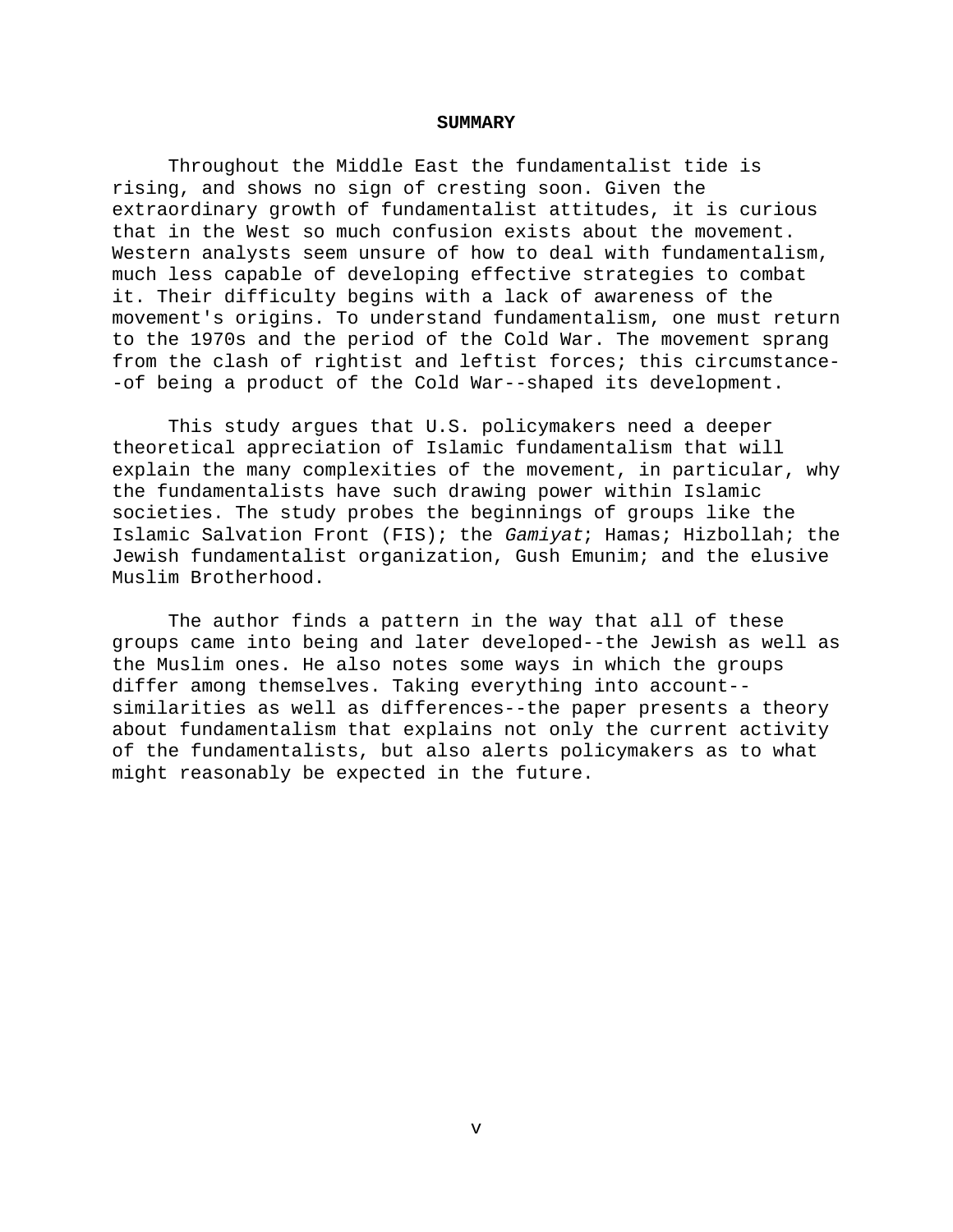## **A THEORY OF FUNDAMENTALISM: AN INQUIRY INTO THE ORIGIN AND DEVELOPMENT OF THE MOVEMENT**

### **Introduction**.

Concern about fundamentalism is widespread and this has led policymakers to turn to experts, looking for answers to what the movement is about. $^{\rm l}$  The experts have been only too happy to oblige. The experts' advice, however, must be seen as suspect. This is because their theories--almost uniformly--assume knowledge about the movement that is not certain.

Anyone who has looked into the problem of fundamentalism knows that it is terribly complex. Many mysteries are associated with it, and these are absolutely crucial to understand. Until light can be thrown on the gray areas, fundamentalism will remain an intractable phenomenon.<sup>2</sup>

This study looks at fundamentalism as it exists today throughout the Middle East, and tries to show what information about it is sound, and what is lacking or is suspect. The study focuses on the problematic aspects, arguing that they must be resolved, or policymakers are going to be compromised.

Fundamentalists are adept at exploiting misleading information about their movement. When adversaries of the fundamentalists make wrong assumptions, on which they then attempt to build policy, the fundamentalists invariably seem to capitalize on this. Indeed, it appears to be a favorite tactic for advancing their cause.

The way to proceed, the author claims, is to return to the origins of the various groups to determine what caused them to come into being. Once an understanding of this is achieved, it then becomes possible to reorient one's approach, to construct a theory which, because it is based on sound assumptions, has some predictive capability.

This is what the author has attempted to do; he has contrived a theory, the basic assumption of which is that fundamentalism--widely perceived as a radical movement--did not start out that way. It actually began as a movement of reform. The reformist current dissipated quickly, but this did not occur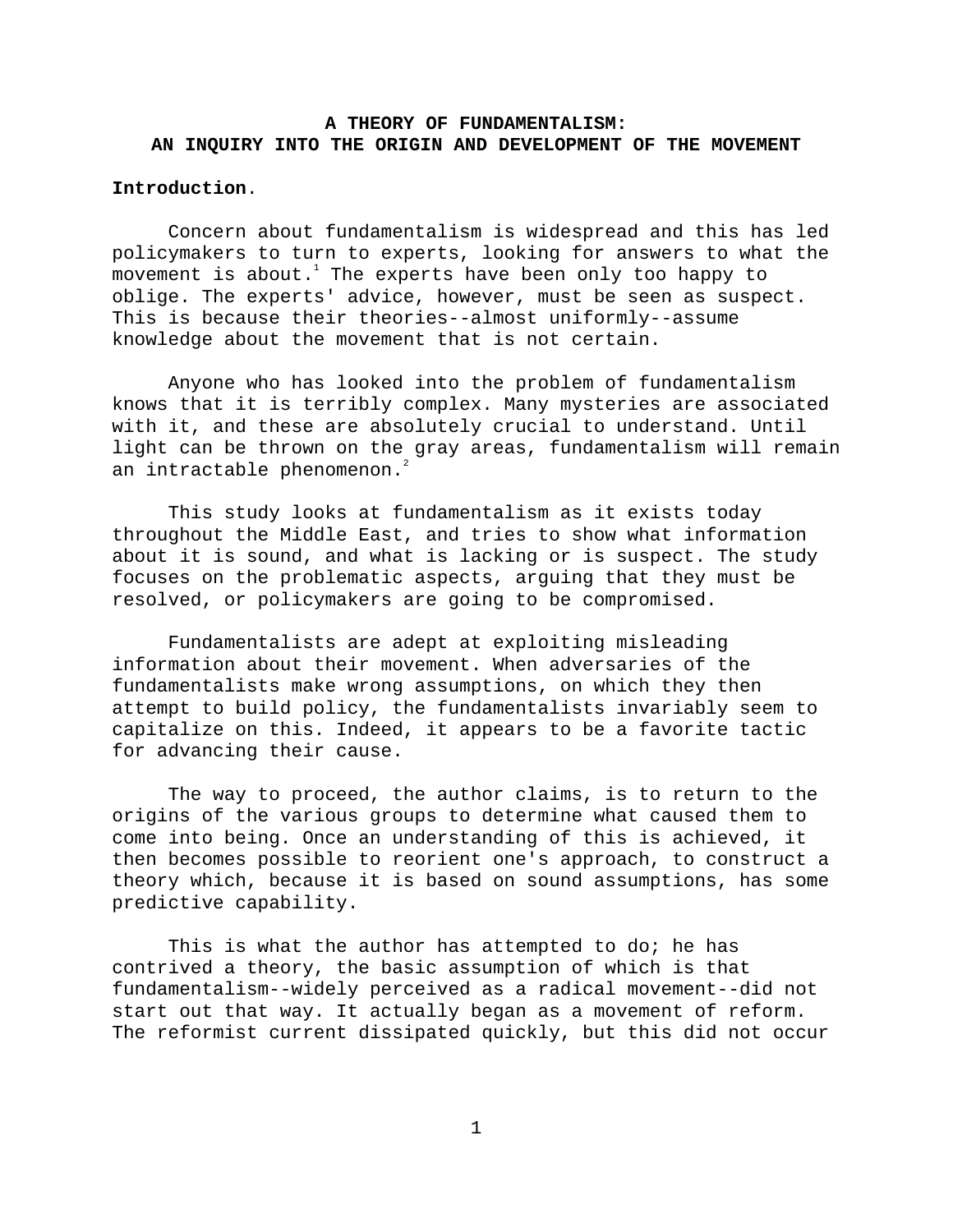until the reformers found themselves balked by the regimes that they were trying to influence. Unable to carry their reforms into action by peaceful means, the original leaders withdrew from the movement. Then new elements took over--mainly from among the youth--and initiated what must be viewed today as an area-wide populist revolt.

The study speculates about this "youth takeover," and what the significance of this might be. It also notes a peculiarity of fundamentalism which--to the author's knowledge--makes it unique among movements of this type: that the original reformist element, while retreating into the background, has nonetheless continued to be involved, even to the extent of participating in some of the violent activities. This fact may be of consequence; it could provide a means of gaining influence over the movement, or at least of deflecting some of its angry energy.

### **Method**.

The study starts with a look at three manifestations of Islamic fundamentalism--the Islamic Salvation Front (FIS) in Algeria, the so-called Gamiyat in Egypt, and Hamas in the Israeli occupied territories. These are considered together for a reason- -operationally, they have all developed along similar lines, and today they are--in structural terms--practically mirror images of each other. The fourth and fifth movements to be examined, Hizbollah, and the Jewish fundamentalist group, Gush Emunim, are structurally quite different.<sup>3</sup>

The method will be to review the recent history of each movement, and then separately to consider the mysteries connected with it. The author will then move to theory-building; and finally will present his theory on fundamentalism. He will conclude with a series of recommendations for policymakers to consider.

## **Fundamentalism Among the Sunnis**.4

In Algeria the fundamentalist movement did not come about until the late 1980s, and then it developed practically out of nowhere. Up to this time, religion was kept out of politics, due to the nature of the regime. Avowedly secular, the government tolerated religion, but barely.<sup>5</sup>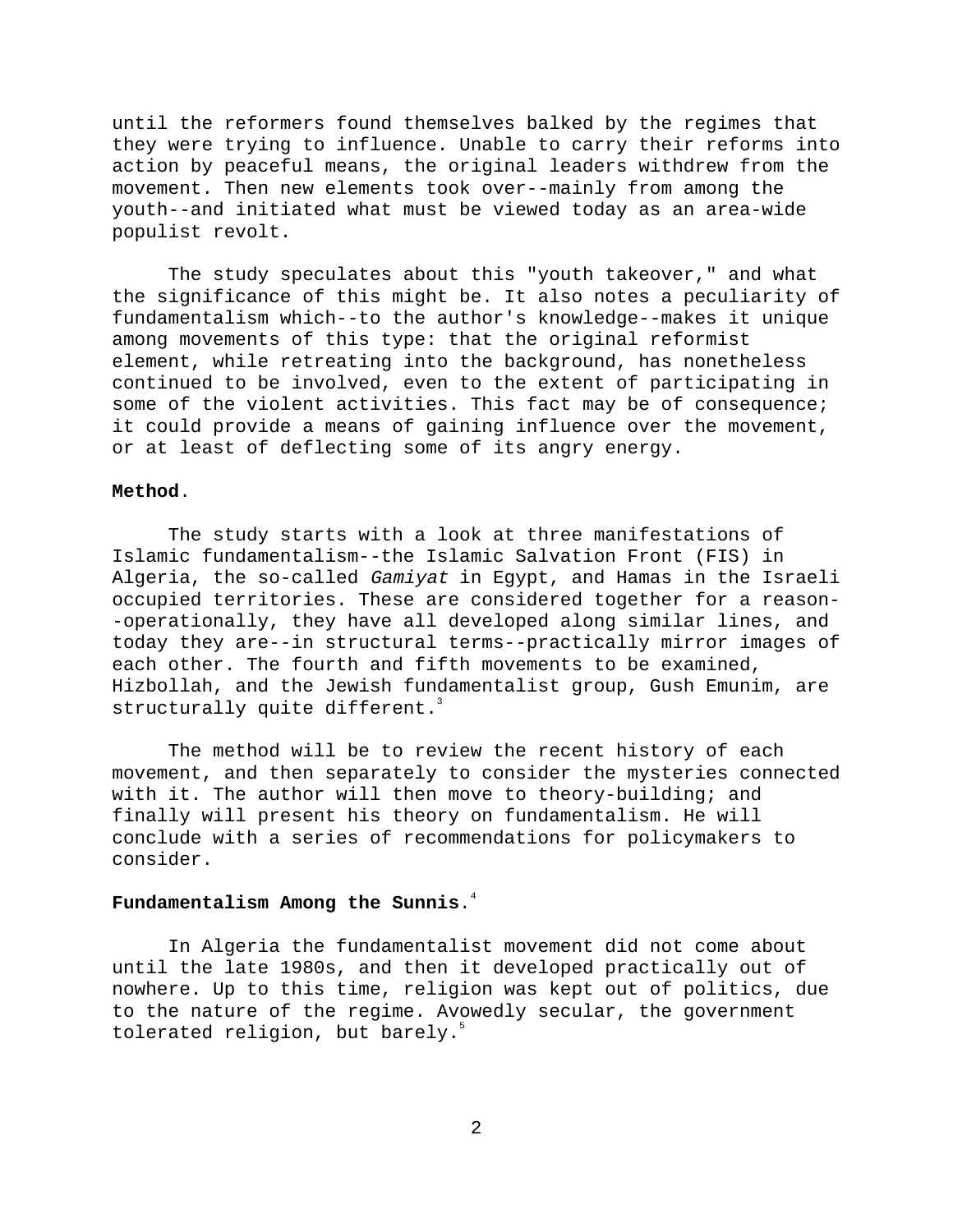Nonetheless, there existed a kind of shadow movement of religious influence, which performed what in the West would be called good works. Very conservative, devout Muslims ministered to congregations of primarily urbanized peasants. A feature of this activity was building mosques in the baladi districts of the great urban centers. Ihese so-called free mosques competed with mosques that were government sponsored. The latter were viewed by Algerians as corrupt--mere appendages of the official bureaucracy. $<sup>7</sup>$ </sup>

At the same time, however, the shaykhs who operated the free mosques did not seek to take power from the government. There is no evidence of subversive activity by any of these individuals prior to 1988. Perhaps for this reason the government left the free mosques alone. The free mosques also provided social services that the government was unable to supply.

Algeria, a significant oil producer, was hard hit by the fall in oil prices in the mid-1980s.8 The Algerians were not among the foremost producers, however they did reasonably well from the sale of their oil. Once the world oil price collapsed, the country suffered.

The economic downturn affected the government adversely in two ways. It deprived the regime of funds needed to run the country and, in effect, it forced the regime leaders to show their mettle. In the past they had solved problems by throwing money at them; now they had to become efficient administrators. This was impossible; the government was notoriously corrupt and inefficient.<sup>9</sup>

Algeria's rulers, as they struggled to cope with diminished resources, exposed themselves badly. The people saw that they were not up to the challenge confronting them. Hence the populace grew restive, and, in late 1988, terrible riots erupted. The proximate cause of these is something of a mystery. The blowup seemed spontaneous, although some saw it as a government scheme that backfired.<sup>10</sup>

Thousands of youthful Algerians (mostly unemployed) poured into the streets in demonstrations that continued for over a week. Why were these demonstrations so prolonged and so violent?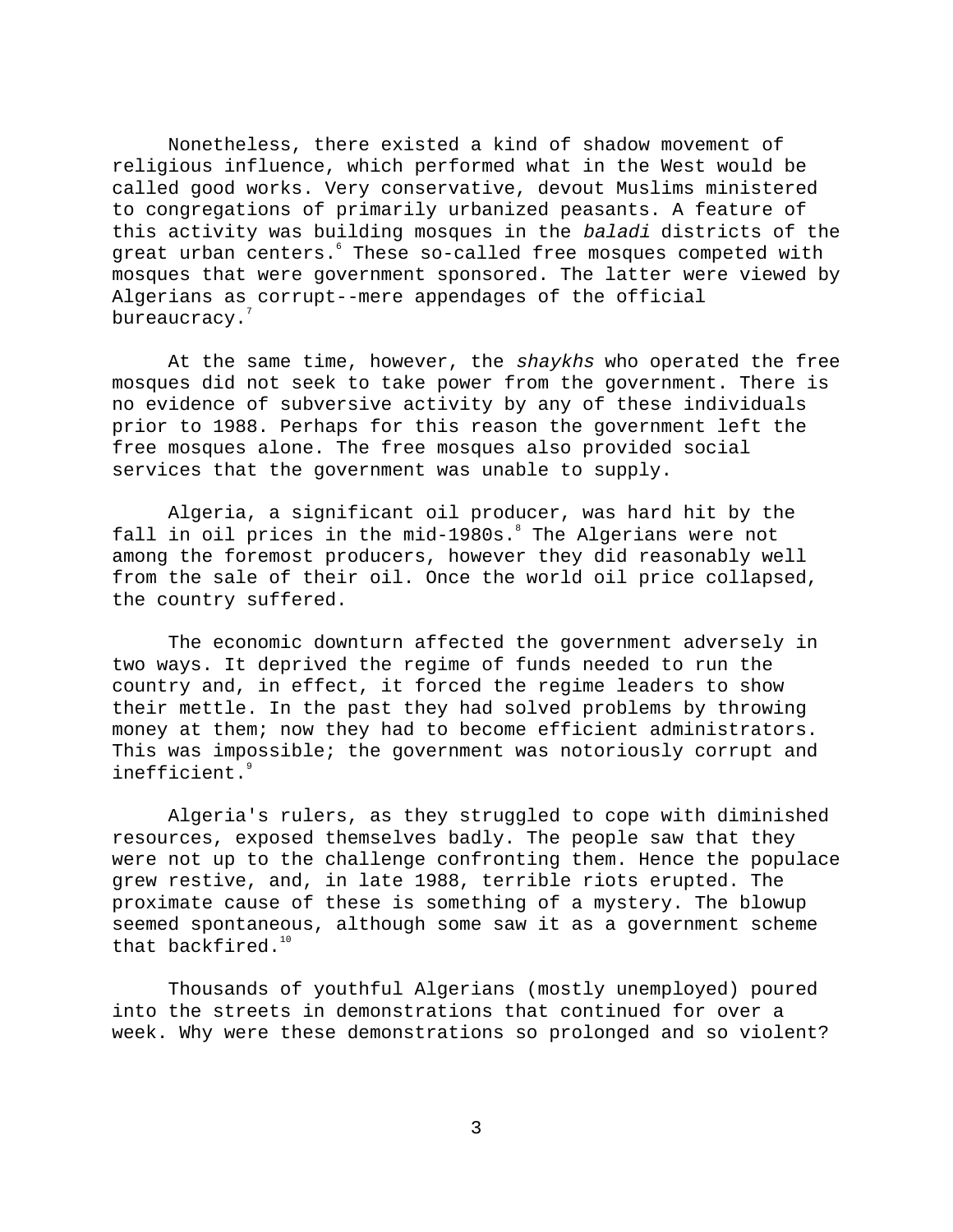Clearly, the government bore much responsibility because the army, in putting down the unrest, is estimated to have killed somewhere around 200 people.<sup>11</sup> This so enraged the rioters that a spiraling escalation developed. Out of the riots, the Islamic Salvation Front (FIS) was born.

Seeking to end the rioting, the government quite early on appealed to the country's religious leaders to calm things down, and this the clergy attempted to do. Rallies were held in which the crowds were harangued to leave the streets, or at least to desist from looting, as they were doing. But once the rioting had ceased, certain clerics organized the FIS movement. The clerics who took charge of this movement were Ali Bel Haj and Abass Madani.

The FIS's initial action was to form itself into a political party and compete for seats in the local elections. The ruling party, the National Liberation Front (FLN), appears at this point to have blundered. It seems to have miscalculated the appeal of the fledgling movement, which did surprisingly well in the local elections and thus was encouraged to try for seats in the parliament. $12$  However, the military seized the reins of government and attempted to push through gerrymandering rules that would have favored the FLN in the upcoming elections. When the FIS leaders called for a general strike, to protest this action, the movement leaders were jailed.

Still, the movement might not have turned violent had it not been for a subsequent development. In January 1992, the President of Algeria stepped down and in his place a High Security Council took over. This Council was seen as a healing agency, one that would work to overcome the widespread divisiveness. In particular, Algerians were cheered by the presence on the Council of Muhammad Boudiaf, a revered leader of the original 1954 revolt against the French. However, by June 1992 Boudiaf had been assassinated, and many in Algeria concluded that this was the work of the security forces.<sup>13</sup> Elements of the FIS decided that the army could not be trusted. They went underground, forming the Army of Islamic Salvation (AIS). This group ultimately split, and an even more radical organization came into being, the Armed Islamic Group (AIG). The movement thus entered into its present violent phase.

4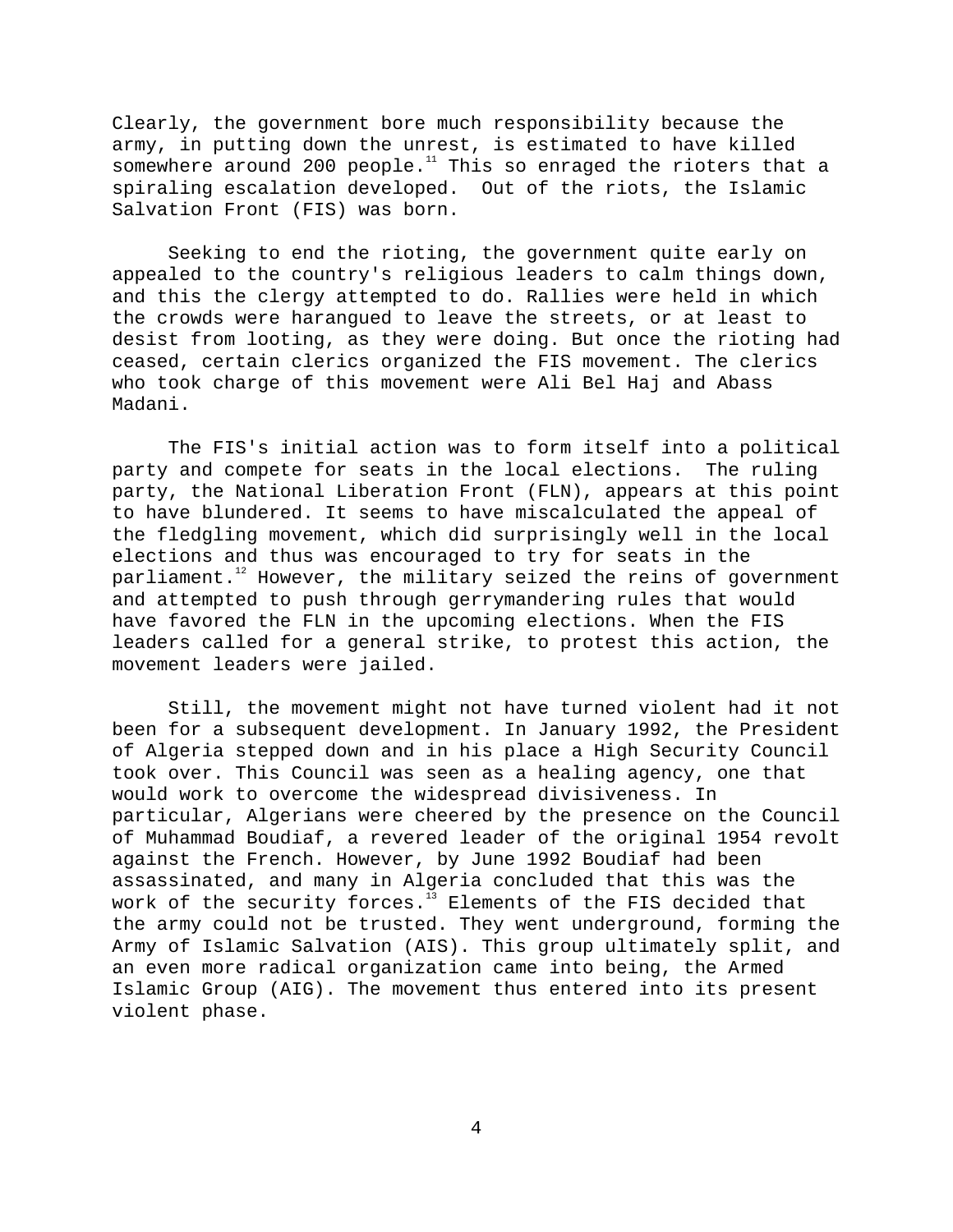Commencing in 1993, the FIS began to subside as a significant influence in the country. Indeed, it is problematical whether the FIS has any control over the action groups. It may possibly control the AIS, but there is no evidence that it controls the AIG. Indeed, the activities of the AIG are vicious. This group has thwarted efforts by the military to end its resistance, and has succeeded in raising the level of attack. Today, what is happening in Algeria is tantamount to civil war. Over the past 3 years it is estimated that as many as 40,000 may have died in this struggle.<sup>14</sup>

#### **Discussion**.

Several mysteries surround what is going on in Algeria. The first concerns the origin of the revolt. How did the affair develop? Although there are many factors that might have produced the riots, a revolution is something else. To trigger a revolt more is needed--much more--and we shall try to show that this extra something was missing in the Algerian case.

Anger over the government's inept handling of the economy certainly played a role. As previously stated, the youths who rioted mostly were unemployed, and largely this was due to the oil crisis. Having a mass of youths without employment is clearly detrimental; but it is doubly dangerous if virtually all the youths are crowded together in a few urban ghettos. Under such circumstances, disaffection can spread rapidly; all it takes is for a few hotheads to begin agitating. This appears to be what happened.

Latent hostility against the government, then, was a factor contributing to the outbreak. Still, we want to know what specifically set this off? Was there any one issue, or complex of issues, that drove the youths to violence? It seems there was--to begin with, the government's housing policy. Not enough apartments were available in the major cities. $15$  Waiting lists were subscribed years in advance, and, to get on a list, one had to have influence.

First claim to apartments went to a privileged few, the socalled "martyrs" of the revolution. These individuals had either fought in the 1954 revolution, or were family members of those who had. The fact that such a category existed, with first-claim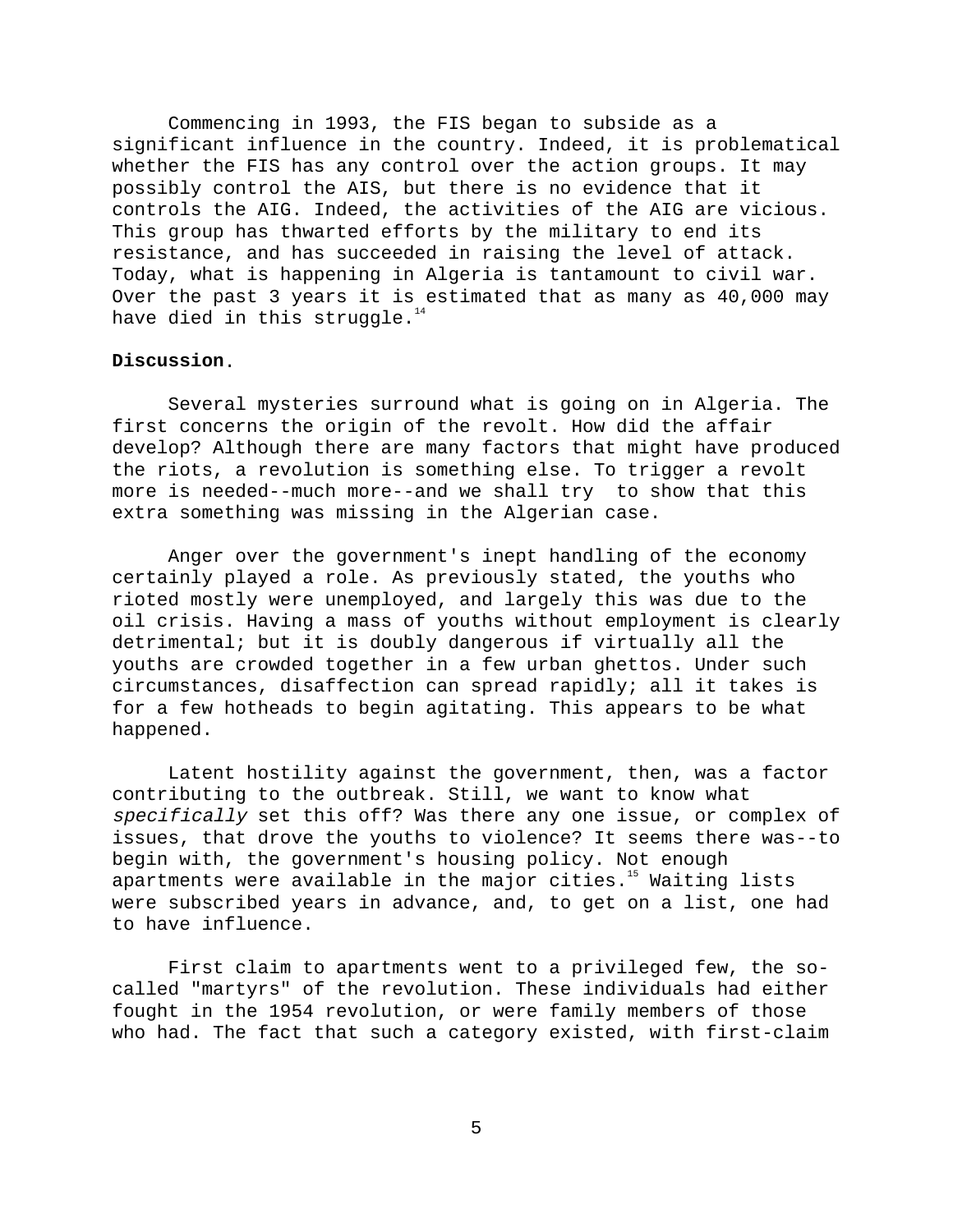privileges--not only to apartments but to virtually everything else worth having in the country--rankled many. Those who were not so advantaged felt themselves denied, and many of the embittered ones were youths. Without an apartment one cannot marry, have a normal conjugal relationship--in effect, fulfill oneself as a man.

Cultural divisions within the community were another factor contributing to the outbreak. No sooner had the FLN defeated the French, than it proclaimed Algeria to be an Arab country. Unfortunately for it, however, the French were nothing if not thorough colonizers. Hence, when the FLN took power there was not much "Arabness" left in Algeria. To be sure, Algerians thought of themselves as Arab, and certainly few Algerians ever denied their religion--the overwhelming majority were avowedly Muslim. At the same time, however, the upper classes spoke, and had been educated, in French. This was particularly the case with Algiers, the capital. To offset this state of affairs, the regime was forced to import Arabic teachers, the Arabic language having ceased to be the vehicle of learned discourse.<sup>16</sup>

Nonetheless, despite the regime's insistence on nurturing its Arabness, the country's leaders did not stick to their resolve. They soon began backsliding, the allure of French culture apparently being too great. The leaders sent their children to school in France. They vacationed there. They banked there. They favored the French language over Arabic. They even dressed in the French style, and watched French television.

Along with this, the early regime leaders co-opted the bureaucracy that the French had left, filling it with their own people. In retrospect this was a bad move, since the bureaucracy became a refuge for elite elements. It turned into a nomenklatura, as existed in the Soviet Union.<sup>17</sup> The bureaucrats drew apart from the rest of Algerian society, isolating themselves from the general populace. This drove an even deeper wedge into the community. Those who were not part of the elite languished, as they had very little hope of bettering their lives. $18$ 

The period between the early 1960s and 1989 marked the growth in Algeria of a virtual caste system, based primarily on one's position in the nomenklatura (and, of course, this included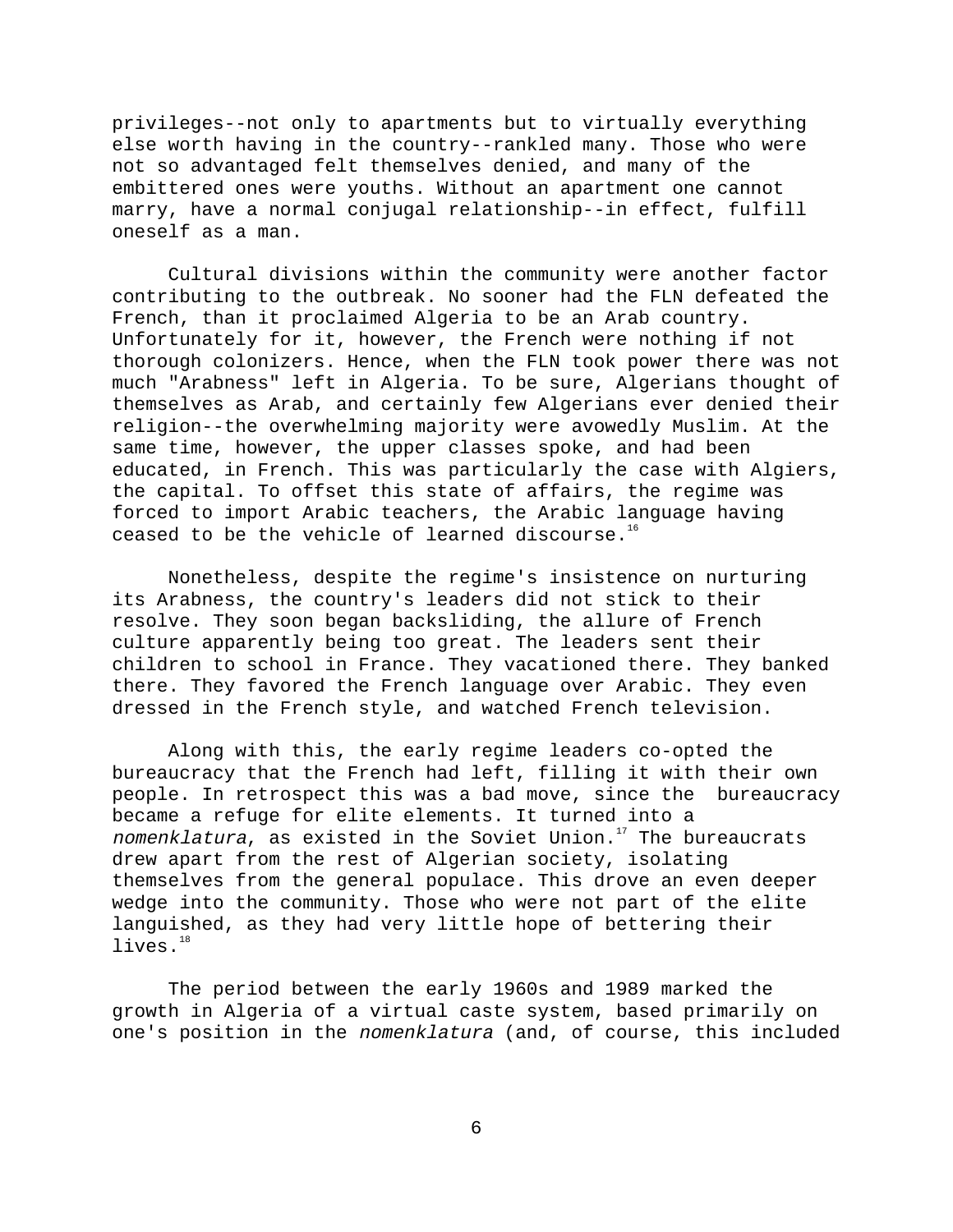the military). Thus, the country was culturally divided. The masses spoke Arabic and were largely from the countryside, or else had moved to the city at a recent date.<sup>19</sup> These recently urbanized elements had come to Algiers and Oran and Constantine to better themselves. Instead, they were blocked by a Francophone elite of civil servants who used their bureaucratic connections to keep them down.

As long as there was money to operate an effective welfare system, the discontent of the underclasses could be accommodated. When oil prices declined, however, and money became scarce, the government had to trim its welfare system.<sup>20</sup> Many began to face real deprivation and social antagonisms sharpened.

Thus, there would appear to have been sufficient grounds for revolt in the underclass. Usually, however, revolutions occur when the middle class becomes disaffected. In Algeria, the middle class certainly was disenchanted with the regime, but it did not abandon it.

Seeking to discover the why of the revolution, many experts have turned to conspiracy theorizing. They have speculated that the rioting was instigated by the clerics. $21$  Further, it has been claimed that, before the rioting broke out, money from overseas flowed into Algeria to the shaykhs; the implication being that this money subsidized the rioters.<sup>22</sup> Evidence to substantiate such claims is lacking, but those who embrace this argument point to the emergence of the FIS as proof that the clergy did, in fact, plot against the government.

This is an inappropriate line to take. The fact that the clergy may have benefited from the revolt cannot be cited as proof that they brought it about. One must show that the clergy aimed at precisely this result, and to do that one must examine their behavior. Here, one immediately gets into difficulty because the violence occurred before the clergy became involved. Algeria's unemployed youth were on the rampage before the clergy came forth to calm things down, which they did at the behest of the government.

Weeks after the rioting had been controlled the shaykhs from the poorer neighborhoods formed the FIS, thus creating what is now the significant movement of opposition in the country. One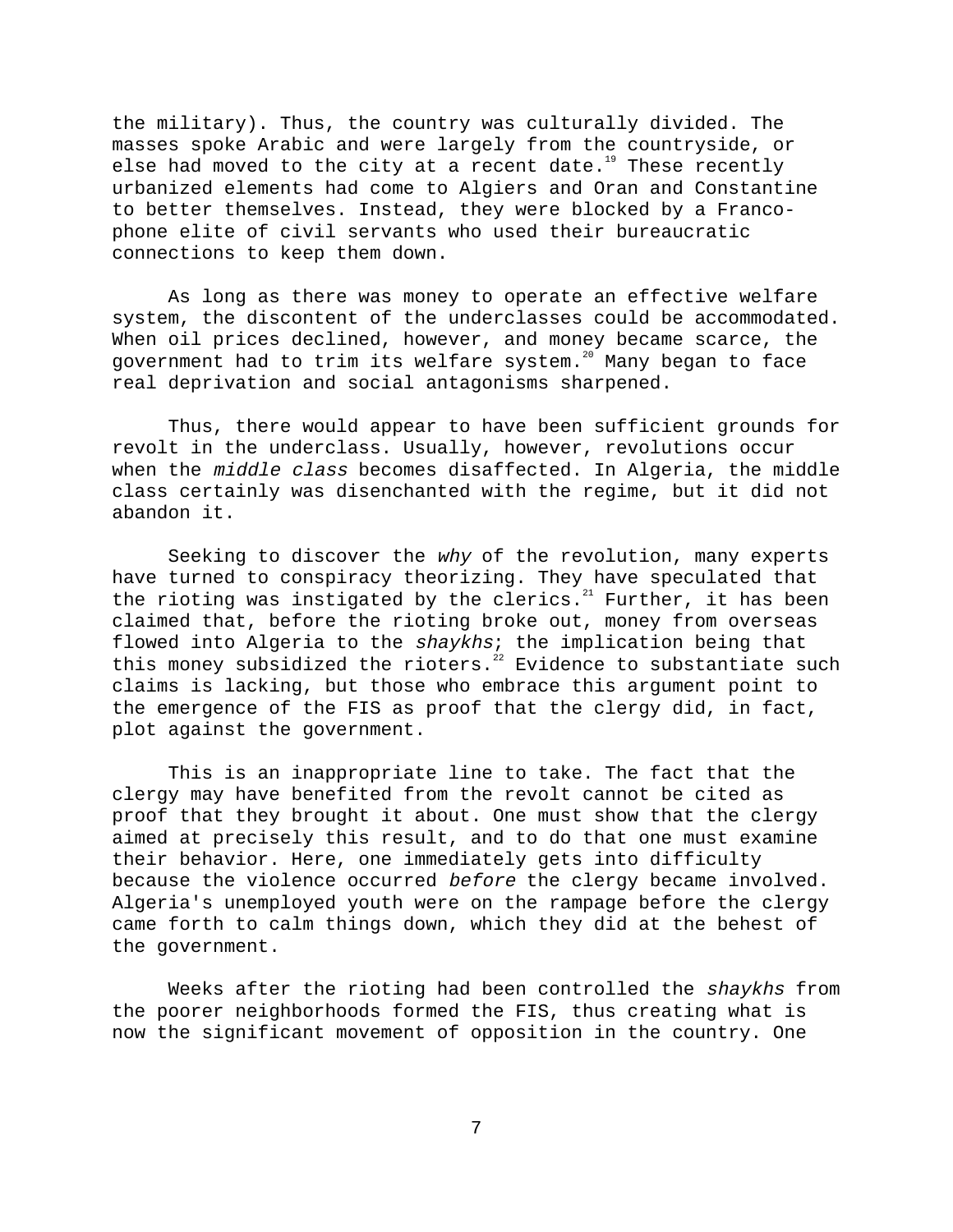could argue that the radical clerics consistently aimed to produce a revolt. The behavior of the clerics belies this conclusion. The original founders of the FIS were peacemakers, seeking to further their aims within the system. Their first action (once they had taken over the movement) was to form a political party, and then compete in local elections. Scoring unexpected gains in this arena, they stepped up their electioneering--all a perfectly good democratic practice. Indeed, one could argue that the FIS lost out because it failed to capitalize on the initial unrest. If the aim of the FIS, from the first, was to seize power by any means, it could have called for an insurrection while the populace was aroused. By participating in the elections, it allowed the FLN to recover, after which the military leaders drove the FIS underground.

If there was no single element plotting a revolt, how did one occur? To find the answer to that question, we have to return to the early days of the rioting and consider what happened during that time--1988.

The Algerians who created what eventually turned out to be a revolt did not initially intend to do so. They were merely expressing opposition to the regime, raising issues in a democratic manner. The clergy made an issue of the riots and the government's maladroit handling of them to mobilize a protest movement, and then they rode that issue to success in the local elections. Further, given the way the elections turned out, it would appear that many in the middle class, if they did not vote for the FIS, at least did not support the FLN. The failure of the FLN to mobilize what should have been its natural constituency was in a large part responsible for the debacle. It seems that both the middle class and lower class elements wanted a change, and--in the early stages of the crisis--that was all they wanted.

Once one adopts the position that revolution was not originally on the agenda, one has no need to discover a conspiracy, or to make much of the Islamicness of the affair. In the Arab world (as in black America, and in Catholic Central and South America), clerical involvement in protest movements is not unusual; religion traditionally has served as a vehicle for such activity. Nor would the participation of the clergy have been a concern to many. It would not have signified a clerical takeover of the government, and the institution of an orthodox form of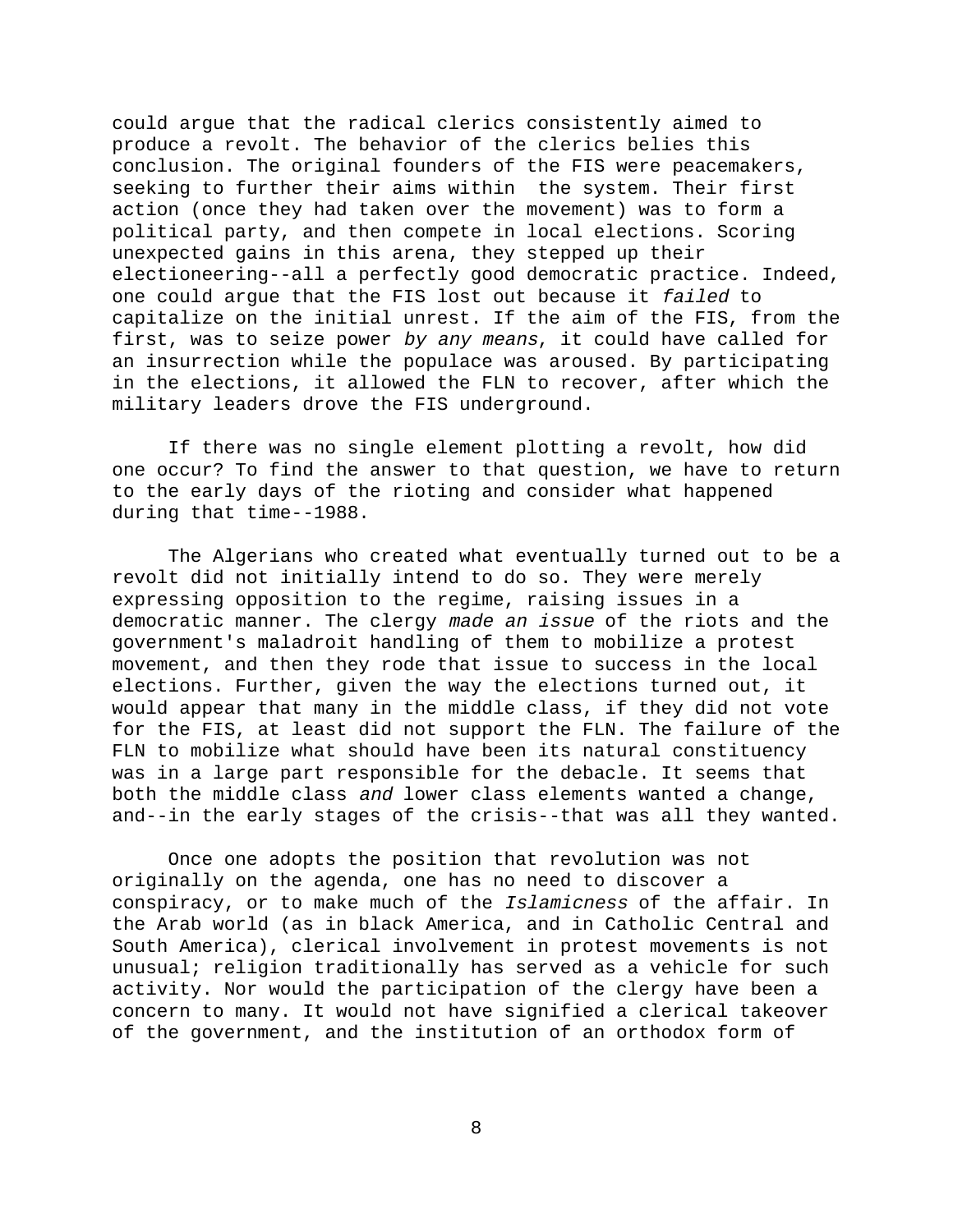rule (one in which the shari'a was implemented).<sup>23</sup> Algerians likely would have interpreted the clergy's involvement as a sign that discontent was serious, and, had the regime been willing to address the situation, subsequent trouble might have been avoided.

In sum, prior to 1988 and the outbreak of the riots there was no movement in Algeria bent on overthrowing the government. For at least the first few months after the movement had formed no one within it seriously looked to seize power from the nation's rulers, at least not by force.

This begs the original question--where does the unrest, indeed, the terror come from? At some point the FIS became transformed into the AIG, with its attacks on foreigners, blowing up of airlines, and all of its other terroristic acts. Why did this occur; who, or what was behind it?

The author's answer would be that the Algerian Army initiated the resort to terror by refusing to compromise with, and later by trying to crush the FIS. Military repression drove the more restless spirits of the FIS to organize the AIS (and subsequently the AIG), and these outfits, operating underground, produced the present bloody confrontation. The author will have more to say about Algeria later, but next will consider Egypt.

### **Events in Egypt**.

Unlike Algeria, an activist religious movement existed in Egypt prior to the outbreak of fundamentalist agitation in the late 1980s. In the 1920s, a minor cleric, Hasan al Banna, formed the Society of Muslim Brothers, an organization dedicated to revivifying Islam among the Egyptian masses, and concurrently combatting Great Britain's imperial control of the Egyptian state. This outfit operated until the 1952 revolution, which overthrew the king. $24$  The Society ran afoul of the Free Officers, who led the revolution--a falling out precipitated by the Officers' drawing close to the Soviet Union. The deeply conservative Brothers objected to such ties. Consequently the Officers attacked the Society in 1954 and again in 1965, wounding it grievously. Many Brothers went into exile (quite a few in the Gulf, where some became wealthy), while others went into hiding at home.

9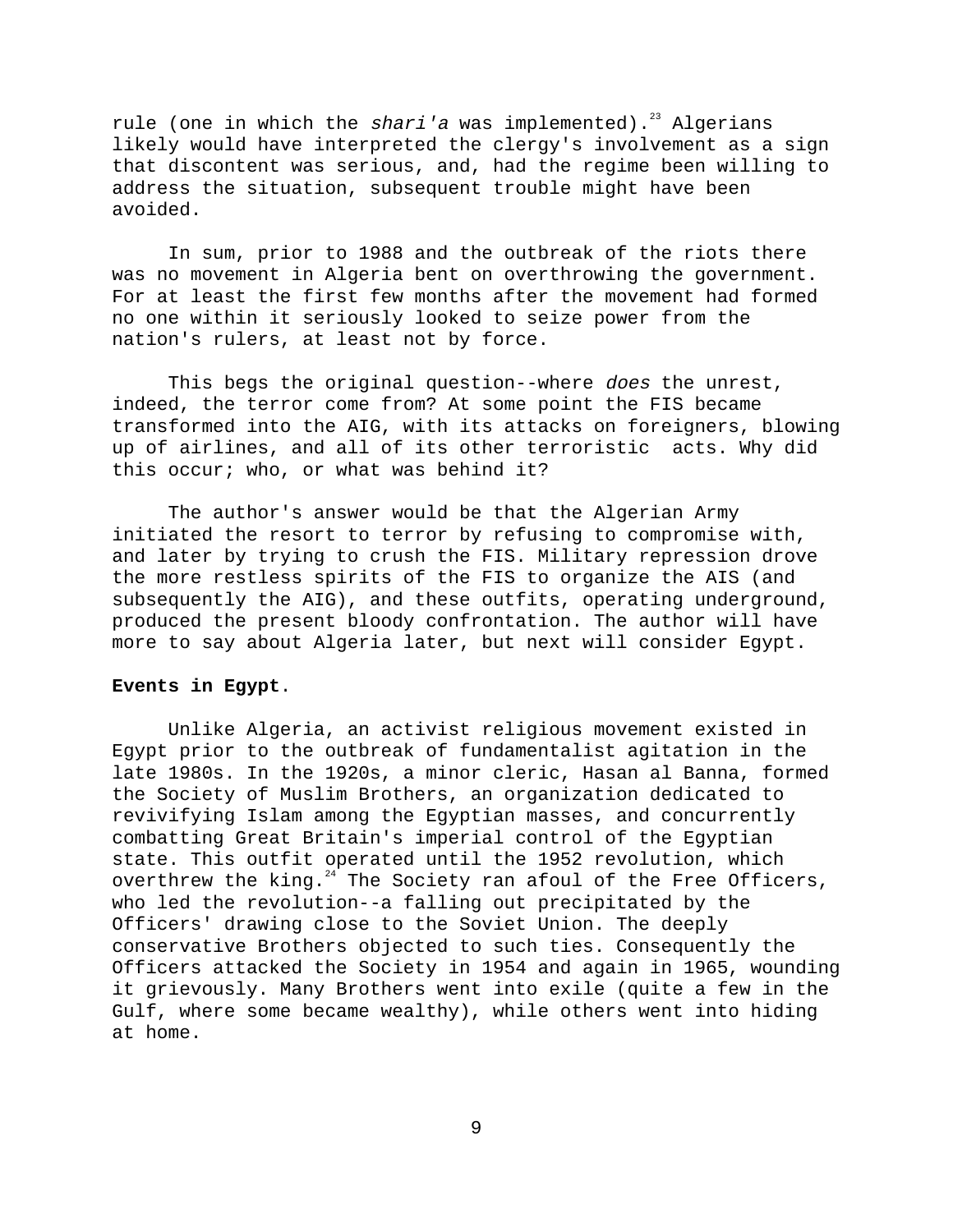Nonetheless, in the 1970s Anwar Sadat sought to rehabilitate the group as a foil against his foes, the Nasserites. Sadat had fought the largely successful 1973 war whereby he had retrieved the Sinai (lost to Israel in 1967). In the process, he had expelled thousands of Soviet advisors from Egypt, and now the President wanted to lead his country into the Western camp. He faced opposition, however, from the Nasserites--old-style leftists, some of them ideological Marxists. The leftists were entrenched in the government after years of Arab Socialist rule.

Sadat declared war on this element, and, to help him, recruited the Brotherhood. Brothers in exile were called home and offered aid in reestablishing themselves.<sup>25</sup> Those underground in Egypt were urged to come out of hiding.

The maneuver apparently was successful. The leaders of the Nasserites were arrested, many jailed, and some executed.<sup>26</sup> To be sure, many of the leftists were never rooted out--they opportunistically adapted to the changed environment. But in the end, the forces of the left were subdued, and Egypt seemed to strike out in a new, more conservative direction.

For a time, the conservatives and regime leaders cooperated. Then gradually the relationship frayed. It is by no means certain what caused the falling out, but ultimately there was a showdown. Sadat launched an attack against elements of the religious community--in particular the Brotherhood-- similar to that visited on the Nasserites. At that point Egyptian society polarized. $27$ 

Sadat was assassinated in 1981, apparently by religious fanatics. The deed has been blamed on the Brotherhood, although, in the author's view, the evidence does not substantiate this. $28$ Still, the religious right clearly was upset over Sadat, and just after he died there was an uprising of sorts in Upper Egypt.

When Mubarak took power, he did not confront the religious forces. He seems to have appreciated that--given the temper of Egyptian society at the time--he would do better to assume a conciliator's role. He allowed the Brotherhood to exist, and this seemed to return the country to calm. At the same time, however, Mubarak did not concede to the Brothers on the one issue that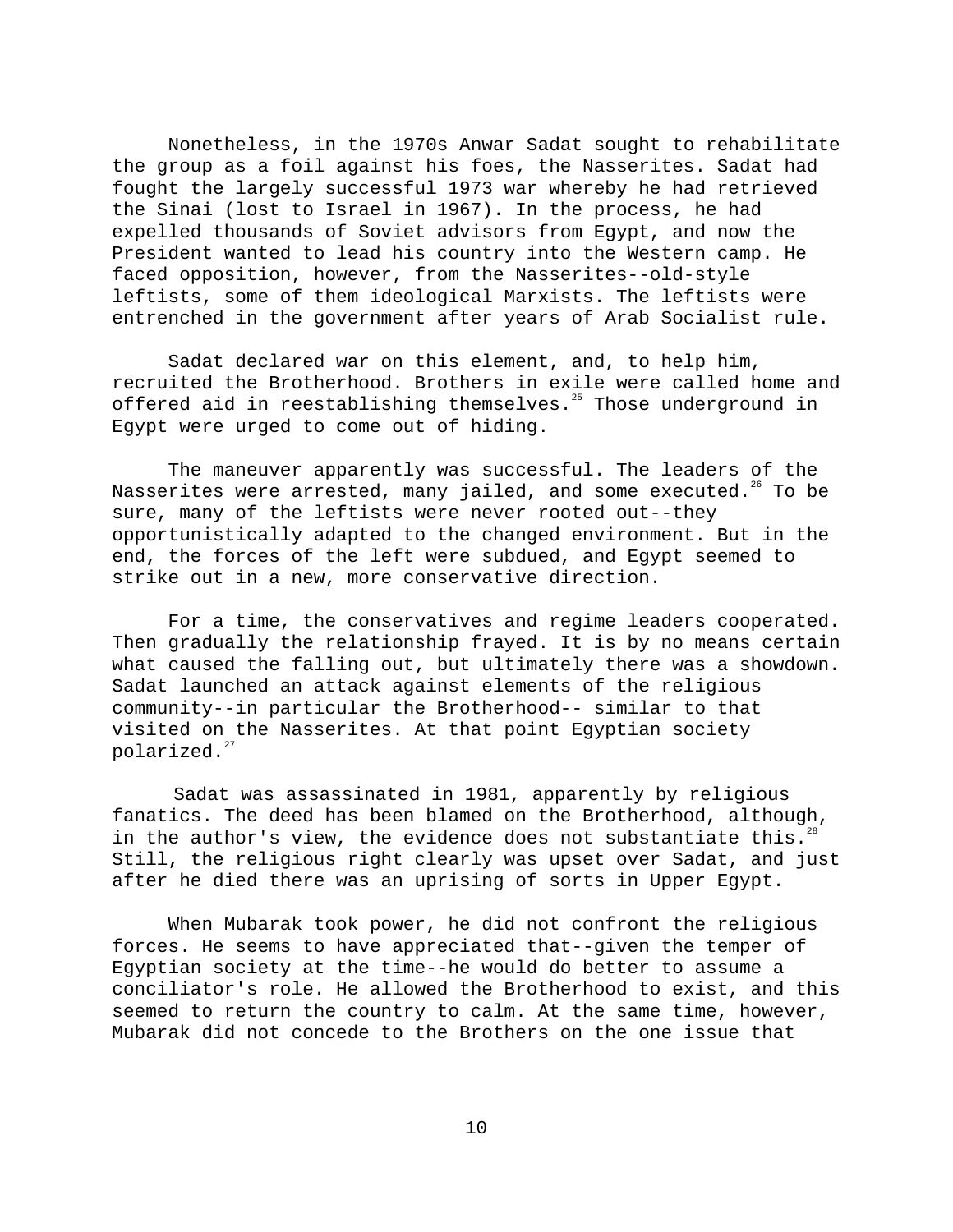really mattered to them--he refused to legitimize the Society as a political party, which would have allowed it to compete in elections.<sup>29</sup> Blocked in this area, the Brotherhood pursued other schemes. For example, it virtually took over several professional societies and labor unions, placing its people in the executive posts. $30$  In this way, the movement continued to expand, and thus the tension between it and the government was perpetuated.

Tensions in Egypt took an unusual turn in the late 1980s, with violent outbreaks in Upper Egypt. There were several manifestations of this, including attacks on tourists and intercommunal fighting between Christian Copts and Muslims.<sup>31</sup> As the level of violence rose, the government began to intervene aggressively, until finally the security forces undertook what amounted to another major crackdown. This, however, only succeeded in making matters worse, and then, unexpectedly, there were severe disruptions in the capital. At this point Mubarak announced the discovery of a clandestine fundamentalist network, which he labelled the Islamic Groups, or Gamiyat.

Following this revelation, fighting between the alleged Gamiyat and the government intensified. Several assassinations were attempted, in which some high officials were actually killed.<sup>32</sup> A brutal repression launched by the government failed, and, when the violence flared again, Mubarak accused the Brotherhood of being behind the Gamiyat. Indeed, he claimed that it was the Society's military wing.<sup>33</sup>Today, the Brotherhood, the elusive Gamiyat, and the security forces are all in an uneasy standoff.

### **Discussion**.

The major mystery is the Gamiyat. What is it, and what, if any, is its connection to the Brotherhood? The Gamiyat is, in the author's view, a fiction--or at least it is in the sense that Mubarak construes it. The violence is real--the assassination attempts, the attacks on police, the murders of tourists; all of this is real enough. But, that a single entity is orchestrating these actions, and that this entity is the Brotherhood, using the Gamiyat as its vehicle, is doubtful.

The violence in Egypt can be broken down into three separate categories. First is the unrest in Upper Egypt, which borders on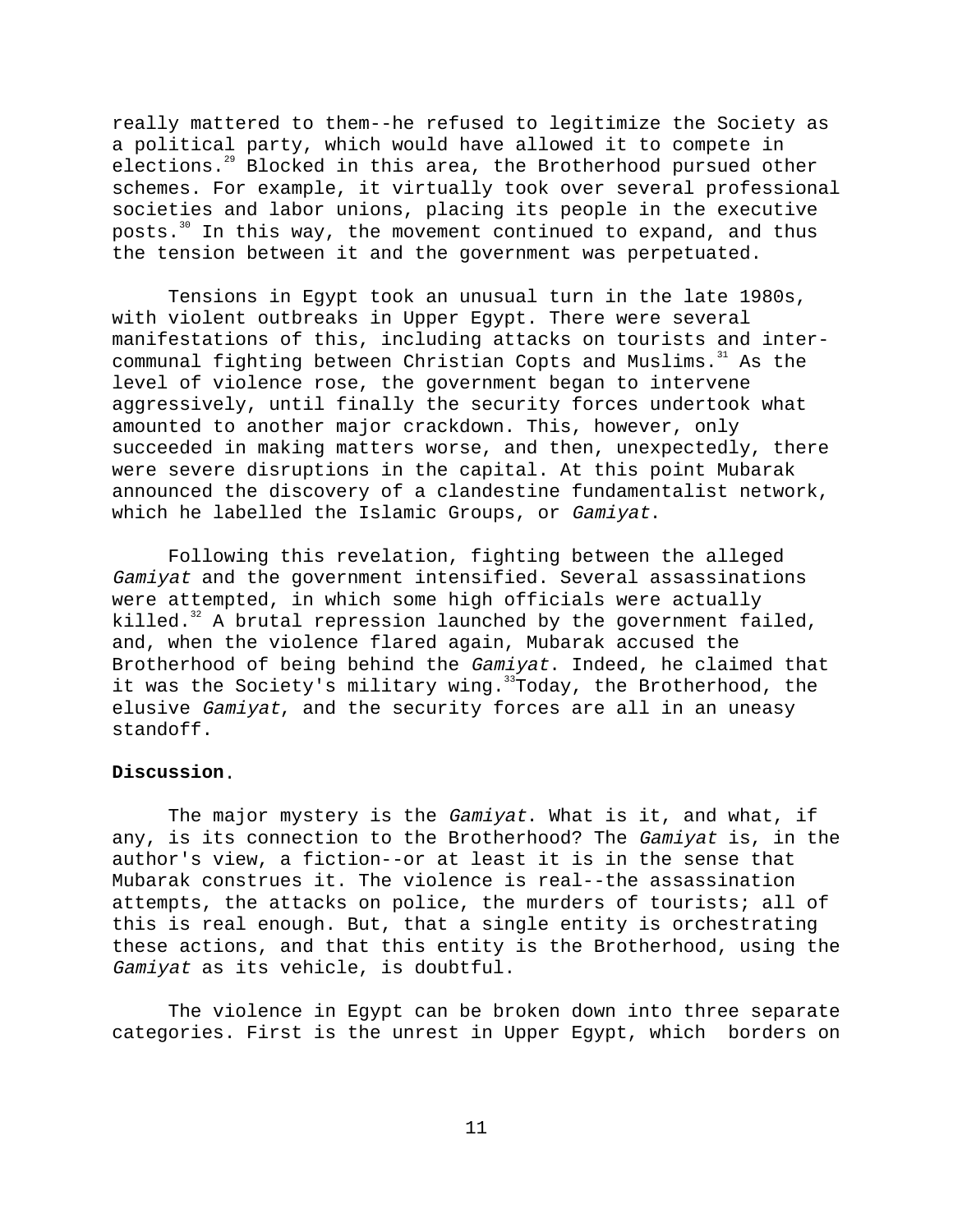civil war. Next is the so-called Gamiyat violence, much of which takes place in Cairo. Finally there are the Brotherhood-regime confrontations, which initially were peaceful, but soon became quite bloody.

Mubarak ties all three together, saying that the Brotherhood is masterminding events, with the Gamiyat cadres functioning as the Society's shock troops. The aim of this combination is to bring down the regime, according to Mubarak.

The problem with Mubarak's proposition is that the most violent activity (that in Upper Egypt) can be explained without recourse to conspiracy theory, as can the so-called Gamiyat violence, which is connected to the events in Upper Egypt. This leaves the Brotherhood-regime confrontations, which do not appear directly related to either of the other two.

After Sadat's death, the Upper Egypt area experienced a rebellion of sorts. This was the only real violence in Egypt following the assassination.<sup>34</sup> Many were not surprised that violence occurred here. Upper Egypt is known to be refractory. For centuries Upper Egyptians have mistrusted the government. Whenever the latter is weak, they try to exploit this condition. Further, the Upper Egyptians are puritanical Muslims. Mubarak made much of this fact when he mounted his campaign against the fundamentalists. In fact, however, the community is predominantly tribal, and this, more than the religious attitudes of its people, explains what went on there.

By the 1980s the Egyptian government had become aware that its most lucrative industry was tourism. The government naturally undertook to build that industry, which meant opening previously isolated areas like Upper Egypt to foreign penetration (the area is the site of some of Egypt's most extraordinary antiquities). In the past, tourism had been introduced to Upper Egypt but kept within bounds because of misgivings about the local population. It was unlikely they would tolerate hordes of foreigners descending upon them. $35$ 

Mubarak decreed that, like it or not, the area would be opened. As might have been predicted, clashes ensued between elements of the population and the so-called khawajas (foreigners). The zealots did not like the way that the foreign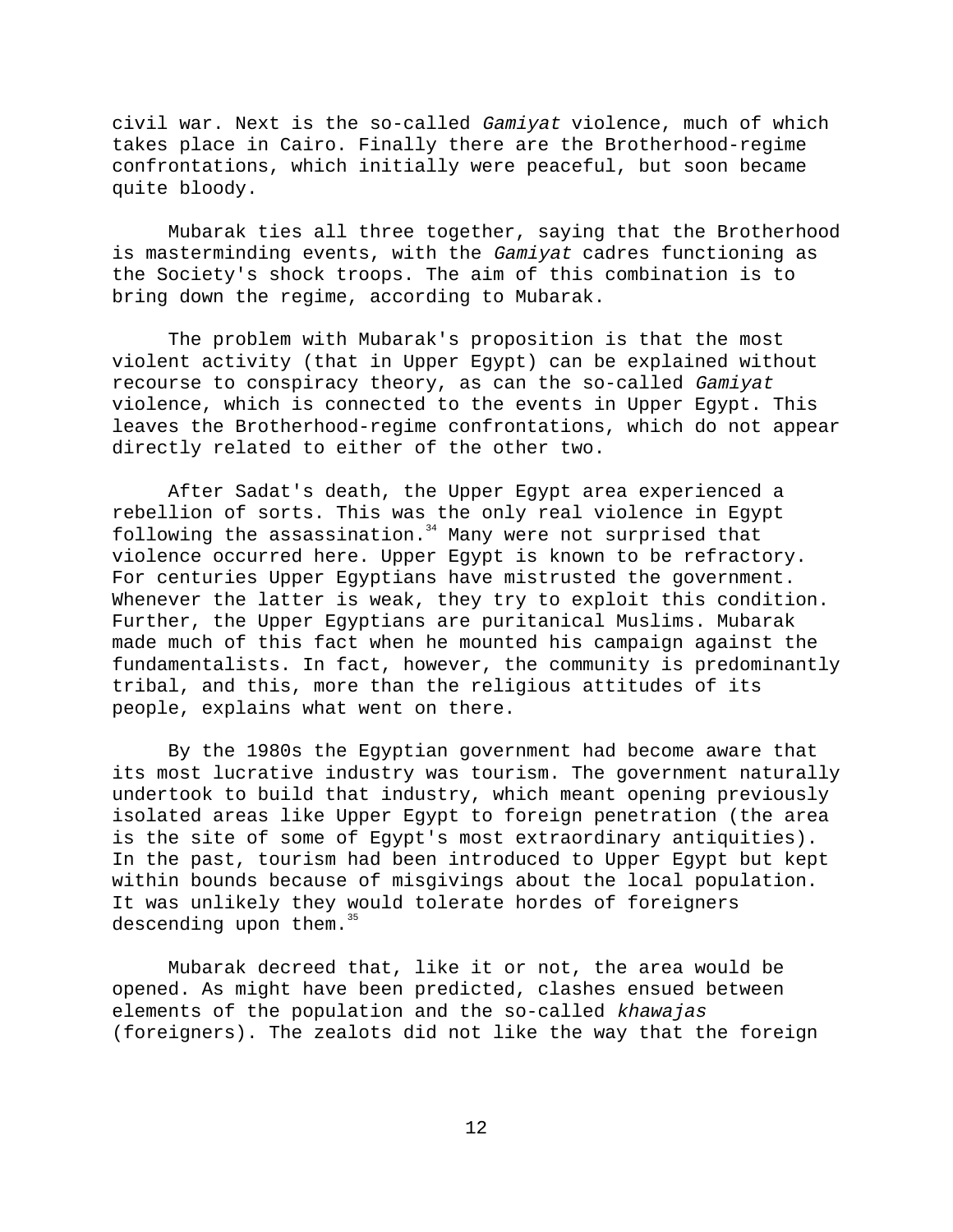women dressed; they intensely disliked what they perceived as the foreigners' impiety. And most of all they did not like the foreigners' attitude towards themselves--being a tribal people, the Upper Egyptians hold themselves in high esteem, and do not expect to be patronized.

The author would argue that early instances of anti-tourist violence in Upper Egypt were the work of zealots within the community, but that this hostility was not broadly based. At the same time, it seems likely the police overreacted. At the first hint of trouble, the provincial administration blanketed the area with police, who made numerous arrests, ultimately setting off an area-wide revolt. Upper Egyptians observe the code of vendetta, whereby physical abuse incurs a debt of honor. The fact that the abuse is inflicted by government officials acting under orders in no way mitigates the offense. Soon, natives were laying siege to the provincial police stations.

Thus it would seem that a combination of events brought on the crisis, and that this was not in any way a premeditated affair.<sup>36</sup> The locals did not plot a civil war against the government; the security forces did not mean to incite any such action. Given conditions in the area, the disturbances could hardly have been averted.

The next chapter of the story unfolds in Cairo. Over the years rural elements have been immigrating to the capital, and settling in the baladi quarters there. These quarters previously were spotted throughout the city, some downtown within blocks of the great international hotels--the Hilton, the Semiramis, and Shepherds. Sadat apparently decided to clean up downtown, and so decreed a facelifting for the city center. Under the decree, whole neighborhoods were uprooted, and the citizens relocated. Dissatisfaction among the displaced residents increased when they found themselves relocated into new neighborhoods, in some cases mixing Muslims with Copts.<sup>37</sup> This led to fierce sectarian clashes.

Then, in 1992, a major earthquake wreaked devastation on many poorer quarters of Cairo, and--unfortunately for Mubarak- the bureaucracy did not provide relief quickly enough.<sup>38</sup> The Brotherhood moved in and virtually took over the relief effort. This so angered the President that he ordered private relief workers to be ejected, which touched off major riots. Mubarak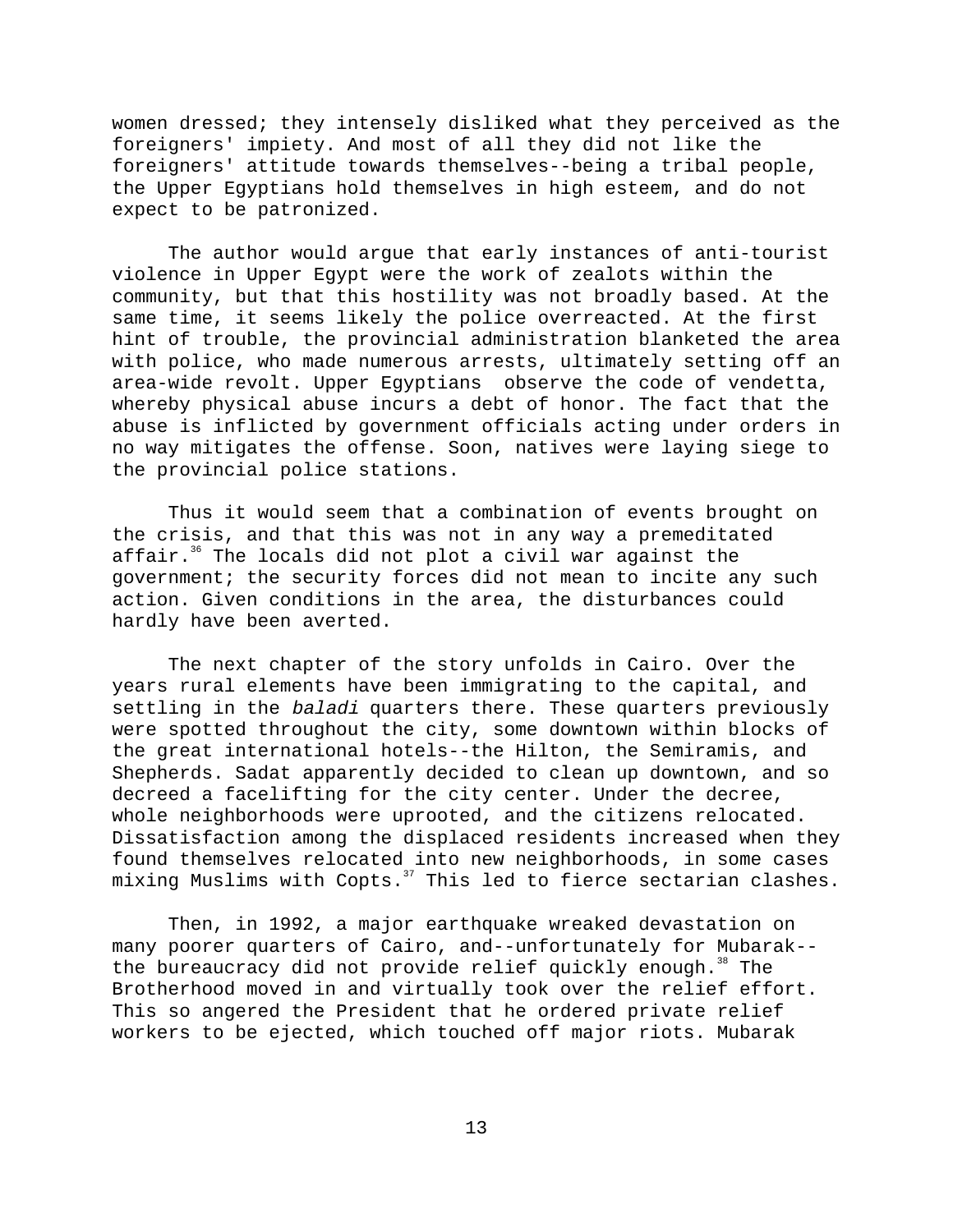then backed down, apologized, and blamed his underlings.

All of the events, reported in the international media, raised speculations that Mubarak was in trouble.<sup>39</sup> Mubarak, however, countered skillfully. On the eve of his visit to the United States in 1993, he charged that his government was under siege by religious fundamentalists.<sup>40</sup> He pointed to events in Algeria where the junta had recently outlawed the FIS, and he claimed that the Algerian fundamentalists and those in Egypt had allied, and that the whole Middle East was coming under assault from the fundamentalists.

Mubarak thus adroitly turned the tables on the media, using the alleged fundamentalist agitation to plead for assistance from the United States. The formula, as Mubarak posed it, was a simple one--support my government, or my regime may succumb, which will not be of benefit to the West. $41$ 

Mubarak's version of events was widely credited. However, under close examination, the claims do not hold up. The activity in Upper Egypt, for example, consisted mostly of peasants sniping at tourists from cane brakes, and throwing petrol bombs at police stations.<sup>42</sup> In Cairo, there was plenty of unrest--clashes between Copts and Muslims, and between the locals and the police. All of this certainly was vexing, but it was nothing that Egypt's security forces could not handle.

Even the assassinations, which, according to Mubarak, are tied to the Gamiyat, are suspect. For the most part they involve anti-police actions--most of the figures targeted for execution were high police officials. As the police and natives escalated their feuding, the violence grew more intense; finally, to avenge the debt, the highest police officials were executed.

Some evidence supports this interpretation. For example, the modus operandi of the militants is primitive. Many of the bombs used in the assassination attempts appear to have been homemade. $43$ Egyptians have been fighting in wars for several decades now, and thus fabricating bombs would not be a problem for them.<sup>44</sup> At the same time, however, professionals would be more sophisticated in their methods, and would be likely to have better equipment.

The most telling evidence, however, would appear to be the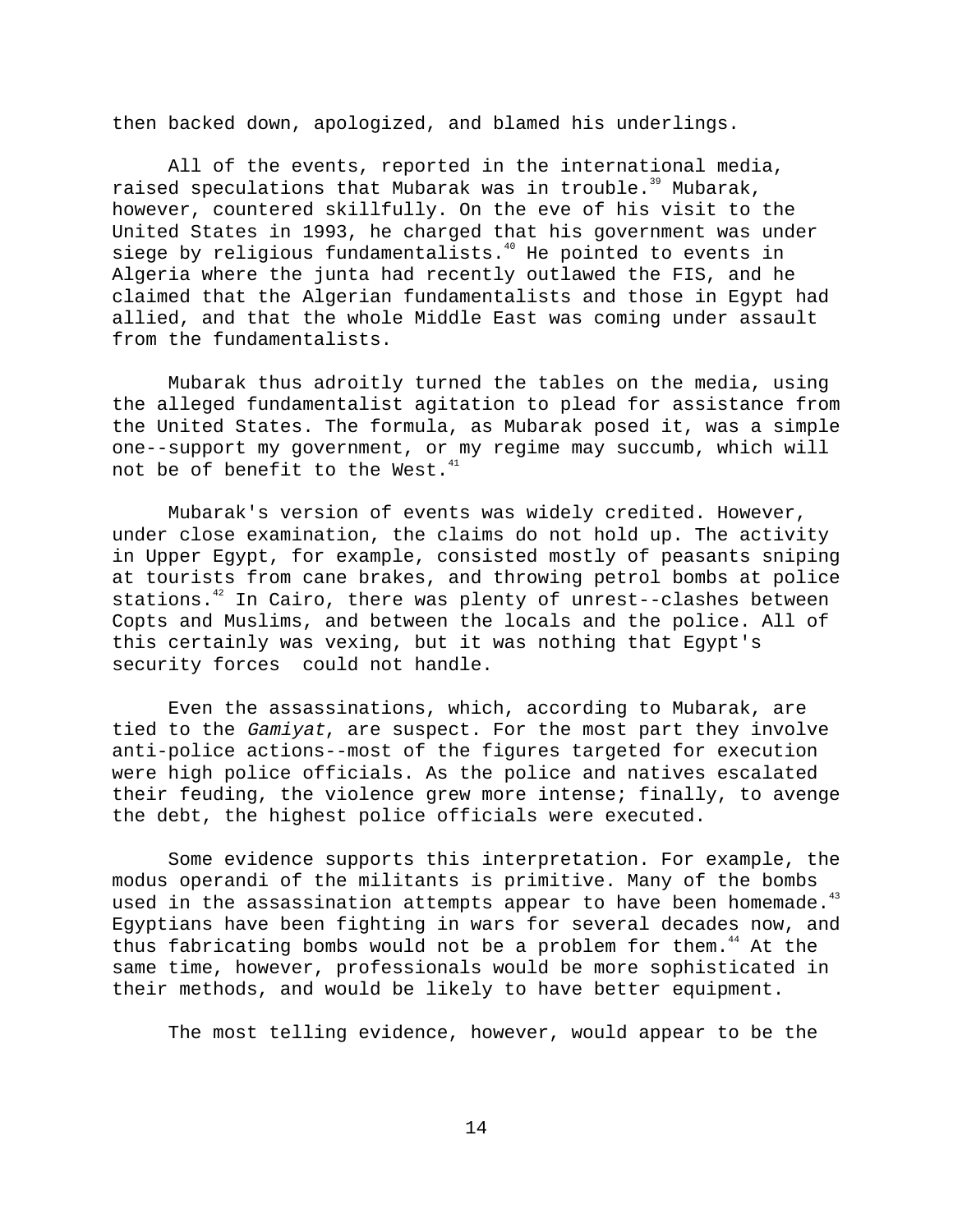casualty count. It is estimated that between 1992 and the present roughly 600 Egyptians have been killed in this struggle.<sup>45</sup> In a country of 60 million, relatively speaking, that is not a lot. The casualty count in Algeria is much higher, as noted above. Annual losses due to crime in a major American city surpass Egypt's toll.

In the final analysis the violence in Egypt seems more a form of anarchy than an organized attempt at revolution. Egypt is going through a period of socio-economic turmoil; the government is having difficulty managing pressures that are accumulating, and is resorting to greater and greater use of force, to which the community is responding with violence.

To be sure, aspects of the Gamiyat activity cannot be accommodated under this explanation. How, for example, does one explain the attempts on the life of such popular figures as Egypt's Nobel Laureate Naguib Mahfouz?<sup>46</sup> That matter will be discussed below, after an examination of the Brotherhood's role in this.

### **The Brotherhood**.

To understand the Brotherhood and the role that it plays in the political life of Egypt one needs to know something about the country's economic situation. The Brotherhood derives its membership primarily from the private sector--small shopkeepers, teachers, professional workers. This element has been most keenly affected by the economic policies of Sadat, and then of Mubarak.

Egypt under Nasser, and for most of the Sadat years, was socialist--Arab Socialist, as the Egyptians called it. This was an unwieldy, and in many ways, ineffective system. Moreover, during the Cold War, Egypt's major trading partners came from the Eastern bloc. Thus, with the collapse of so many of these regimes, Egypt suffered, losing markets on which it depended. It is therefore understandable why, today, Egypt finds itself in a desperate economic condition.

Sadat, to improve the situation, sought in the mid-1970s to move the country into the Western camp, not just politically, but economically as well. This was the intent of the so-called infitah, the "opening" to the West. Sadat's idea was to privatize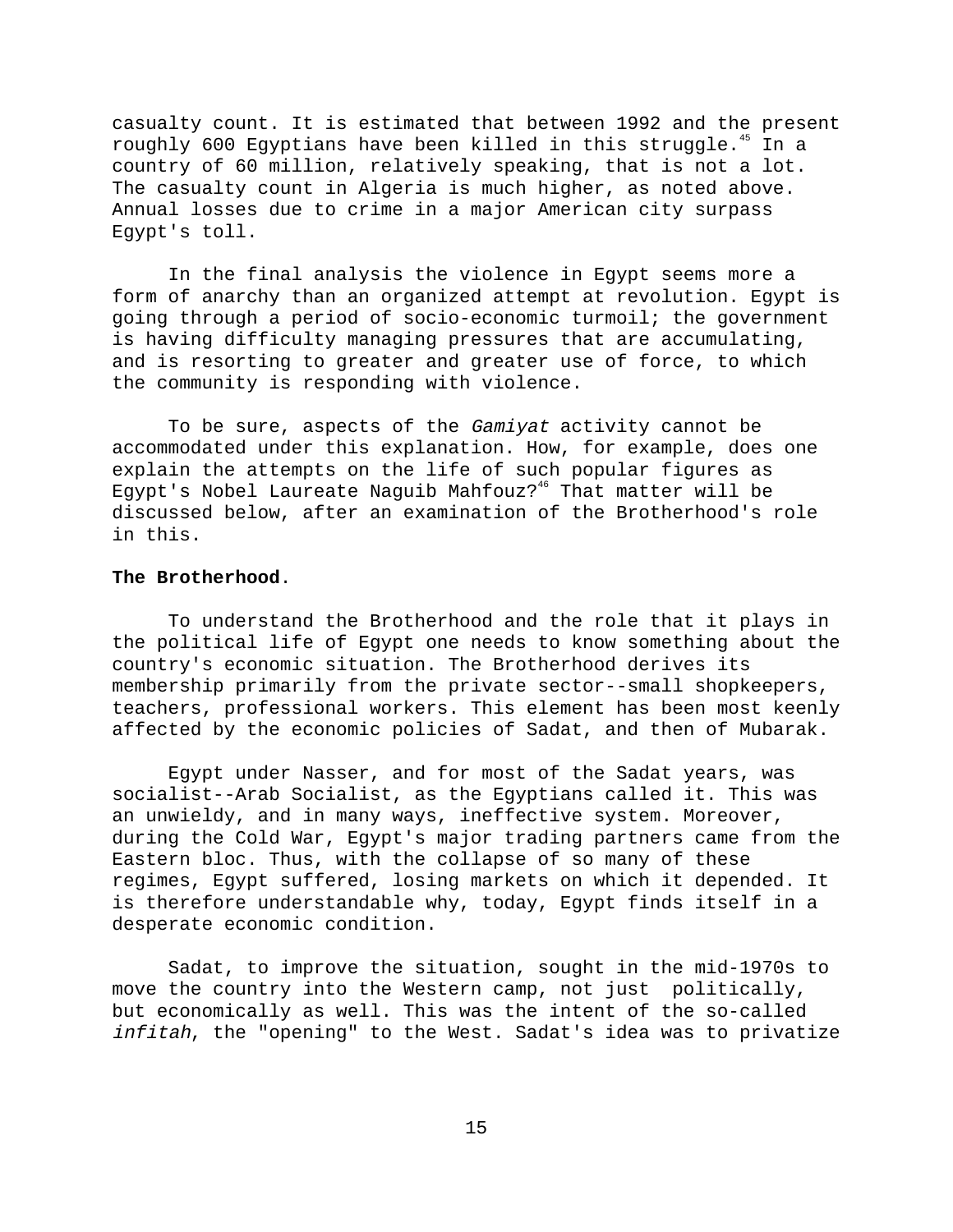Egypt's many public sector industries and allow foreign business to compete with Egyptian entrepreneurs. Had Sadat had his way, Egypt might have entered the global system of free trade. However, before Sadat died his plan had foundered. As mentioned above, there was resistance to it within the community. Indeed, in 1977, terrible food riots erupted when Sadat tried to remove many popular subsidies.<sup>47</sup>

Mubarak let Sadat's economic initiatives languish, apparently because he, too, sensed the deep antipathy towards them which prevailed. However, Mubarak was in a particular bind. He had to do something to bring the country out of the quagmire into which it was sinking; he had to get the country back on its feet economically.

Had there been comity among the Egyptians, a feeling on the part of all that they should pull together, Mubarak perhaps could have turned the situation around. However, Egypt has always had a peculiar style of rule. It is traditional for the country to be governed by autocrats. Sadat ruled that way, as did Nasser. Both were natural successors of Muhammad Ali, the founder of modern Egypt, and, perhaps, the autocrat of all autocrats.

Mubarak wanted to institute democracy, as he sensed, correctly, that this was what Egyptians were yearning for. At the same time, however, his instincts were to play the ra'is (boss), the style of his predecessors. In the end, Mubarak settled for the latter. He made a few pro forma gestures toward democracy but never followed through. Thus, when conditions began to worsen in the country, he found himself alone.<sup>48</sup> The attitude of the Egyptians was, if he (Mubarak) wants to be the  $ra'is$  (boss), let him work things out. If he cannot do this, the responsibility for failure will be his.

It was at this juncture that unrest developed within the religious establishment, which was ominous for Mubarak. In Egypt, once the clergy withdraws its support from the government, matters become difficult. The shaykhs exercise great influence over the people, and--under the proper circumstances--can count on considerable support from this quarter.

Resistance from the clerical establishment, in part, was a legacy from Mubarak's predecessor. When Sadat invited the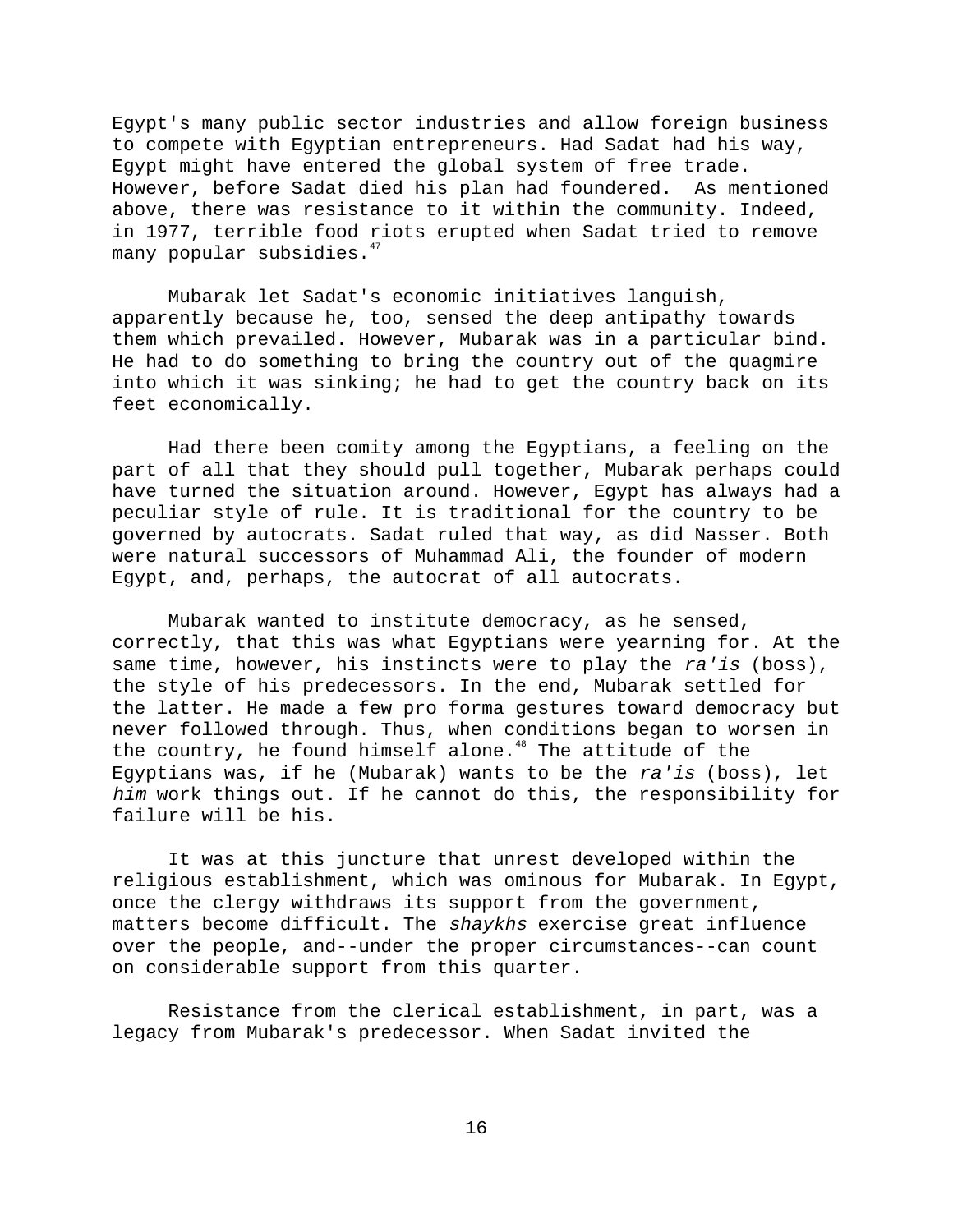Brotherhood back to Egypt, and began to promote the religious right (to fight the leftists), he did it at a peculiar time. The world just then was witnessing the start of the Soviet Union's collapse. Indeed, Sadat's action in driving the Soviet advisors out of Egypt could be said to have presaged the slippage in Moscow's power position.

The forces that Sadat set loose in Egypt have never been brought back under control. The religious right has, in effect, been riding a wave that just goes on cresting. As the "godless" left lurched from one demoralizing defeat to another, the religious right grew in potency and in aggressiveness. The religious forces in Egypt today are more assertive than at any time since the end of World War II; indeed, they are perceived to be the only truly forceful opposition in the country.

A significant proportion of Egyptians--masses as well as elite--look to the religious leaders for guidance, and, when called upon by the leaders to protest, they may comply, confident that they have religious sanction. In this instance, opposition was expressed by massive turnouts for Friday mosque services.<sup>49</sup> At the services certain preachers went so far as to castigate Mubarak's government, stigmatizing it as "godless."<sup>50</sup> This was a serious charge, and one which Mubarak could not let stand. Some of the preachers lost their pulpits, being forcibly ejected by the security forces.

There were thus similarities between what was occurring in Egypt and what went on in Algeria. In both places the mobilization of religious forces evoked a significant popular response, including elements of the middle class. The latter were expressing discontent with the regime, but they were not calling for a revolt. Rather they wanted to move the regime in a new direction, more congenial to their interests.

Furthermore, Egypt is in a dreadful state economically. The government seems unable to improve Egyptians' standard of living, and largely this has come about because the country is not producing--indeed it has not produced throughout all of the Arab Socialism years.<sup>51</sup> Thus Mubarak is left with but one option, to appeal for loans from the international financial community.

Loans come with strings attached. The International Monetary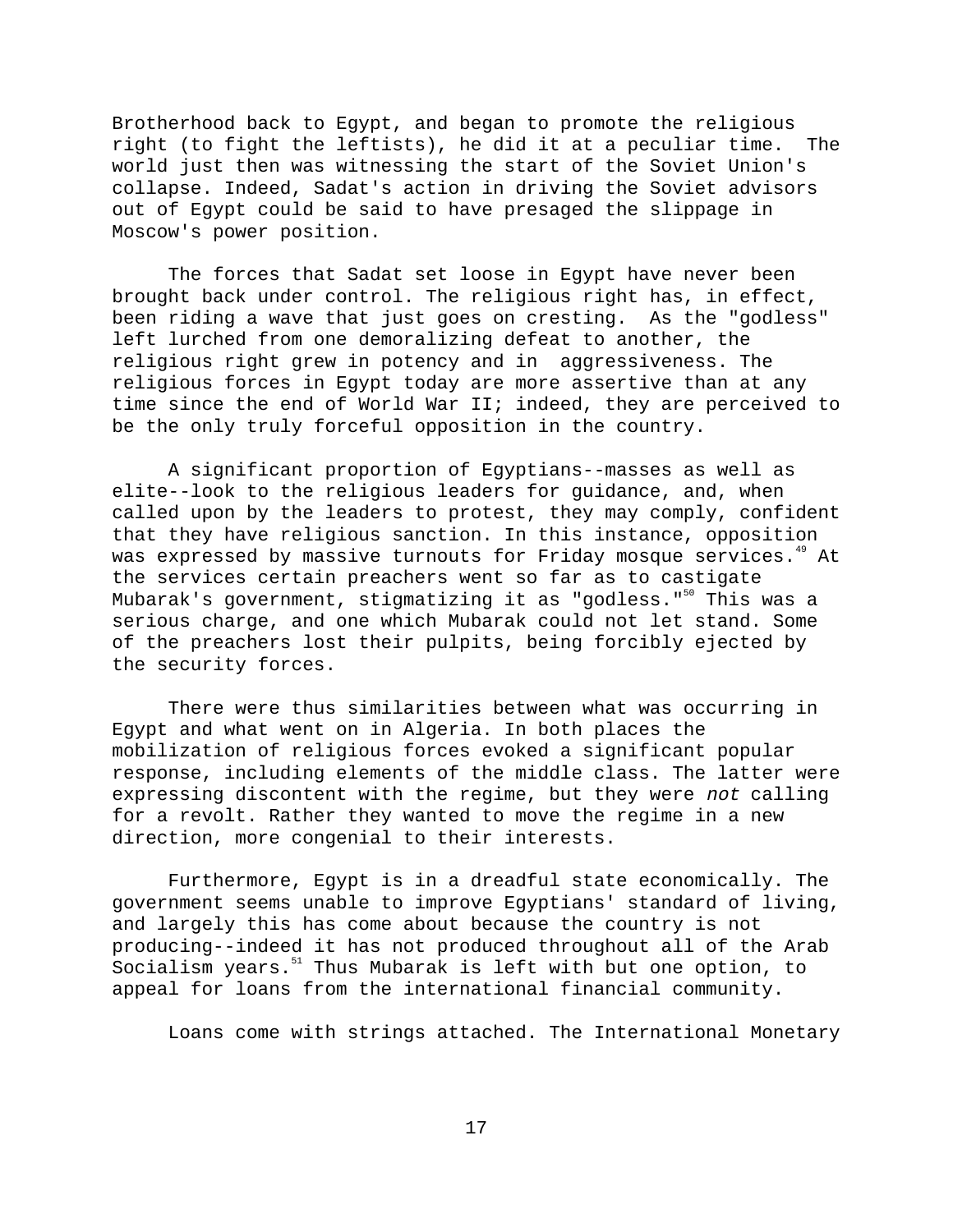Fund (IMF) wants Mubarak to impose an austerity program, and, along with that, it has been pressuring him to open Egypt to the global market. This takes us back to the days of Sadat, being precisely the course of action he tried to pursue, one which ultimately was abandoned due to public hostility.

As a consequence, Mubarak now finds himself trapped between two fires. Austerity would almost certainly lead to popular unrest. The free market is opposed by the entrepreneurial elite, who do not feel able to compete against the multinational corporations. Placed in this untenable situation, Mubarak has chosen to temporize.

The President stonewalled the IMF, and to justify his failure to act, raised the specter of a fundamentalist revolt. $52$ This has long been a tactic of Third World leaders under pressure from the international lending community. What was disturbing, however, was Mubarak's willingness to involve the Brotherhood. From his standpoint this made sense, enabling him to avoid complying with the IMF-dictates, and, at the same time, to throw up obstacles to the Brotherhood's bid for political legitimacy.

At the same time, however, Mubarak's maneuvers have gained little support at home. If anything, the President's actions have boosted the standing of the Brotherhood, which could develop into a significant anti-regime movement. To his credit, Mubarak has succeeded in crushing unrest in Cairo. However, he has done so at a considerable cost, as many Egyptians are disturbed over their loss of civil liberties.<sup>53</sup>

Interestingly, the Brotherhood's strategy, in responding to the attacks, has been to exercise caution, going out of its way not to provoke retaliation.<sup>54</sup> The Brothers apparently feel that they can stand up to the regime, and that ultimately Mubarak will be forced to back down. This approach may backfire, however- youthful members of the organization are clearly impatient for action, and already significant defections have occurred. It begins to be doubtful whether the leaders can control the rankand-file.

#### **Hamas and Gush Emunim**.

Hamas is in the vanguard of the anti-Israel fight. Among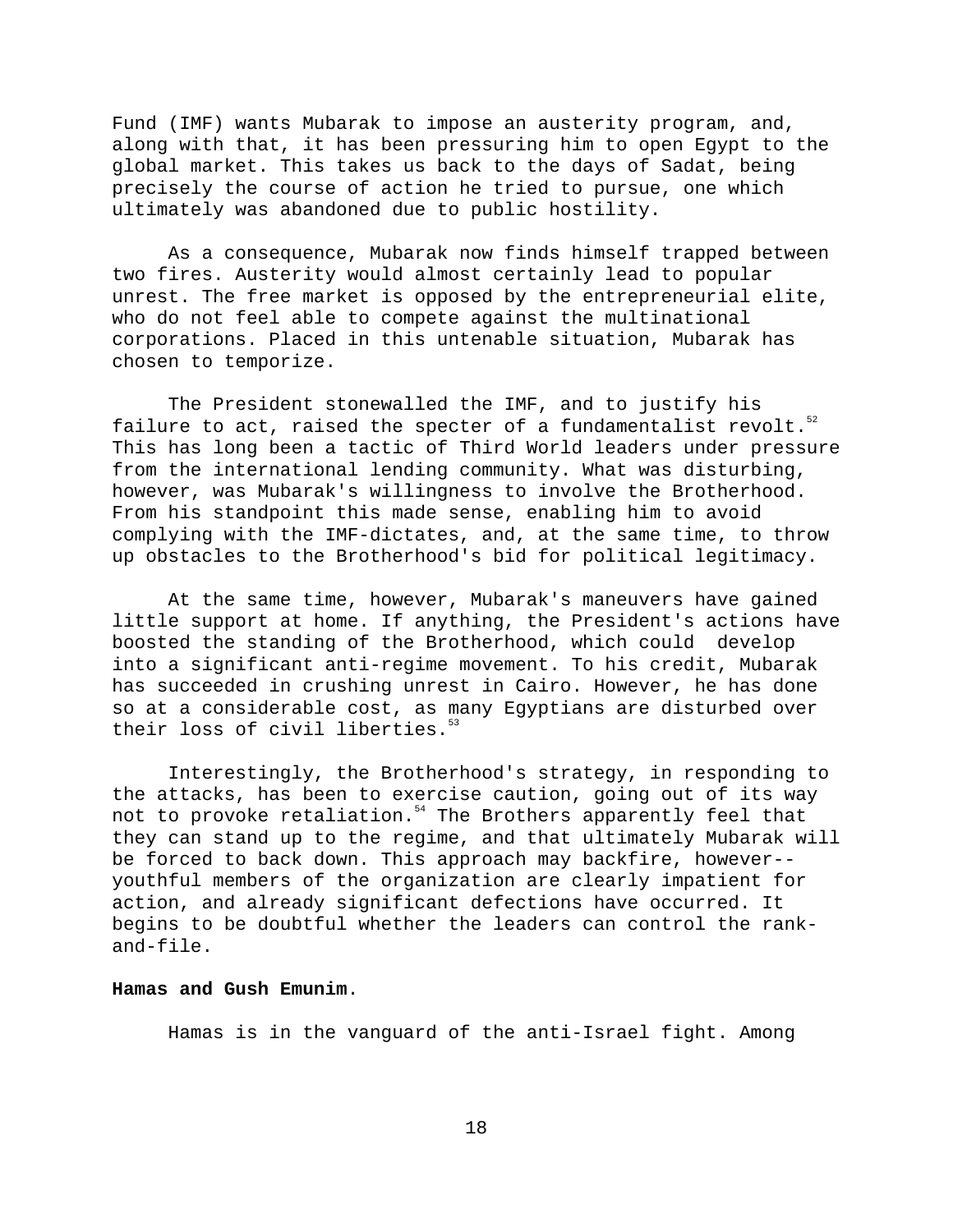groups fighting from inside the territories it is without peer. To a large extent, the fundamentalist challenge is taken seriously today because of Hamas. No other resistance organization has caused such concern among Western policymakers. Despite all the attention, however, aspects of Hamas's career are obscure. One area in particular has been neglected; Hamas's relationship with the Jewish fundamentalist movement. It can be argued that the latter turned Hamas into its course of violent activity. The author considers the Jewish fundamentalists briefly, then shows how the two groups are related.

Basically, Jewish fundamentalists are committed to turning Israel into an exclusively Jewish preserve, to encompass socalled eretz Israel (greater Israel), the territory as it existed in Biblical times. This would include the West Bank, Jerusalem, and the Gaza Strip, in other words, all of the areas now being negotiated with the Palestinians. Eretz Israel, originally, was a concept of the Land of Israel Movement (LOI). $55$  LOI ideologues were secularists, whose dream of recreating ancient Israel was a form of romanticism.

The timing of the LOI's appearance is revealing--it came after Israel had defeated the Arabs in the Six Day War, which shifted huge tracts of territory to Tel Aviv's control. Thus it seemed possible to fulfill the Biblical prophecies. This was not, however, an idea that commanded wide support. Indeed, Israel's founding fathers had specifically rejected any such move. Israel's first president, David Ben Gurion, was a pragmatist, who believed that the country should be built on land that was available.<sup>56</sup>

After the 1973 war, however, popular attitudes among the Israelis changed. To be sure, in purely military terms, Israel won that war. Nonetheless, the successful seizure of Israelioccupied land in the Sinai by the Egyptians traumatized the Israelis, sending repercussions through the society. In particular, the Israelis were disturbed that Washington could seemingly compel them to enter into negotiations with the Arabs, and force them to surrender territory.

Many in Israel had become comfortable with the idea of a vigorous, aggressive Jewish state. That Israel's borders might now be set was not a pleasing prospect to them. Some Israelis,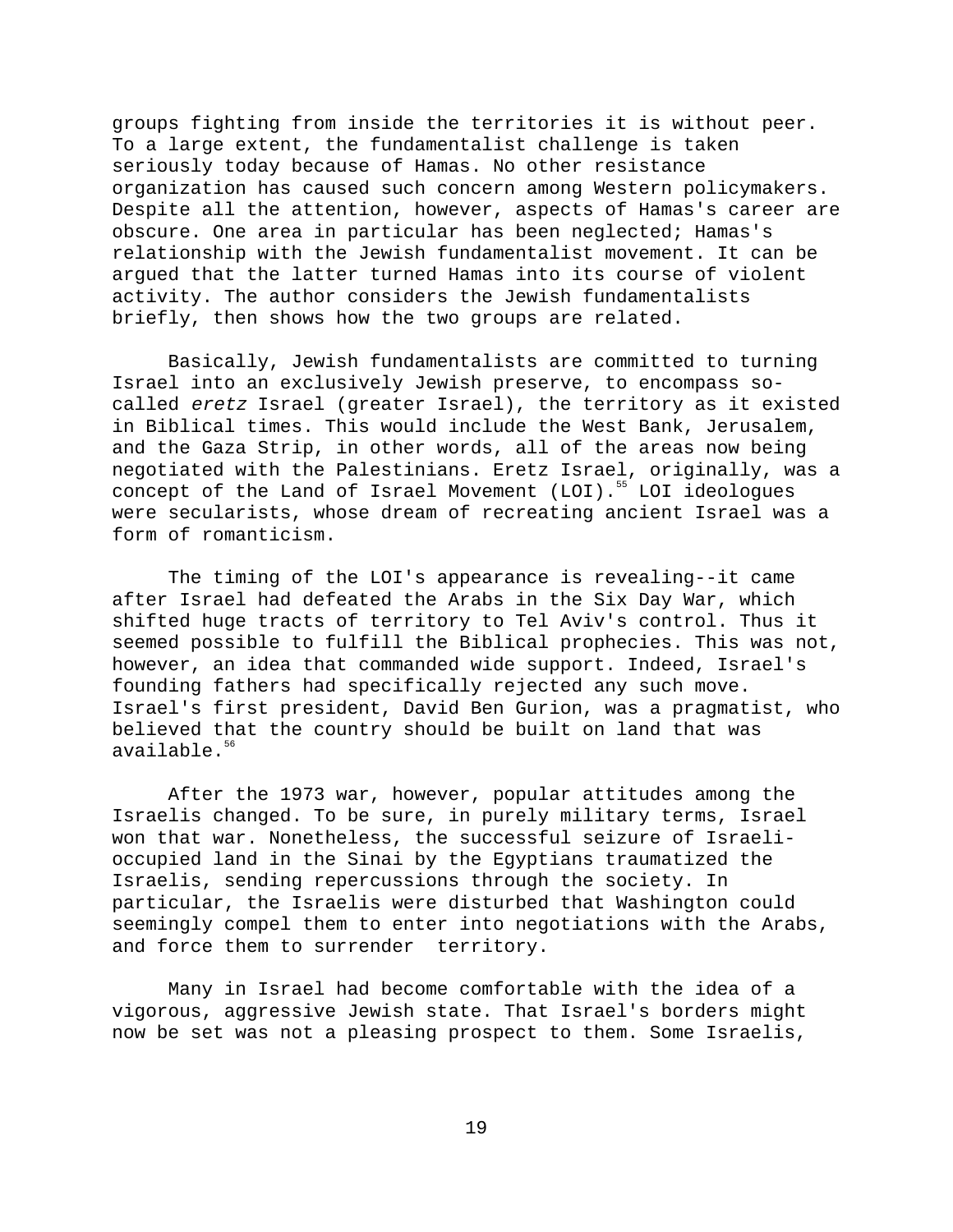sympathetic to the LOI, sought to turn the public's adverse reaction to account. In 1974, Rabbi Moishe Levinger formed the Gush Emunim (the Bloc of the Faithful).<sup>57</sup>

The Gush had as its goal, not only to retain the territory Israel held at the end of the Six Day War but to annex it. In that way, it subscribed to the ideology of the LOI. However, where the original LOI adherents were secularists, the Gush was religious. Rabbi Levinger and his followers believed that God commanded the Jews to settle eretz Israel--it was a divine injunction.

The first action taken by the Gush--in an attempt to sabotage the Camp David Accords--was to form a party of squatters in the Sinai. Although the initial assay of the group failed, the Gush was not deterred. It shifted to establishing settlements outside the Green Line (in the West Bank, Gaza and Jerusalem). The Israeli government stopped all but one of these attempts. The Gush succeeded in establishing Kiryat Arba, outside Hebron.<sup>58</sup>

For 10 years after its formation in 1974 the Gush seemed to be law abiding. But then it was discovered that the organization was plotting to blow up five busloads of Arabs. Moreover, under interrogation, Gush members confessed to having boobytrapped the cars of several Arab mayors in 1980, two of whom were permanently maimed. And finally, the police learned the Gush planned to blow up the Dome of the Rock. Located in Jerusalem, this is one of Islam's holiest shrines.<sup>59</sup>

The Gush claimed that these actions were perpetrated to avenge violence against Jews, carried out by indigenous Palestinians. In fact, the native Palestinians were fairly quiescent during this time. The Palestine Liberation Organization (PLO), prior to 1987, had virtually given up organizing resistance inside the territories. The PLO leaders believed that the Israeli occupation forces were too formidable. It was felt that any attempt to operate from inside the territories was sure to fail. $60$ 

Moreover, the Palestinians in the territories had worked out a modus vivendi with the occupiers, who employed them in a variety of capacities. They were looked on by Israelis as good low-wage workers. This aspect formed the basis of the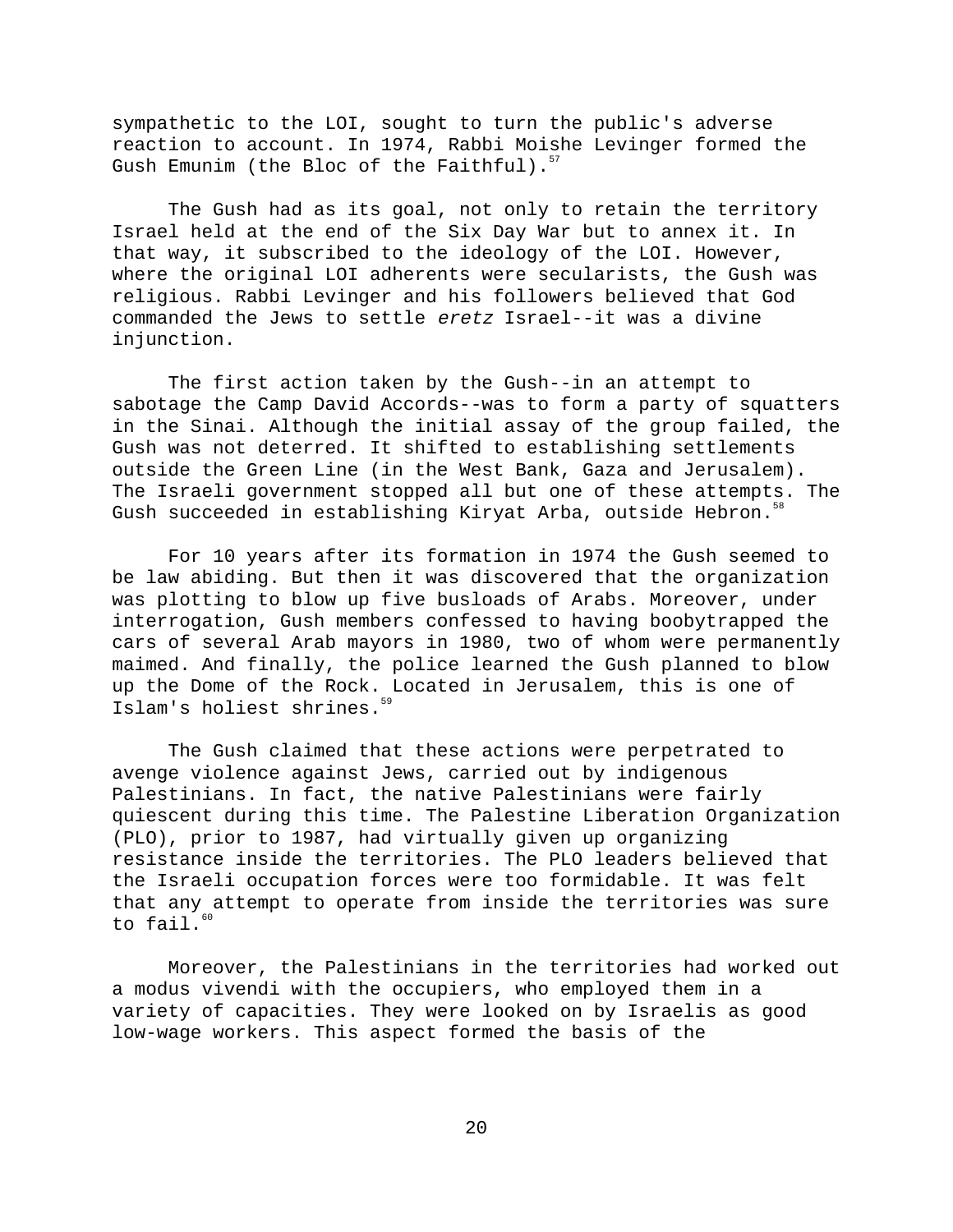relationship. That the Palestinians were needed by the Israelis seemed to guarantee that they would be taken care of.

Given the nonadversarial relationship between Palestinians in the territories and the Israelis, the PLO was not motivated to make trouble. Rather it concentrated on pressing the issue of self-determination in the United Nations. To be sure, this was not all that it did; it also carried out fedayeen raids into Israel from its base in southern Lebanon. But this was a way of keeping up the pressure, by making life uncomfortable for the Israelis. The real fight, in the PLO's view, went on in the United Nations, and for that an active resistance inside the territories was not necessary.

The appearance of the Jewish fundamentalist movement in the territories disturbed the Palestinians greatly. Their belief that they were safe under the occupation was shaken. What particularly shocked them was the creation of Kiryat Arba. The Palestinians had expected the Israelis to abide by international law, which forbade such activity, and thus were content to allow the United Nations to address the wrongs done to them. The creation of Kiryat Arba raised the specter of a complete Zionist takeover of Palestinian lands.

Among the Israelis, a basic shift in attitude occurred in 1977 when the dominant Labor Party lost its first national election to the Likud. Likud was a party considerably to the right of Labor, and it upheld the principle of Jewish settlement anywhere. Moreover, it backed up its belief with legislation. The Likud effectively opened the West Bank and Gaza to land takeovers by Rabbi Levinger's group.<sup>61</sup>

Two developments, then, coming in late 1970s and early 1980s, frightened the native Palestinian community. One was the appearance of a messianic Gush Emunim movement, bent on fulfilling the Biblical prophecies, the second, the ascension to power of Likud, with its policy of unlimited settlement.

Although not formally tied, Likud and the Gush certainly were in sympathy. In fact, the Gush appears to have seen itself as a kind of unofficial arm of the Likud Party, treading where Likud politicians feared to go. They planted settlements in areas officially off limits. While Likud leaders censured the Gush, the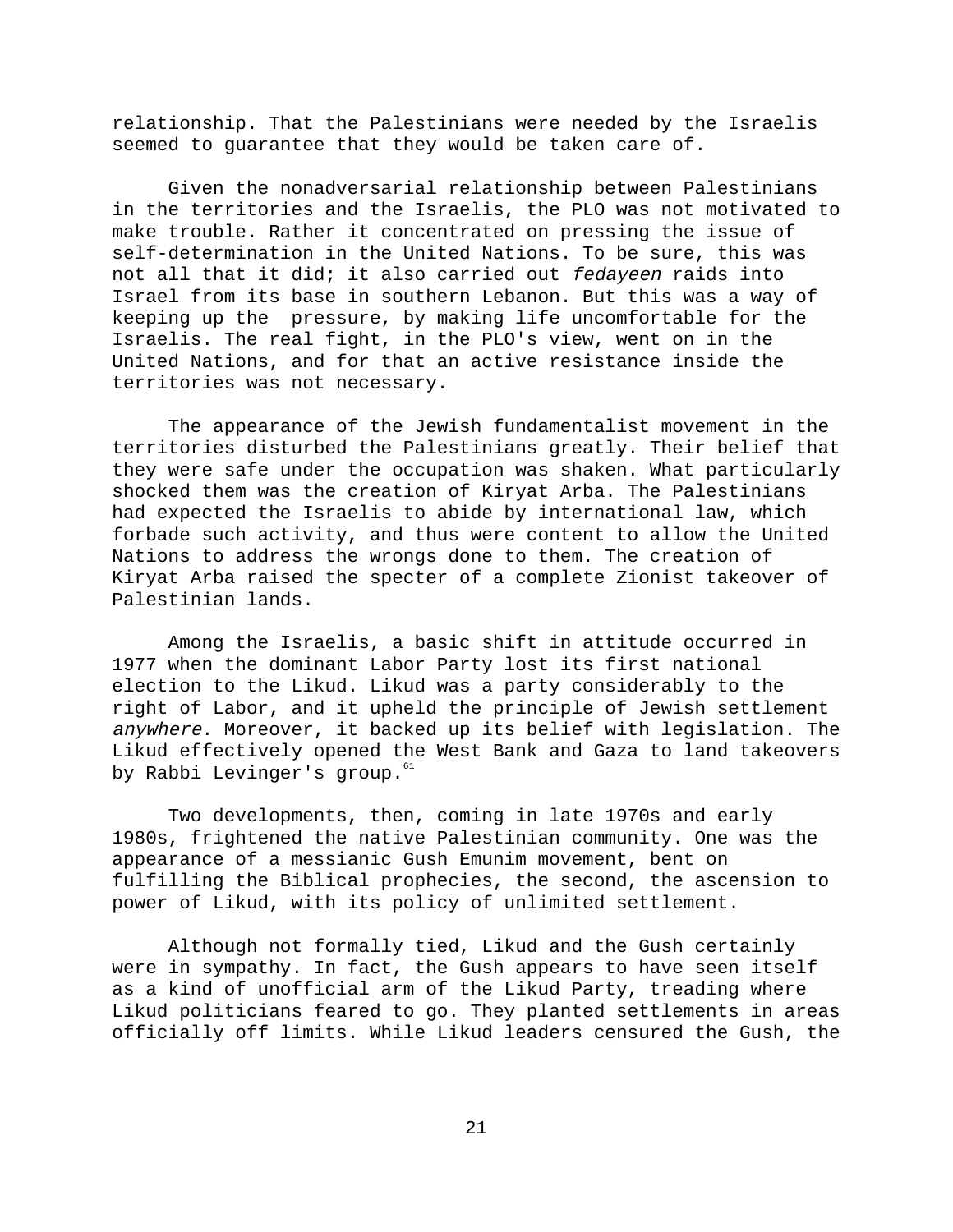settlements remained. Thus more and more areas outside the Green Line were taken over by Jews.

Nor were the Gush zealots deterred by attacks by Arab villagers. They repaid violence with violence. Gush Enumin did not seek protection from the IDF. Rather, it was armed and prepared to look out for itself. Many of the Gush's members were army reservists.

After 1977, tensions mounted inside the occupied territories, with the Jewish fundamentalists pressing their assaults on the Palestinians. The Palestinians fought back, but barely effectively. What the community needed, desperately, was an organized resistance organization. That need was about to be fulfilled. Interestingly, however, the organization was to come, not from the PLO but from King Hussein of Jordan.

#### **The Coming of Hamas**.

In 1982 the IDF stormed PLO enclaves in Lebanon, as a consequence of which a long shadow fell over the Palestinians living in the territories. The Palestinian commandos--and indeed the entire Lebanon-based community of Palestinians-- was driven north to Beirut. Subsequently, the PLO accepted a humiliating surrender whereby--in return for safe passage out of Lebanon--it agreed to relocate permanently across the Mediterranean in Tunisia.

This retreat effectively crippled the PLO. Since it no longer had access to northern Israel, it could not claim to be spearheading the anti-Israel fight.<sup>62</sup> Having given up southern Lebanon--its staging area for fedayeen raids--the PLO was hors de combat.

This created a leadership vacuum among the Palestinians. To be sure, the PLO did not recognize this fact; Arafat maintained that he could carry on the fight as well from Tunis. However this simply was not credible. Palestinians under the occupation needed someone to look after their interests, someone positioned to be instantly on call for help. With the PLO far from the scene, only one individual could provide that kind of protection--King Hussein of Jordan. The King had been the community's mainstay in the past. He could be so again.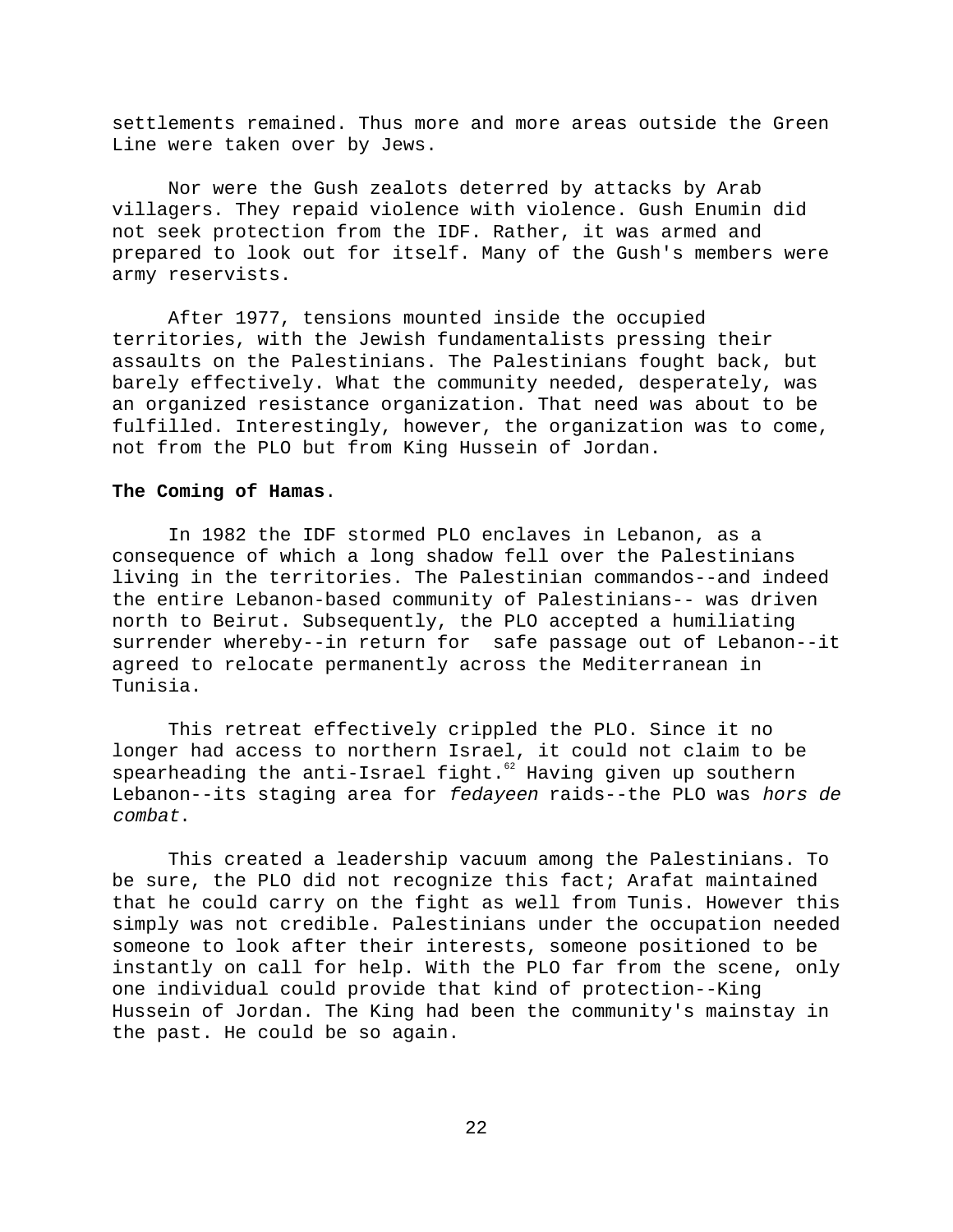In the 1948 war, Jordan seized the West Bank and East Jerusalem. Subsequently, in 1950, the King annexed them as part of his kingdom. However, after the 1967 Arab-Israeli War, the King was forced to give back these territories, with the result that hundreds of thousands of Palestinians flooded into what remained of Jordan, where they lived in exile.

The King attempted to take the exiled Palestinians under his protection. Initially he was successful assimilating them as Jordanians. But the PLO as a group was not easy to control. The commandos had a high regard for themselves, and a corresponding disdain for the King's largely bedouin army.

Tension between the PLO and bedouin soldiers exploded in 1970, when the army assaulted the PLO camps and literally ran the commandos out of the country, pushing them across the border into southern Lebanon. This episode has since come to be known as Black September.

Black September was more than a clash between military units. Behind it were conflicting views of how the occupied territories were eventually to be disposed of. The King believed the territories--or at least the West Bank and East Jerusalem- belonged to him. Arafat wanted the areas as part of a future state of Palestine.

In 1974, the Arab League, meeting in Rabat, settled the question of Palestinian representation in Arafat's favor. This meant that King Hussein lost his claim to the territories, a loss he felt bitterly. Although the King seemed to accept the League decision, his subsequent actions cast doubt on this. Most interesting was his decision--taken just after Rabat--to allow the Muslim Brotherhood to go into the territories, to administer a social welfare program there.

This was not the same Brotherhood that fought against the regimes in Egypt. It was, rather, a branch of that organization, one that had been formed in Amman, and subsequently had grown to be quite powerful. Moreover, the Jordanian branch of the Brotherhood reckoned itself among the King's staunchest supporters.<sup>63</sup> Thus, when the Brothers went into the territories-in the mid-1970s--many assumed that this was an attempt by King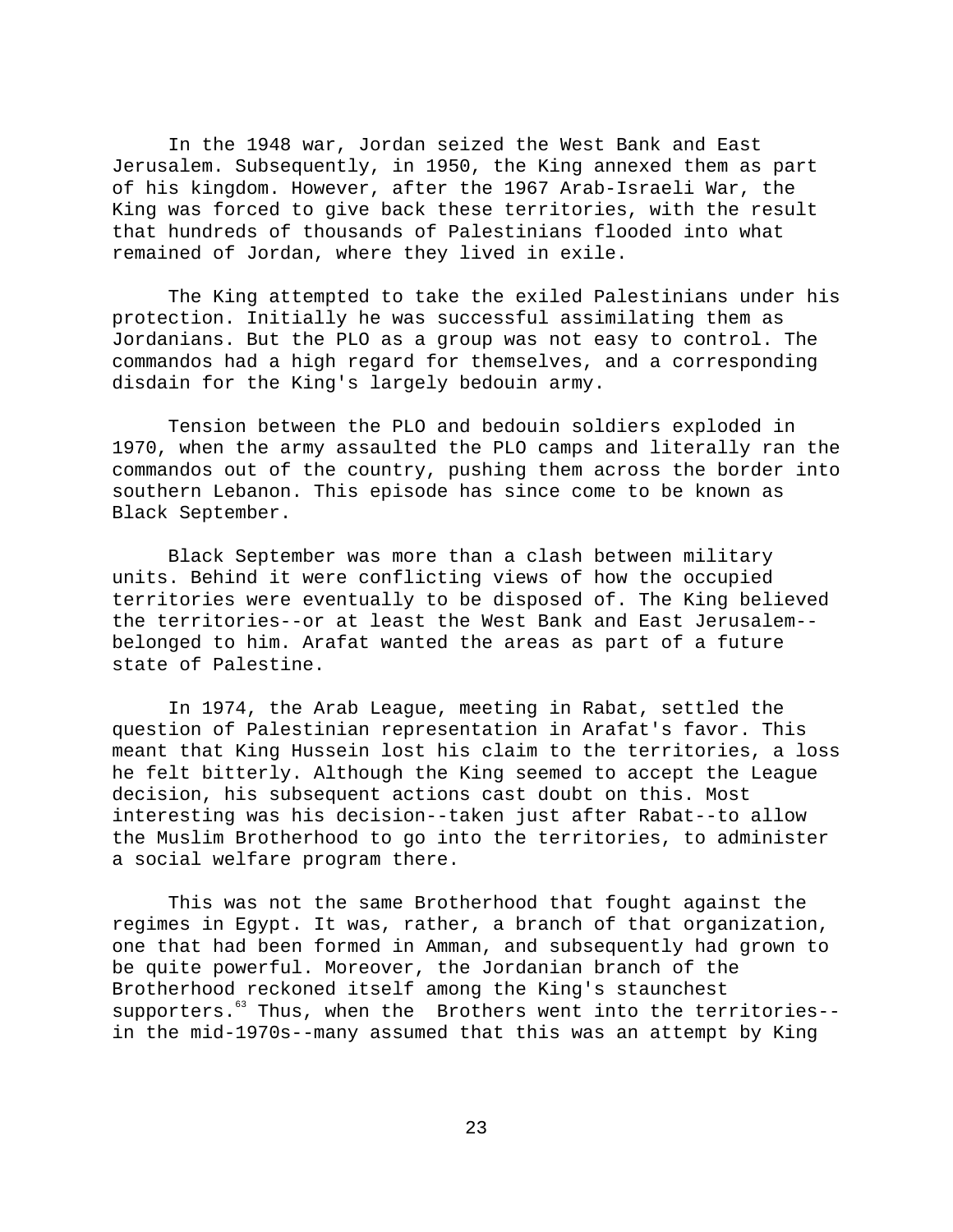Hussein to reassert his claim, by having the Brotherhood become his agent among the Palestinians.

The PLO leadership certainly drew this conclusion and they seriously were alarmed by the move. In Black September, the Brothers had taken to the streets to fight against Arafat's forces alongside the bedouin units. They could thus be expected to oppose the PLO inside the territories. Unfortunately for the PLO, since it had no infrastructure on the West Bank and in Gaza, there was not much it could do about it.

Once inside the territories the Brotherhood created two institutions, an Islamic Center and Islamic University.<sup>64</sup> These became bases from which to proselytize the Palestinian youth, who until then had been only nominally involved in political matters. The Brotherhood's role was a lot like that of Tammany Hall in New York City politics in the late 1800s. It awarded material aid, arbitrated neighborhood disputes, and acted as mediator between the local community and the Israeli authorities. And, in the process of carrying out these functions, the Brotherhood made enemies. Not only PLO supporters but numerous Palestinian leftists opposed the spread of the fundamentalist doctrines.

Then, in December 1987, the intifadah exploded into a veritable firestorm, with rioting that went on for weeks.<sup>65</sup> The previously docile, noninvolved community of Palestinians was passive no longer. This was the beginning of a great popular revolt, caused in part by confrontations between settlers and natives.

Now the need of the Palestinians for a defense force was urgent. The Brotherhood was the logical candidate for this, but it held back. The idea of such a force went against everything that the organization stood for. The Brothers' idea was to proceed slowly, to educate the masses, and then ultimately to take power by peaceful means, but never to succumb to the lure of violence.<sup>66</sup> Now, as the fighting raged, more and more of the younger members of the group began to break away from the parent organization and join the street fighters. Finally, to stanch the defections, the Brotherhood leaders agreed to the formation of Hamas, a completely separate organization. Hamas advertized itself as the Brotherhood's fighting arm.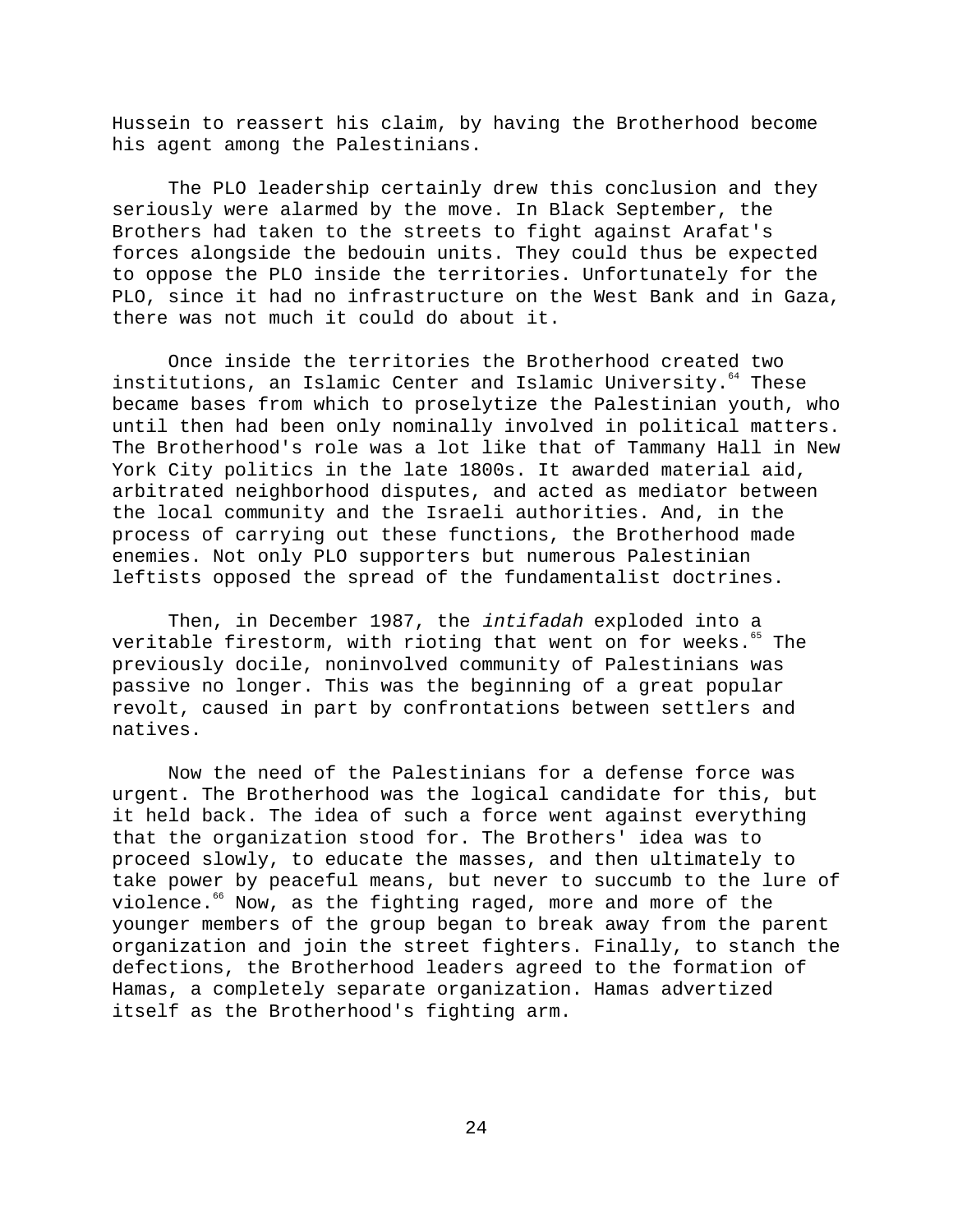For a time, the IDF made no move to curb Hamas. Indeed, it seemed actually to encourage its activities. The reason for this was that--even in the early days of the *intifadah*--Hamas fought the PLO and the "leftists"; it spent as much time fighting them as it did the occupation authorities. At a point, however, Hamas changed, and this compelled the IDF to move against it.

The subsequent crackdown of the IDF on Hamas has been quite harsh, to the point that the organization has been thrown into disarray. Today, it has fractured into numerous quasi-independent gangs. These exist without much organization, and virtually no discipline. How they manage to survive is a great mystery--as quickly as leaders are arrested or killed by the Israelis, new ones rise up to take their place. In this respect, the modus operandi of Hamas is similar to that of the Gamiyat in Egypt and the Armed Islamic Group in Algeria (about which we will have more to say below).

Meanwhile, conditions inside the territories continue to deteriorate. Recently, the situation in Gaza became so bad that Rabin appeared ready to abandon it, simply pull out and leave the community to shift for itself. $67$  This did not happen, and, as a consequence, the struggle has since escalated.

### **Discussion**.

The major question having to do with Hamas is its behavior toward the PLO. How could it go on fighting that organization, when that could only benefit the Israeli enemy?

In fact, the PLO-Hamas antagonism appears to be ideologically based. As stated, the Brotherhood, which is the parent of Hamas, is an offshoot of Hasan al Banna's group in Egypt. While the Palestinian section and the Egyptian Brothers grew apart over the years, in one respect they remained similar. They are both extremely conservative organizations. Both share an abhorrence of "communists." The military junta in Algeria, the Arab socialists in Egypt, the PLO--all, in the minds of the Brothers, are communists. The Brothers, and their cadres in Hamas, apparently equate communists with atheists.

It would appear that the religious forces are obsessed with fighting leftists, whom they look on as their existential foes,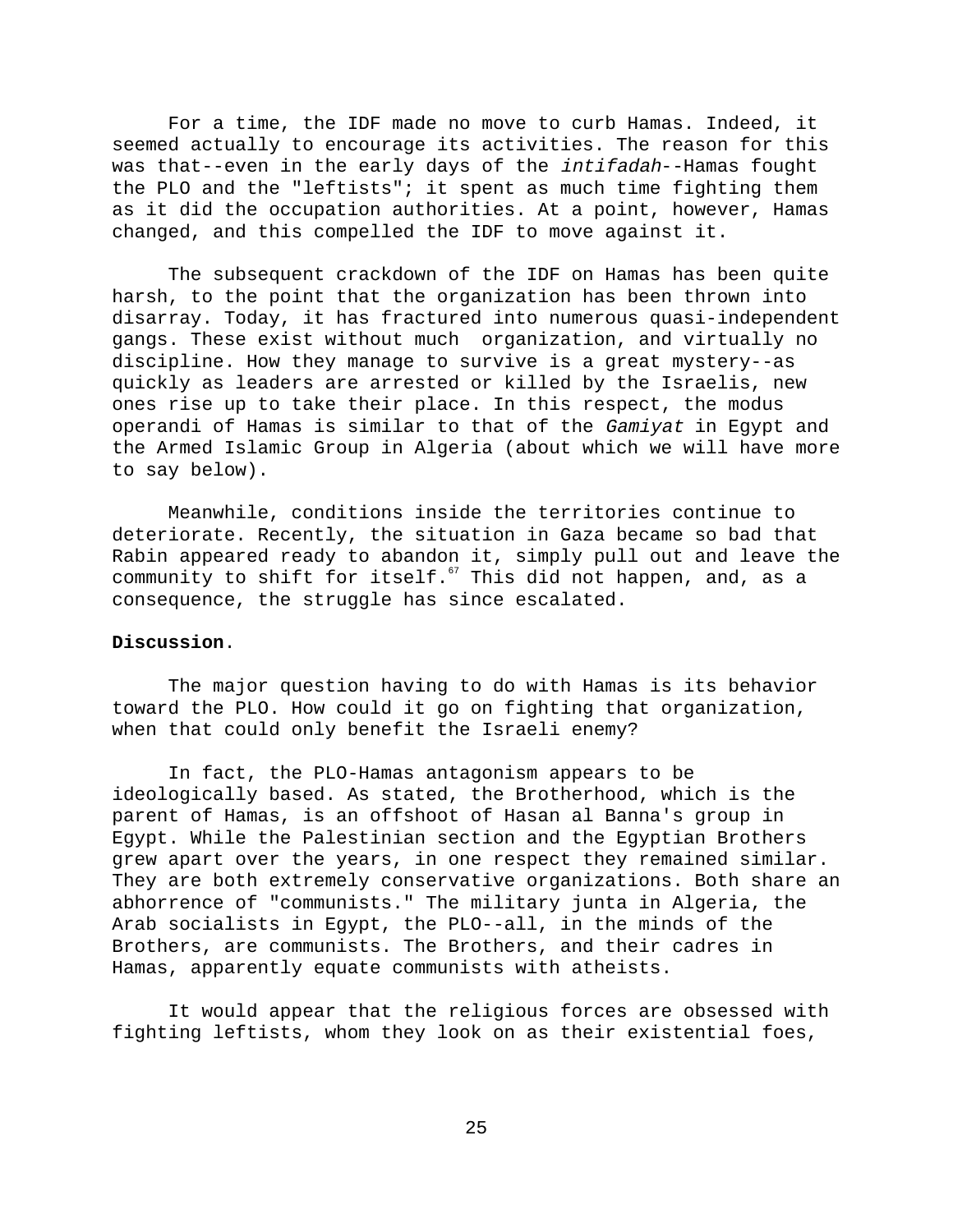an attitude that the leftists reciprocate. Indeed, fights between the two go back for decades. They fought in Egypt under Nasser and Sadat, in Jordan in the late 1950s and early 1970s, in Syria in 1982, and now the fight is going on still in the occupied territories.<sup>68</sup>

Thus in the eyes of the Brotherhood--and its proxy Hamas- defeating the left takes precedence over practically all else. At least this was the attitude until 1990. It was then that Gush Emunim reopened its campaign against Al Haram Al Sharif (the Dome of the Rock).<sup>69</sup> The Gush regards Al Haram Al Sharif as the site of the Second Temple, and they would like to build a Third Temple there, once they have torn down the Muslim mosque which sits atop the Temple's archeological remains.

When, in 1990, the Gush announced that it would attempt to lay a cornerstone on the Temple Mount--as the Jews refer to the site--mobs of Muslims converged there, to be met with hundreds of Israeli Border Police, who opened fire, killing 21 persons. After that, Hamas announced that it would lead an armed revolt against the occupation, which prompted the Israelis to step up their military presence in the territories. After that intifadah violence became almost uncontrollable.

Thus it would seem that Gush Emunim, by attacking the Holy of Holies, upset the calculus of the Hamas cadres. Whereas previously the PLO was their principal foe, now the fundamentalist Jews have supplanted them. The latter threatened the basis of the cadres' belief, incarnate in the great Mosque. For Hamas this was unforgivable.

The Hamas cadres seemingly have a rank-order for their enemies. When their calculus was upset, in the Al Haram Al Sharif affair, it changed their perceptions. The fight inside the territories turned into a religious war between Islamic and Jewish fundamentalists. The Hebron massacre and the recent suicide bombing at Beit Lid are evidences of this. It is almost as though the PLO and Israeli government are sidelined, watching in dismay as the deadly struggle escalates.

Another mystery is why the Israelis decided to let the Brotherhood into the territories in the first place. They were pleased to have the religious forces and PLO fighting each other,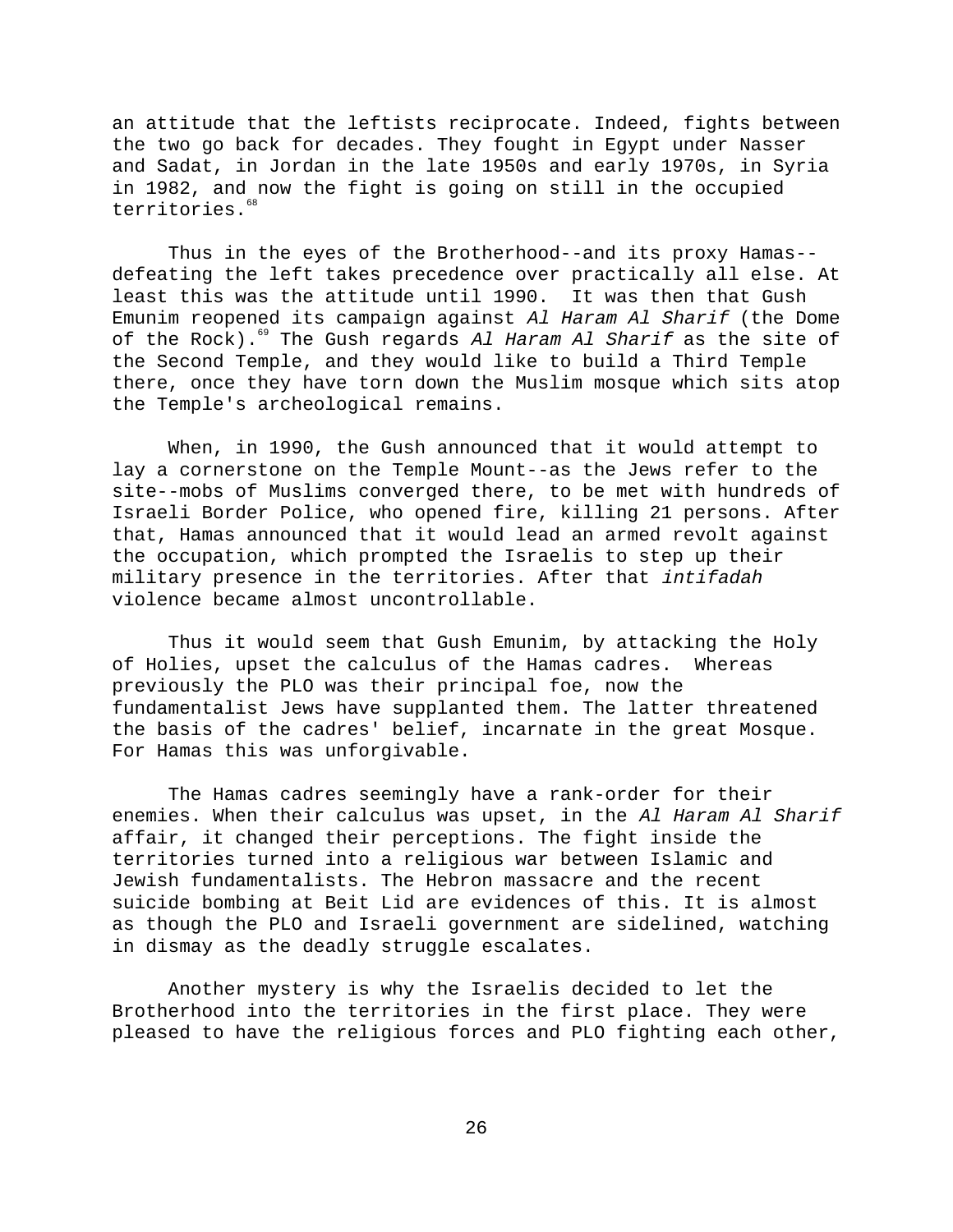but there was more to it than that. The territories are a financial drain on the Israelis. When the Brotherhood offered to take over social services there, the Israeli government acquiesced. After all, the Brotherhood was not perceived--at the time--as a disruptive force. Hamas did not exist when the Israelis made their decision. Had the Israelis anticipated the appearance of Hamas, almost certainly they would have acted differently.

### **Hizbollah**.

Hizbollah, the last group to be considered, is the most potent of them all. Unlike the others, however, it is not Sunni; it is Shia. Hizbollah is supported by Iran, although Syria supplies it with some logistical aid, and exerts influence in the group's favor.

Hizbollah is unique among the Arab fundamentalist movements because it was set up by a foreign government. There is no doubt about its foreign ties.<sup>70</sup> To be sure, all of the Hizbollahis are Lebanese, but, the organization almost consistently has followed Iran's line. This does not mean that Hizbollah is absolutely subservient. Iran is in disarray politically, which has left Hizbollah considerable room to maneuver. $1$ 

Today, in Lebanon, Hizbollah is divided between moderate and extremist wings. The moderates have begun to experiment with the electoral process, and recently they elected eight representatives to Lebanon's parliament. The extremists remain determined to crush the Jewish state.

The Lebanese Shias' grievance against Israel involves land, which Israel seized from Lebanon along the southern border. This was Shia territory, and the Shia community wants it back. Hizbollah is spearheading that fight.

One of the more puzzling aspects of Hizbollah is its tendency to reinvent itself, having gone through a number of incarnations. It first appeared in 1982, when Israel invaded Lebanon to drive out the PLO. The IDF went all the way to Lebanon's capital, Beirut, which led Syria and Iran to conclude that the United States and Israel were conspiring to takeover the Levant. $72$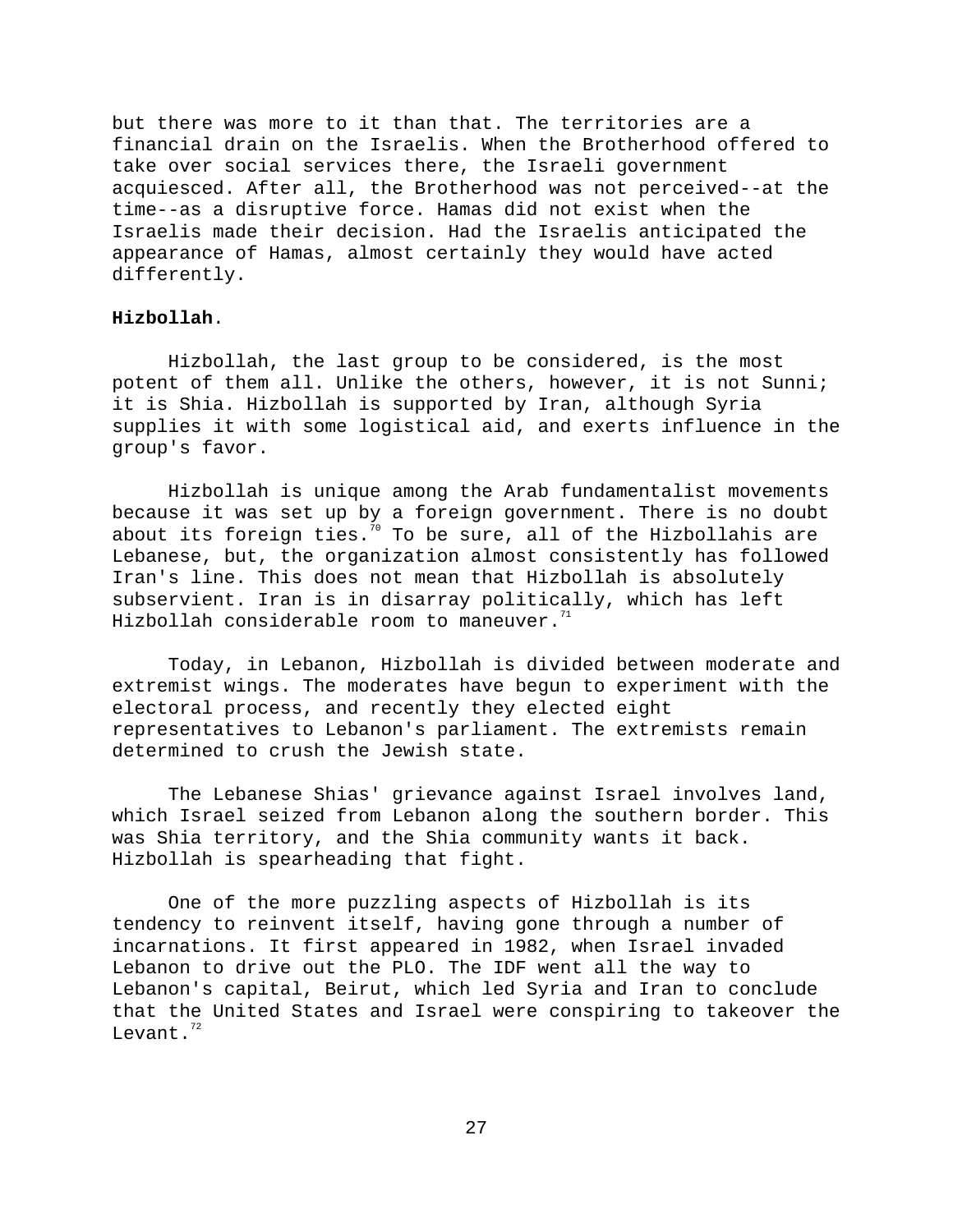Quickly, volunteers from Iran's Revolutionary Guards arrived in Lebanon, ostensibly to support Syrian and leftist forces trying to hold off the Israelis. In practice, however, the Revolutionary Guards seem to have had a hidden agenda--to organize the Lebanese Shia community in the Beka'a Valley.

The Shia community in Lebanon is the largest single ethnic group in the country. It has for decades been depressed economically, and politically uninvolved. Around the 1960s, however, the Shias began to mobilize. They developed a political consciousness and disputed their lowly status among Lebanon's other communities, all of which had been politically active for years. $13$ 

The Revolutionary Guards exploited this heightened political activism. First, they established a social welfare network to provide services the community lacked, and for this they used money supplied by Tehran.<sup>74</sup> Once this was operating, the Guards began organizing the community militarily--they created Hizbollah, essentially a militia dependent on Tehran. Initially Hizbollah functioned as a terrorist organization. It seized American hostages, and also was responsible for several suicide bombings--such as the U.S. Marine Corps barracks in Beirut, that of the French peacekeepers, and an Israeli garrison in Trye. These operations were successful in the sense that they goaded Israel to pull back from Beirut, and induced the Americans to quit Lebanon entirely.

After this, Hizbollah passed through the first of its transformations. With Syrian assistance it began to convert itself into a guerrilla organization. Syria was instrumental in gaining an exemption for Hizbollah so that it alone, of all the Lebanese militias, was not required to disband under provisions of the Taif Agreement.<sup>75</sup> For years, Hizbollah cadres infiltrated Israeli's self-proclaimed security zone in southern Lebanon, harassing Israel's proxy militia, the South Lebanon Army (SLA). For most of this period Hizbollah was not much more than a minor irritant to the Israelis. Since it was not very proficient, its effectiveness was limited. However, starting in the early 1990s the group began carrying out more and more sophisticated operations. By the summer of 1993, it had begun to undermine Israel's position in the south, and, as a consequence, Prime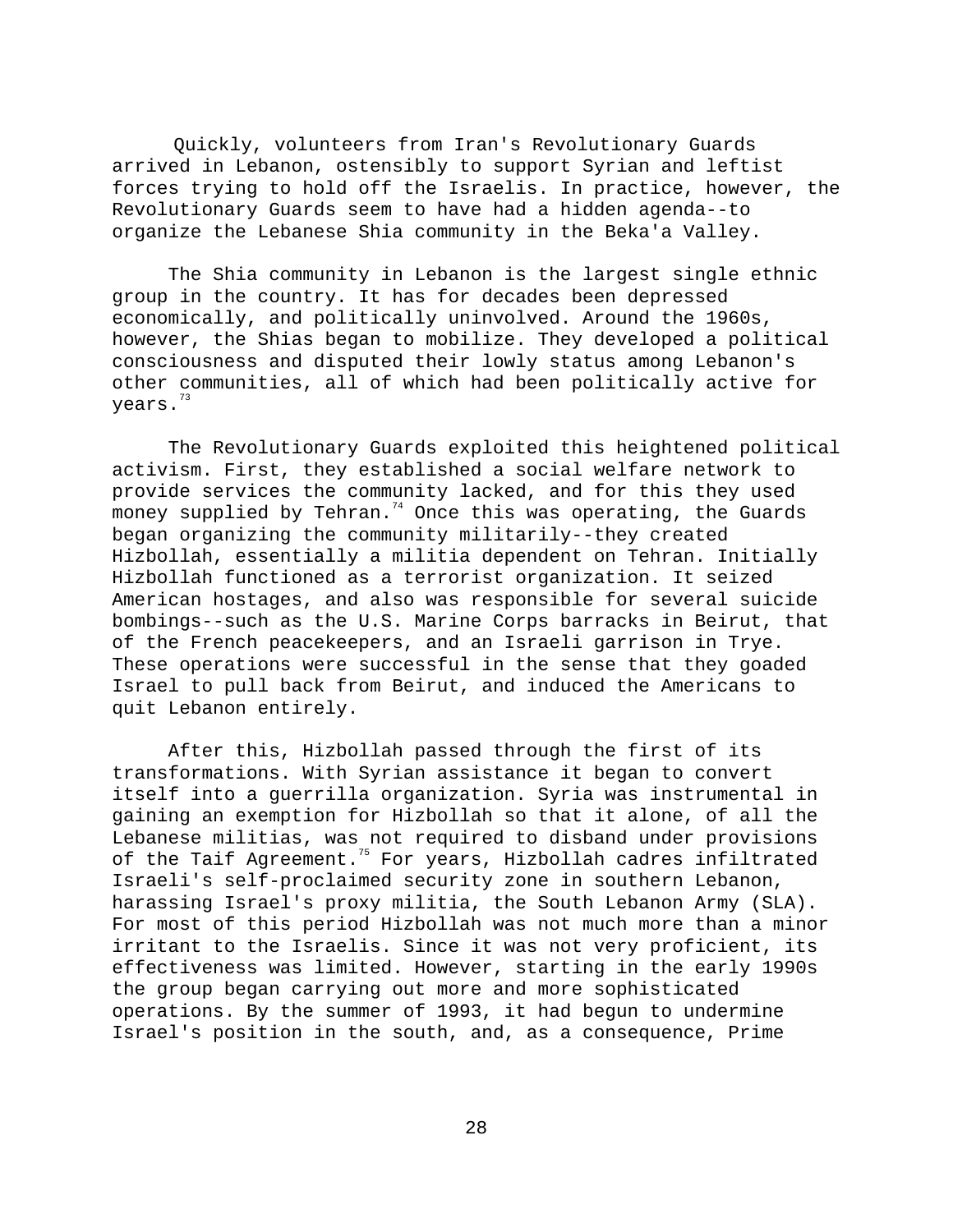Minister Rabin ordered a massive assault, just short of a reinvasion. The south was bombed and strafed, and Lebanese homes were blown up by tank fire. When the operation ended, however, Hizbollah came back, reattacking the IDF and SLA, and in the process killing nine IDF soldiers.<sup>76</sup>

Shortly thereafter an Israeli unit allowed itself to be overrun by Hizbollah, precipitating a furor in the Knesset.<sup>77</sup> The IDF launched an official investigation into the unit's behavior. Subsequently it was brought out that, because of Hizbollah, Israeli units in southern Lebanon were being forced to live under siege-like conditions, unable to operate outside their forts for fear of ambushes. $18^{\circ}$ 

In February 1995, in cooperation with other guerrilla groups, Hizbollah launched simultaneous attacks on Israeli positions all along the Lebanese-Israeli border.<sup>79</sup> This last operation led the Israelis to initiate harassing tactics of their own. The Israeli navy has bottled up several Lebanese ports. Lebanese fishermen can no longer go out for their catch.<sup>80</sup>

Today, it would appear that along with the Algerian Armed Islamic Group, Hizbollah is the most fearsome guerrilla group operating. Effectively, then, this is a third transformation; Hizbollah is now able to carry out combined operations over a wide area, a major step from its previous modus operandi of making hit-and-run raids.

## **Discussion**.

There is only one mystery to consider in regard to Hizbollah, and that is why the Lebanese Shias, with relatively little political consciousness, allowed themselves to be turned against the United States. This was an extraordinary step for them to have taken. Heretofore, practically all of the resistance groups had focused on overcoming the Israelis. The Lebanese Shias bypassed that stage to focus on the United States as their principal foe.

The Shias appear to have been influenced by their Iranian patrons. Since the days of Iran's prime minister Mossadeq, when Washington intervened in Tehran's attempt to nationalize Britishowned oil fields, a significant portion of Iranians have hated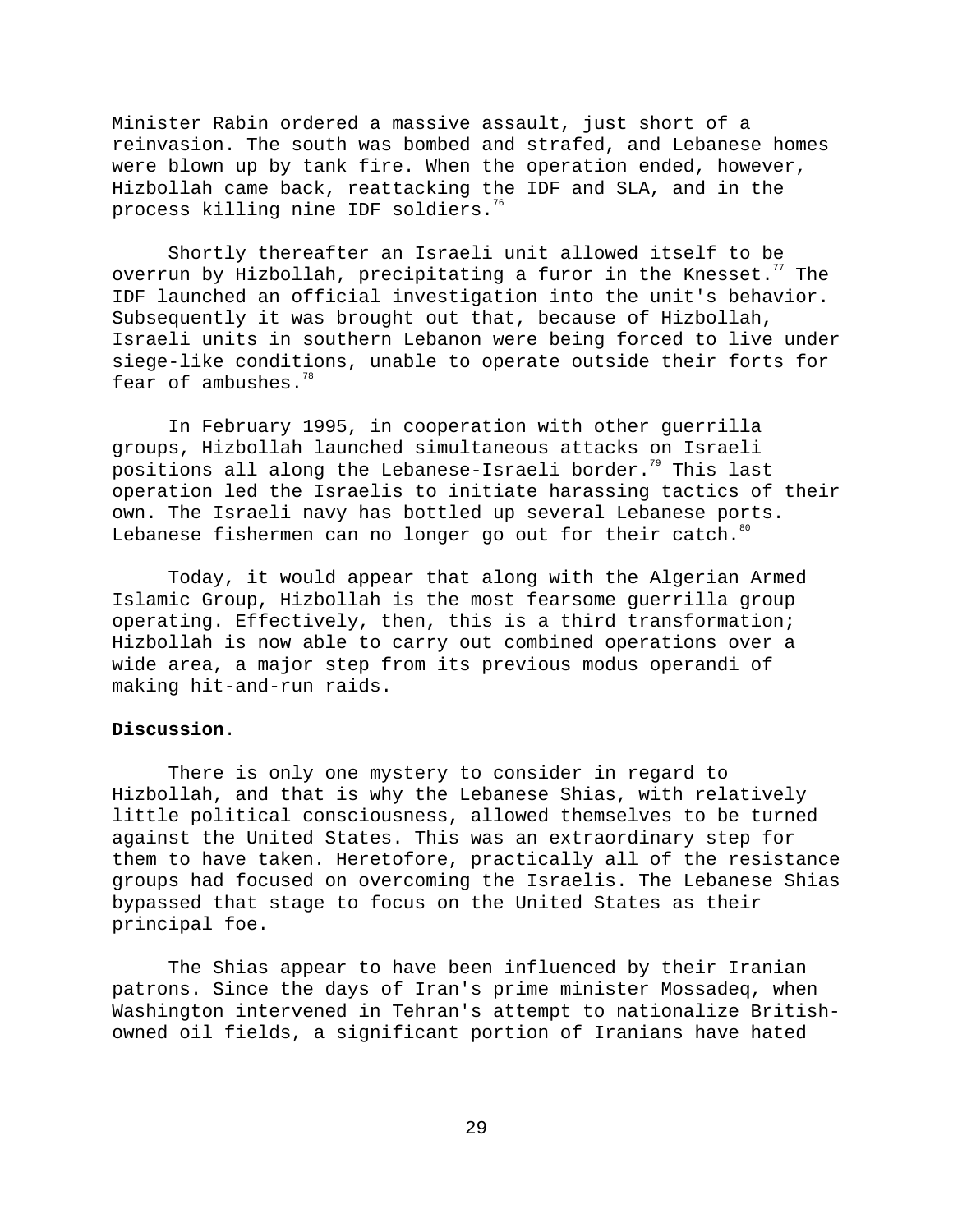America. $81$  They see it as the successor of the British imperialists. In particular, these Iranians harbor a deep resentment for the CIA's 1953 restoration to power of the Shah.

Antipathy for the United States is nothing new in the Middle East. But prior to the coming of Khomeini it was virtually inconceivable that any group--for example, the Iraqi or Syrian Ba'thists--would presume to fight East and West simultaneously. This was what made the Khomeini Revolution so different, that the Khomeinists viewed Washington and Moscow as equally devilish.

When the Iranian Revolutionary Guards arrived in Lebanon, they brought their ideology with them. They indoctrinated the Lebanese Shias to see the world as they saw it, however simplistically. There were the forces of darkness, which included communism and capitalism, and there was Islam. Israel, to the Iranians, was an adjunct entity, subsumed by the greater evil.

This attitude may be gaining authority among the Middle Easterners. Indeed, it has begun to surface among the Brotherhood cadres, who have developed the concept of the "Crusaders."<sup>82</sup> That is, the Brothers look on the growing influence of the United States in the region as a return of the Crusaders, evidence of the fact that the West is trying to destroy the Muslim faith. Whether this is a widely held conviction is debatable; but it is present, and is being voiced with greater and greater frequency.

#### **Theory Building**.

What is striking about the performance of these religious movements is their ability to attract, and to hold popular constituencies. This is most apparent with the Algerian Islamic Salvation Front (FIS). The FIS example is particularly illuminating because it is so clear cut. There was no religious opposition in Algeria prior to the FIS, therefore we must infer that the movement's ability to challenge the regime was built on support picked up after the rioting.

It seems obvious on what this support is based. The clerics speak the language of the masses, particularly the barely literate urbanized peasants.<sup>83</sup> They also have lived among them, whether in the urban ghettoes or in the baladi villages. Under such circumstances, trust can be achieved fairly easily.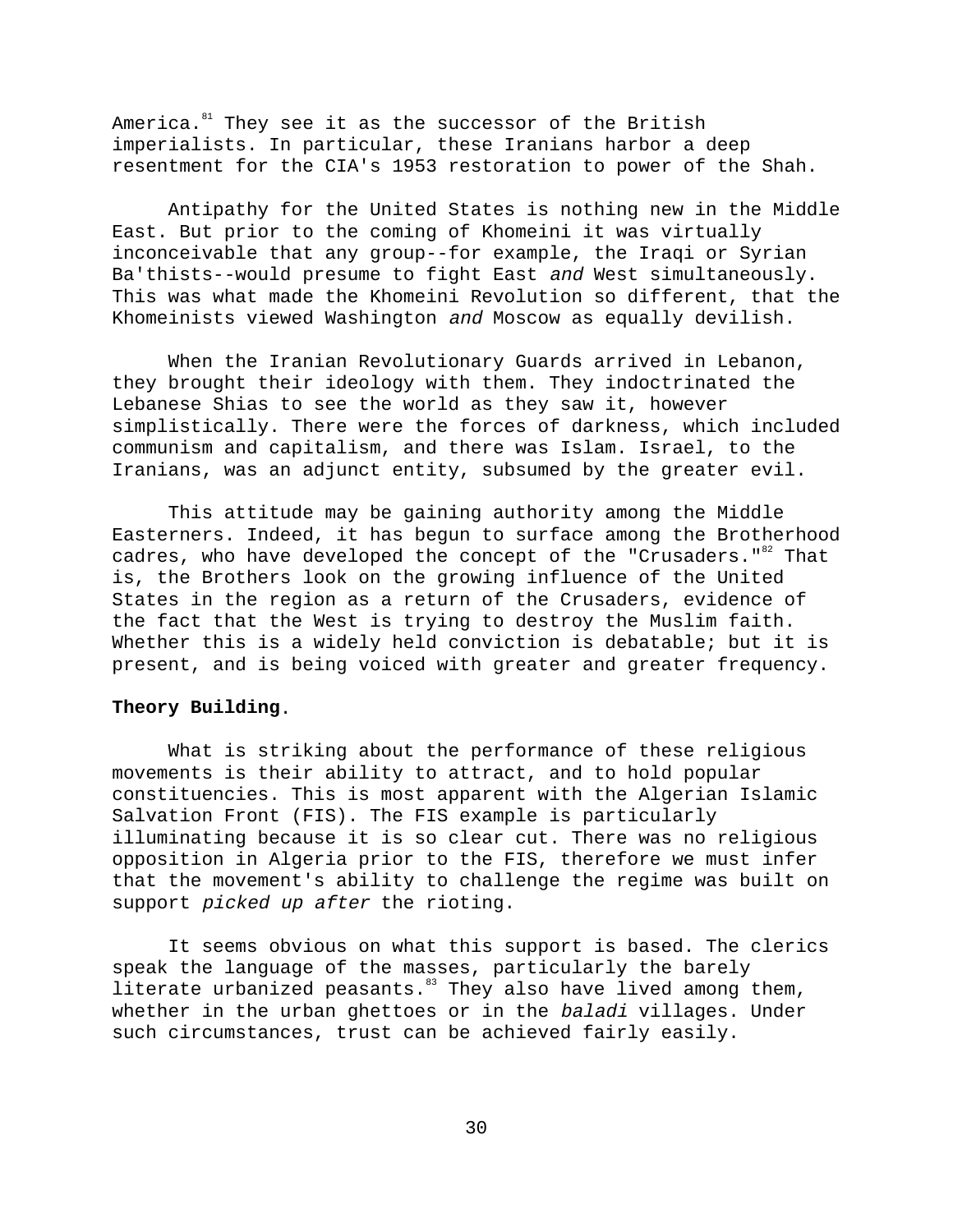Moreover, the appeal of the clerics has a material basis. The mosques take care of people's wants. They supply food; they help out paying bills; they also act as intermediaries with the government. This was seen in almost all of the cases studied.

Under Islam, mosques have always performed this role. Indeed, the Koran commands wealthy Muslims to care for the poor; it imposes a special tax on the wealthy to do this.  $^{84}$ Giving alms, then, is a tenet of the faith.

All of the regimes currently beset by the fundamentalists share a common background. They all initially tried to take over the welfare-providing role of the mosques, and failed. When they did so, they turned back to the mosques, and asked them to reassume their charity dispensing activities. The mosques gladly complied, but, then, in the process of doing so, they deliberately set about to undercut the regimes' legitimacy.

Thus, there appears to be a correlation between the governments' ability to provide welfare and to maintain community control. Once the regimes stopped looking out for the people's economic well-being, they provided openings for the religious conservatives to expand and take over politically.

We next want to consider the ambivalent behavior of the religious forces. Why were they, in practically all cases, unwilling to use violence early in their struggle with the regimes, when later on they positively embraced it? Everyone of these movements (with the exception of Hizbollah) eschewed violence in the beginning. Instead, the leaders opted to work through the system. And, even when balked by the governments, they still held off. Later, however, the movements became wildly violent; some of them now appear to be absolutely out of control. Why do they behave in this way?

To get at this requires probing the nature of the clerical establishment under Islam. The alims, that is the religious leaders, traditionally have looked on themselves as intermediaries between the people and the rulers. In time of community tension, they feel it their duty to defuse violence and direct emotion into well-regulated channels where compromises can be made.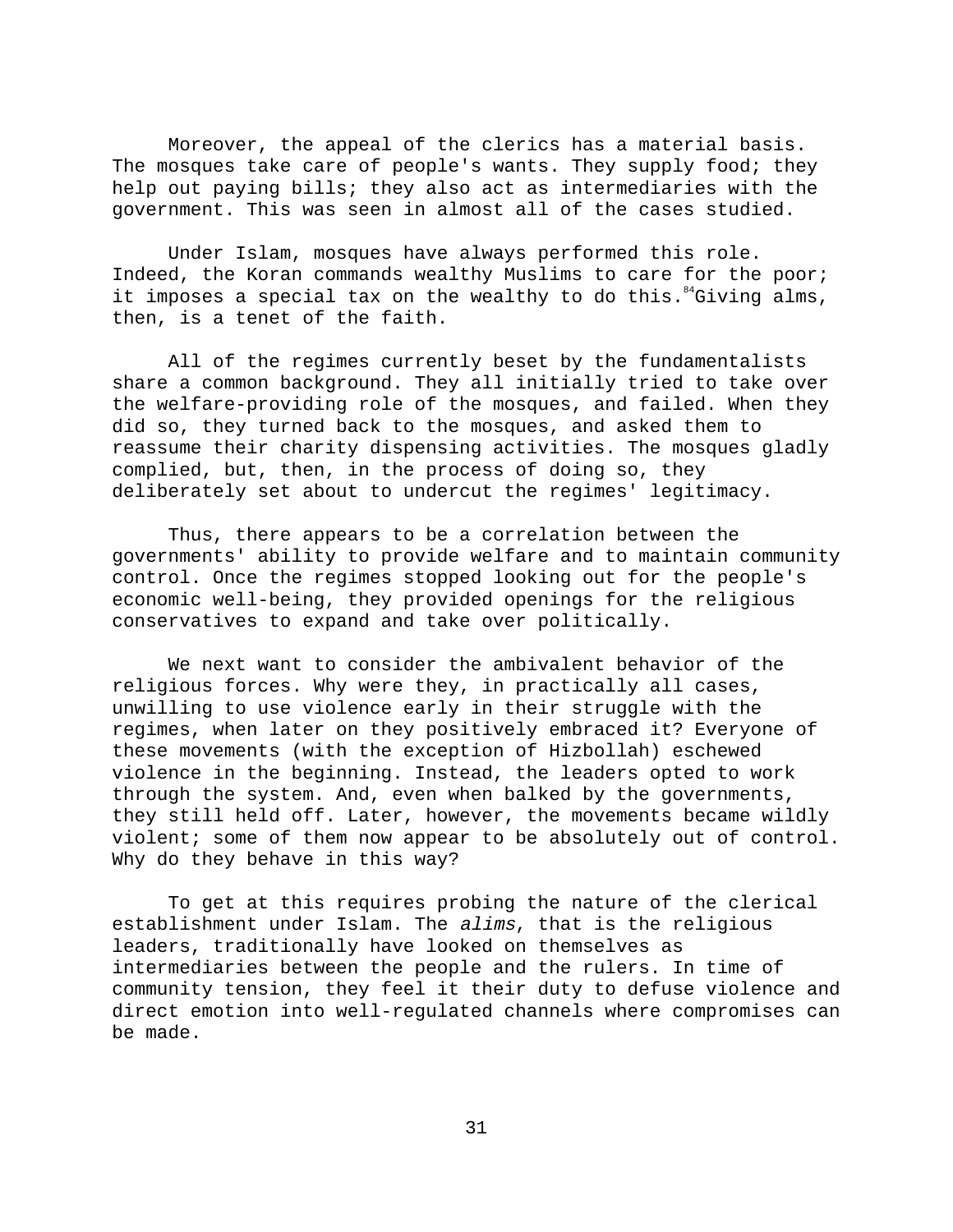Given this disposition on the part of the alims, there would be no incentive for them to instigate a revolt. To do so would be to undercut their position in the society, which they have built up over the course of centuries. However, what appears to have occurred is that the clerical establishment has undergone change in recent years. Among Muslims today, there still exist traditional clerics, who are conservative and inclined to support of the government. Many of these individuals are paid civil servants.<sup>85</sup>

Along with these "establishment clergy," there are increasing numbers of so-called free clerics, individuals who have no government ties, and, in many instances, seem deliberately to avoid establishing such links. These people appear to be caught up in the present violent activities. The author does not know when this phenomenon (of the free clergy) developed, but it is easy to see how it would have come about.

Sunni Islam, unlike Catholicism, does not have a formal religious hierarchy. Any Muslim who has studied at the madrasa (religious school), and has received a diploma can set up as a shaykh, after which he performs essentially the same role as does a clergyman in Christianity. However he must find his own means of support, which he does by gathering a congregation. That congregation will, assuming it approves of the shaykh, provide for his maintenance.

Those shaykhs who decline working for the government, or who may not have had the opportunity, can yet exert influence over the community because they are not perceived as having been bought. Indeed, there may be a relation between speaking out and being taken care of. If a cleric takes stands that are controversial, this may enhance his reputation, which would be of material benefit to him.

To the degree that they are willing to speak out, recalcitrant shaykhs perform a service to Muslims at odds with the regime. They can explain to congregants under pressure--those who find themselves slipping into poverty--why this is happening to them. A shaykh who blames the woes of the community on the regime probably is telling the congregants what they want to hear.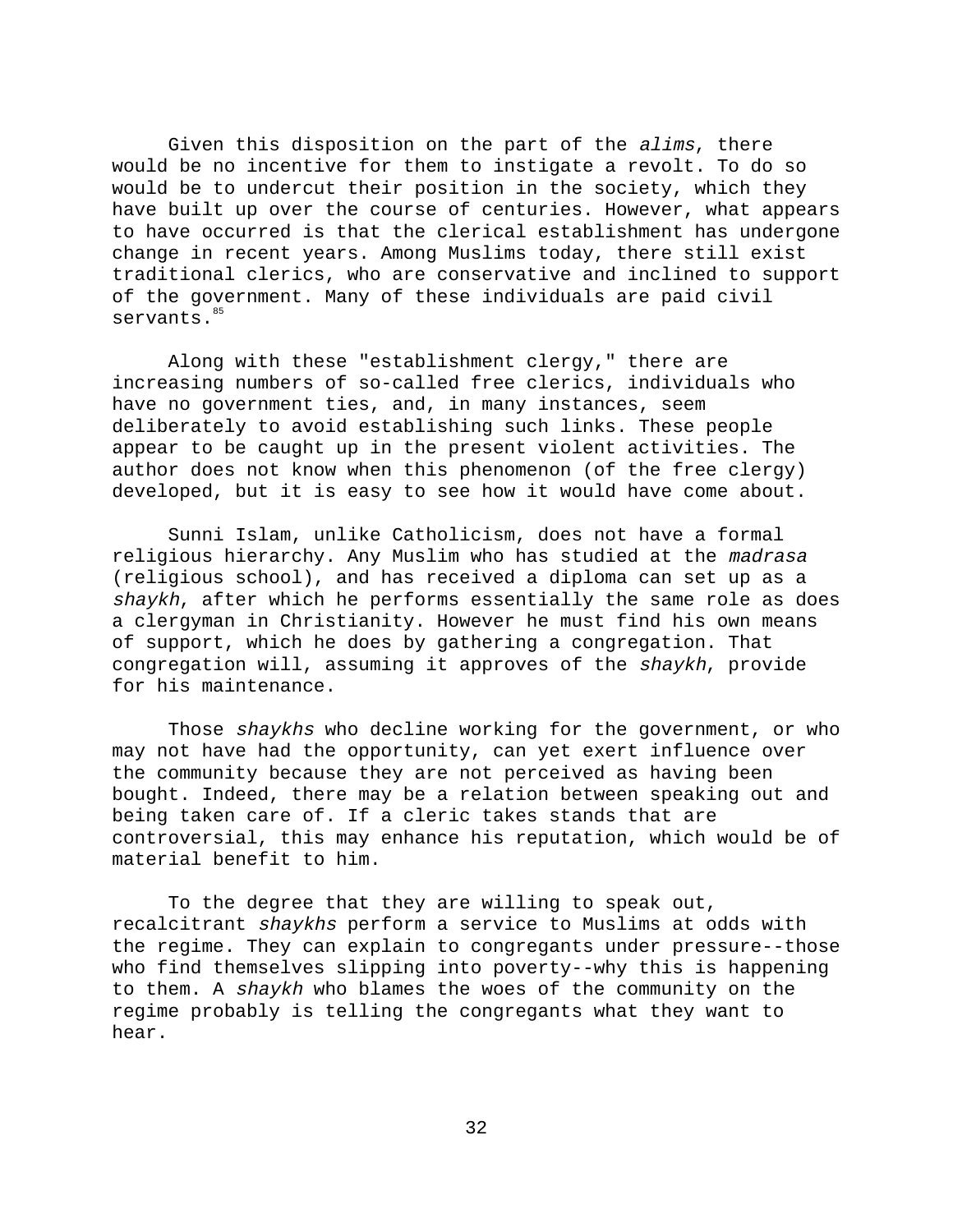This would explain the drawing power of small shaykhs operating in villages in upper Egypt, but what about the great mosque preachers of Cairo who also speak out against the government? These shaykhs, too, are fulfilling a need. For middle class congregations also are upset with the government; they, too, want to be told that the regime in power is derelict.

What is interesting, though, is that the same message is interpreted differently by two different audiences. Poor villagers, told that the regime is corrupt, may take this as a signal to drive the rulers from power. The middle class, on the other hand, may interpret the message as a call for reform.

The point, however, is that the clerics are not agitating the movement; they are responding to prodding from the people, who are discontented with the regimes in power and want to have their grievances articulated. Why go to clerics for this, when in the West a politician would suffice? First, under Islam, there is no separation of church and state; Muslim clerics have not foresworn politics, as is usually the case with clergy in the West. Additionally, after a half century of misrule under secularist leaders, Muslims may naturally turn toward clerics as more trustworthy.

The secularists had plenty of time to prove themselves during the Cold War years. Not only did they fail, they did so egregiously. The Six Day War, Black September, and the tragedy of Beirut are but a few of the failures of the secularists- leftists and rightists alike. Once the hold of the secularists was loosened--as happened under Sadat--the religious forces reemerged, as if they had never been in eclipse, and they recaptured their hold over the public.

This explains the ability of the Brotherhood to survive after Sadat's and Mubarak's efforts at repression. Similarly, in Algeria, the FLN's belief that religious influence had been done away with proved illusory.

The author has narrowed the focus of the investigation to two groups within Muslim society whose activities have brought on this crisis of fundamentalism--the youth and radical clergy. These two are the principal disturbers of the peace, and on them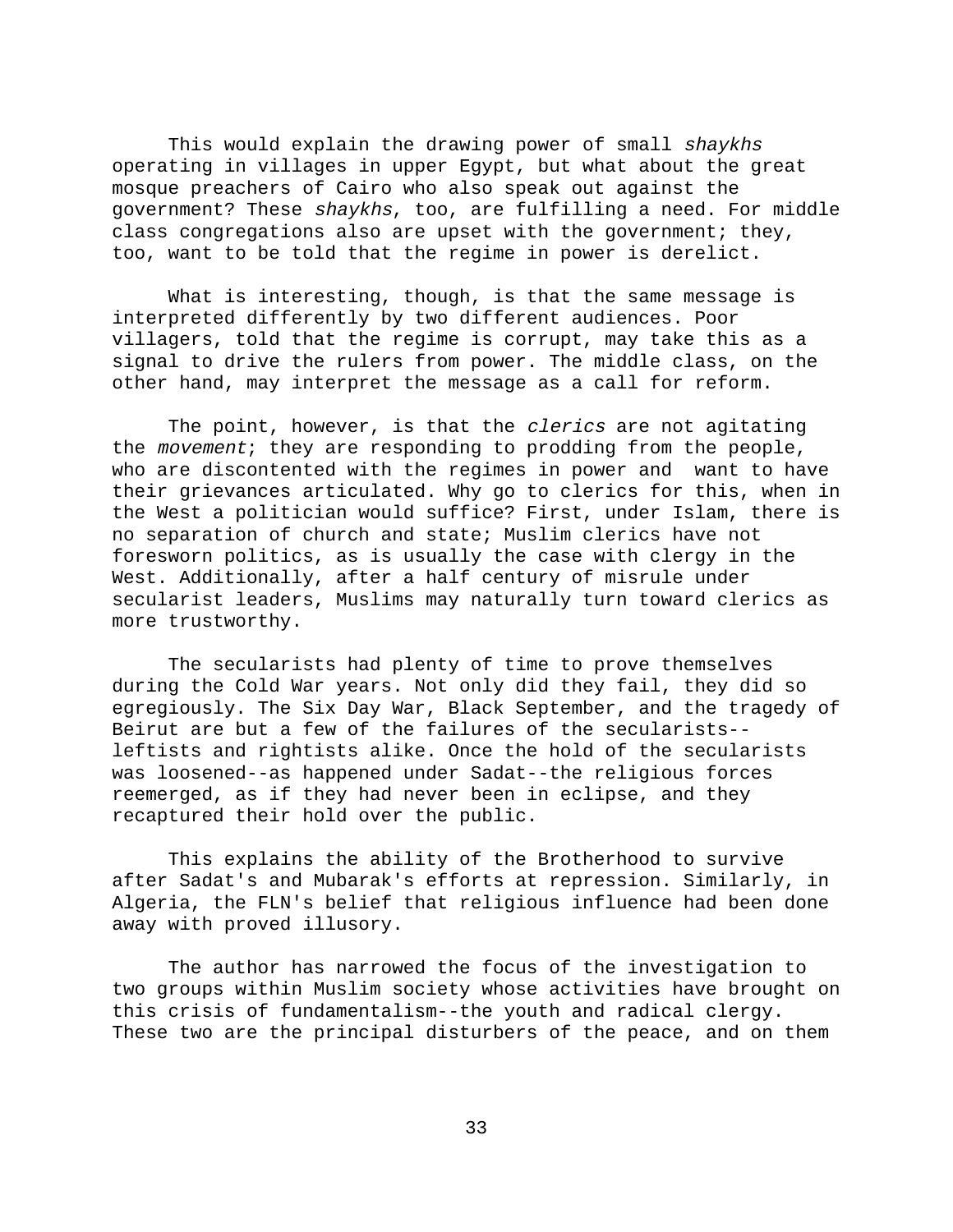the author builds his theory.

#### **The Theory**.

The theory is: what the West regards as a movement of religious fundamentalism is in reality a conservative reaction to over a half century of misrule by secular regimes. This reaction was spearheaded by the clergy, because--given the entrenched nature of the regimes--only the clergy could stand up to them. Even the most obdurately secular ruler would think twice about defying the demands of the clerics for reform. Rather than confront the clerics head on, he would be more likely to try to conciliate them.

When, however, the rulers, in effect, dug in their heels and refused to proceed any further long the path of reform--as in Algeria--the moderate clerics who were originally associated with the movement withdrew. Rather than incite the mobs to violence, they simply subsided; to all intents they abandoned the movement. Mubarak, and the Algerian junta, both maintain that this pullout was a sham, that the conservatives are still involved; they are orchestrating the activities of the radicals from behind the scenes, they say. The author doubts this explanation. It seems more likely that the conservatives were not interested in, and indeed had cause to fear a mass uprising, since this would strike at their interests.<sup>86</sup>

At the same time, however, the elders' unwillingness to confront authority changed the tone of the movement. Rebellious youths took this on themselves. They kept up the agitation, and, in the process of doing so, won support of elements of the clergy who were themselves radical. In this way the movement preserved its religious cast. In fact, however, it is not, as it exists today, primarily a religious movement anymore; it has taken the form of a populist revolt, which has broken out in at least two important Middle Eastern states.

The question now becomes where is all this heading? Is this movement going to spread? And, if so, which states are next in line to be assaulted? This would appear to depend on the regimes in power. To the extent that they are willing to open up to the people, they can probably avoid confrontation. But, as the examples of Egypt and Algeria have shown, the rulers are not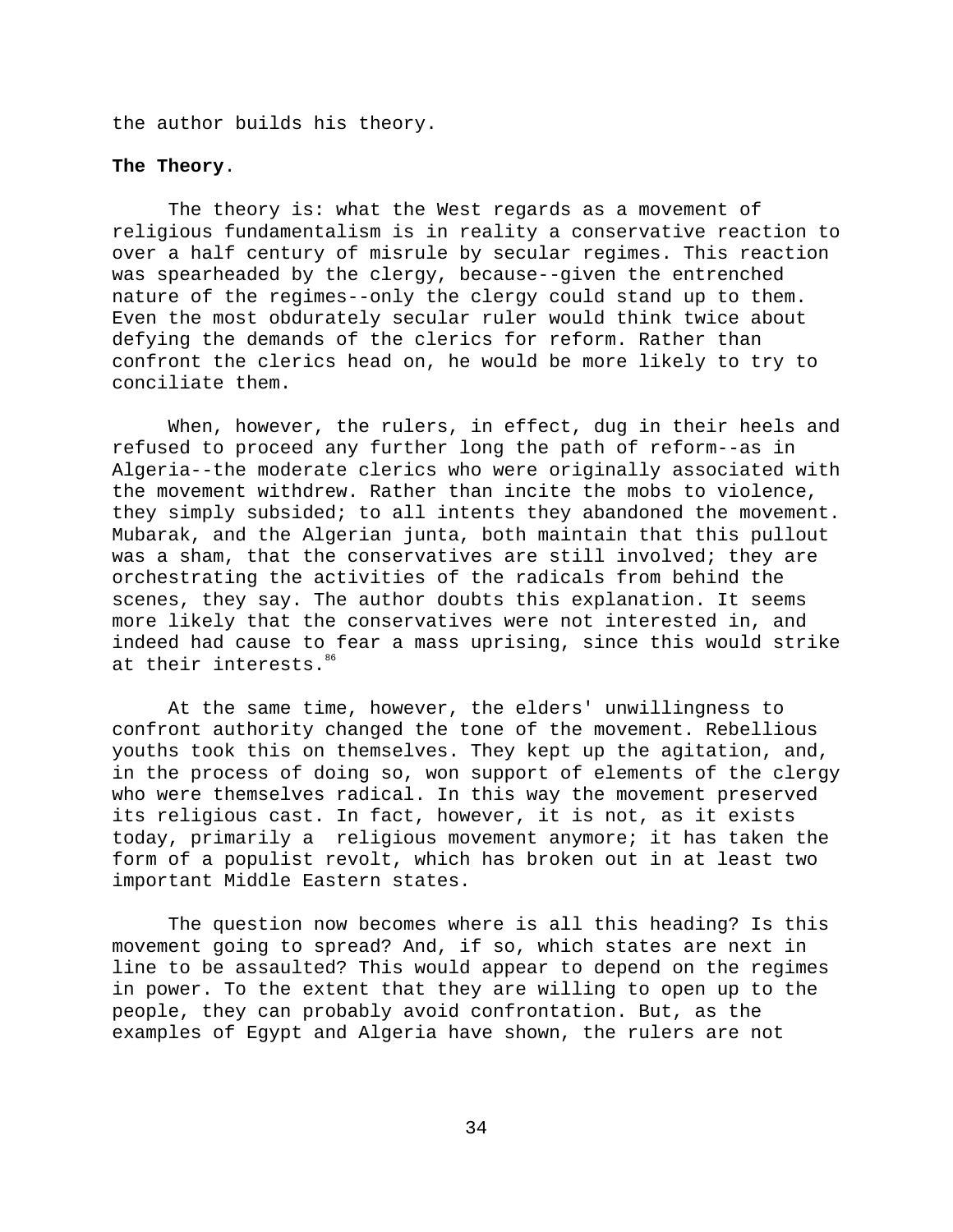disposed to be so yielding. In the case of Algeria, the army seems to feel that it must repress the popular forces at all costs. Mubarak has been somewhat more compromising, but even he of late has shown himself to be obdurate. As for the Palestinians and the Hizbollahis, the outcome depends on the peace process.

There is one more point to taken up before we pass to a discussion of what the United States can do about this, that is the matter of violence against individuals who constitute no threat to the movement. The previously mentioned stabbing of Naguib Mahfuz is a good example of this. Such actions apparently are crimes, egregious acts of violence, which serve no useful purpose. Indeed, Mahfuz would appear to be the last person one would want to attack. By winning the Nobel Prize he brought honor and glory to his country.

The key is to understand what happens when a regime is stigmatized as "godless." In fact, it is stripped of its legitimacy, which means that Muslims need no longer obey such a government. The injunction may be construed as binding, that is as an obligation not to obey.<sup>8</sup>

At the same time it appears that, under the Koran, there are any one of a number of permissible responses. One can simply withhold cooperation, while on the surface appearing to obey- observing the forms of submission while hardening one's heart against the regime. Or one can speak out against it. In the most extreme case, one can take it on oneself to correct the un-Islamic condition that obtains. This last scenario would appear to be what is going on with much of the Gamiyat-type violence in Egypt. Individual Muslims, acting on their own initiative, pass judgment on perceived offenders, and then execute the judgments.

One could argue that this does not, or should not apply to Mahfuz, since he is not part of the repressive government apparatus. True, but he does represent something noxious in the minds of a particular class of Muslims. He is seen as someone who has sold himself to the enemies of the faith by writing blasphemous articles and books about it. Thus, his presence within the community was perceived as an abomination, which must be expunged.<sup>88</sup> No one has taken a contract out against him. Nonetheless he has become a target for any Muslim who has the opportunity to strike him down.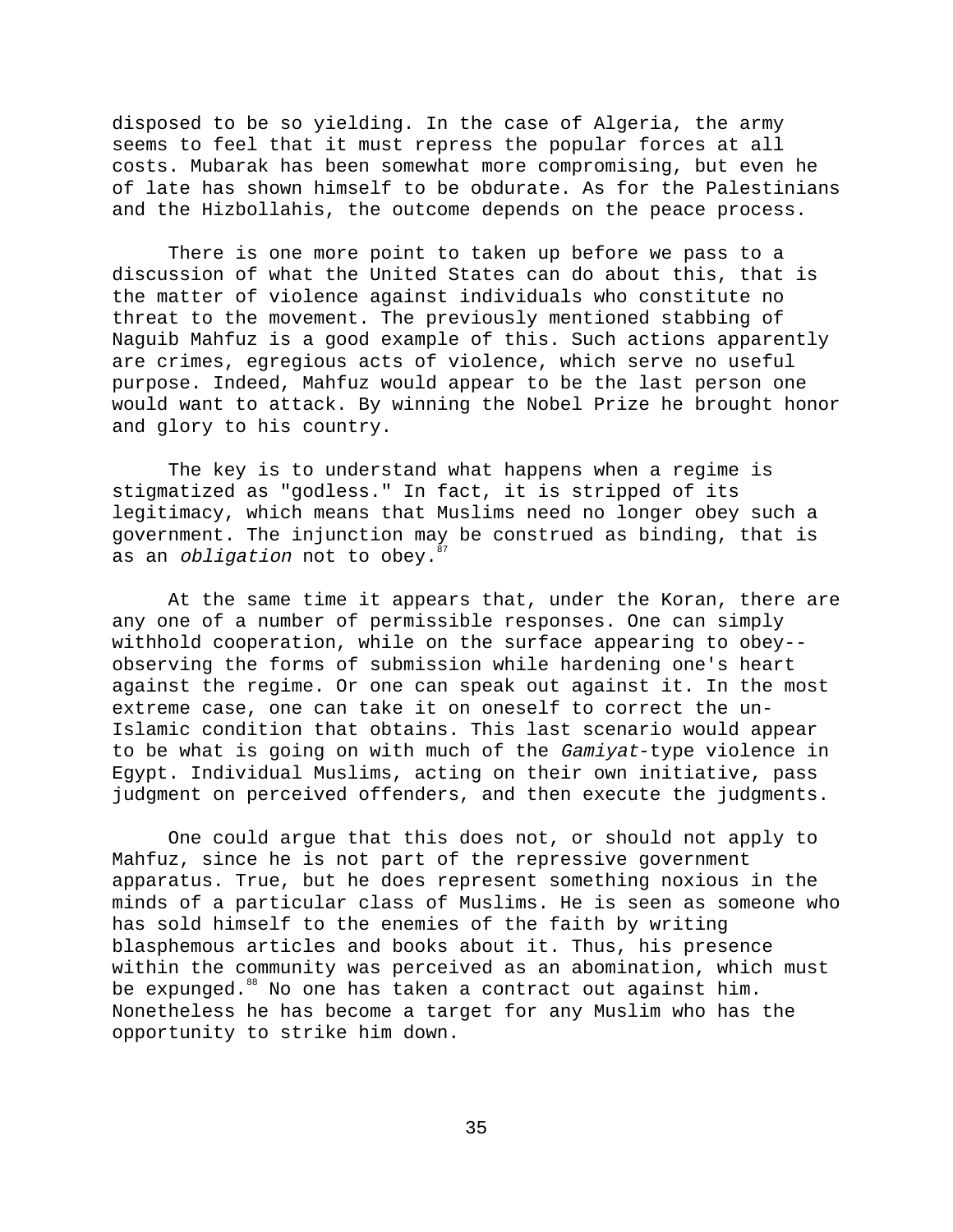If this interpretation is correct, it reveals something about what is going on, not only in Egypt but throughout the entire Arab world. Mubarak, Rabin, and the leaders of the military junta in Algeria, have all claimed that the fundamentalists are highly organized and obedient to central authority. This does not appear to be the case. The character of the violence belies this--it is much too random and spontaneous. Much of it appears to be committed on impulse, and indeed this may be precisely what is happening. Once the shaykh has pronounced against the regime, it is up to individual Muslims to decide how they will respond. The shaykh does not tell them how to act; nor does he help in carrying out the action. This is solely up to the individual. It is really not much different than workers performing acts of sabotage. In fact, this would appear to be a good description of what is occurring--a form of sabotage.<sup>89</sup>

Individuals in Muslim society who are only marginally effective are acting out their frustration and rage by attacking the system whenever the opportunity to do so presents itself, or when their rage becomes insupportable. Such activity may seem quixotic; it may ultimately be doomed. The authorities certainly are going to fight back, and they have the will and organization to do so effectively. Still, the attacks are taking place, and they are extremely difficult to relate to.

One of the criticisms leveled at the fundamentalists is that the leadership seems incapable of generating effective tactics. It has been claimed that, were there effective leaders within the movement, the regimes under assault long ago would have been swept from power. This theory overlooks the extraordinary resources on which the regimes have to draw-- the Israeli presence in the territories is overwhelming; Mubarak has legions of security forces; the Algerian army is equipped with the most up-to-date equipment. Given this massive security presence, the tactics the militants have devised are fairly shrewd. Stabbings, suicide bombings--these are the sorts of actions that security forces cannot easily deflect.

These actions are in the tradition of anarchist violence that flourished in Europe in the last century, specifically in the Mediterranean countries of Italy and Spain.<sup>90</sup> If this is a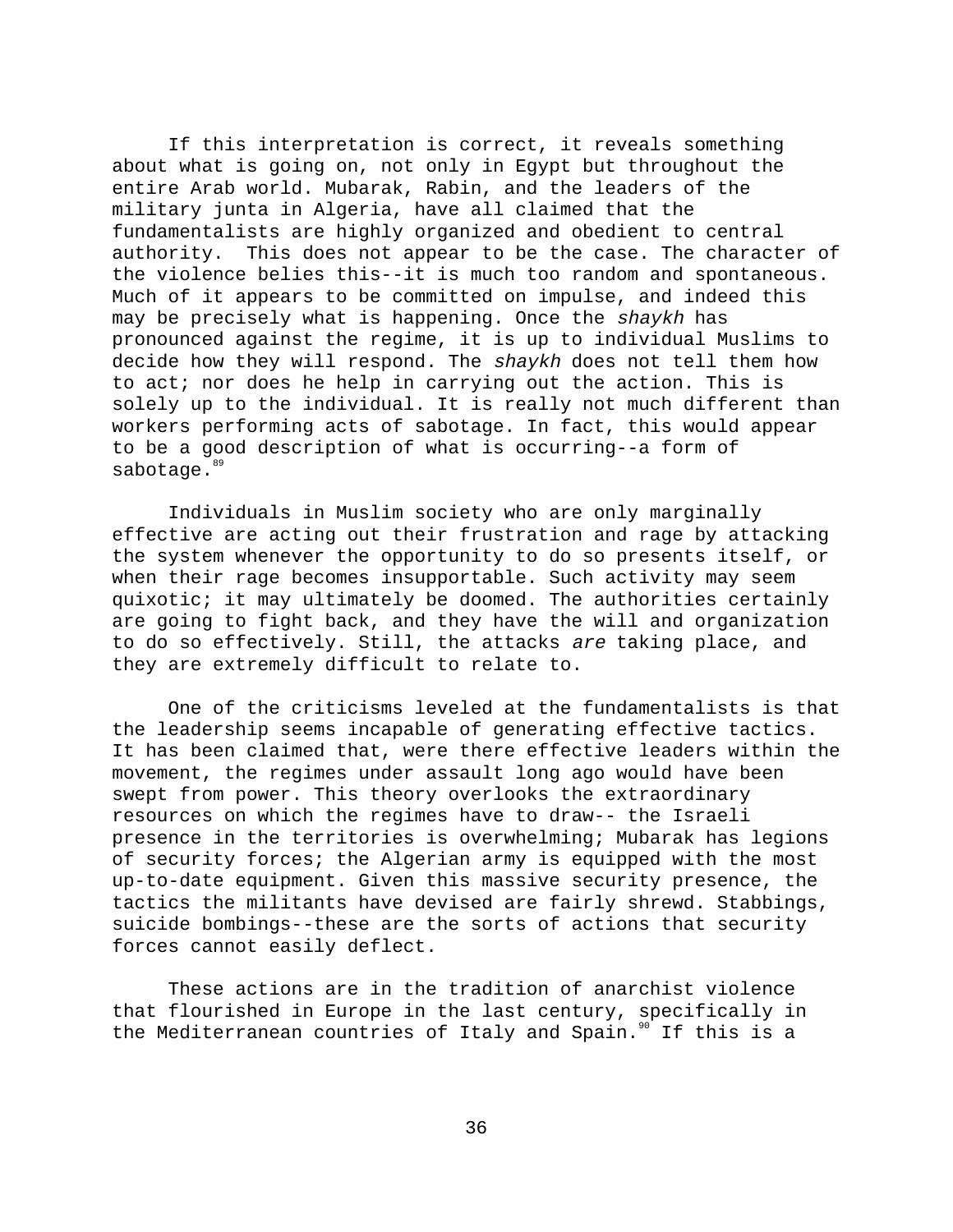rebirth of that type of anarchism, then it is more serious than has been recognized, and it certainly is something that should concern U.S. policymakers.

### **Implications for U.S. Policy**.

U.S. policymakers need to rethink their attitudes toward the fundamentalist movement, and they should start by breaking it down into its parts. One obvious element is the youth, who are involved everywhere and want an end to their near-hopeless economic situation. What is it that they are up against? Essentially, the fact that their societies are caste- bound. All of the regimes under attack by the fundamentalists are run by elites who have been long in power, and are now in the process of trying to form dynasties. Algeria is the prime example of such a caste-bound society. Its leadership has refused, despite the starkest warnings, to open up to elements demanding participation.

In the author's view, Egypt is in the same condition as Algeria, particularly with respect to the army. Egyptian officers live well. Inside their compounds, with their own shopping areas and schools, they are virtually insulated against contact with the outside world. And they are maneuvering to have their sons and daughters inherit their extensive privileges.

At one time, the privileged situation of the armed forces did not attract great opposition among Egyptians. This was when the country still was at war with Israel, and the people looked to the military for protection. However, a whole generation has grown up which has never seen the army fight, and--if the peace with Israel holds--probably never will. This younger generation does not defer to the military, and may, in fact, harbor antagonism towards it.

The middle class is another element. What makes the middle classes in Arab lands so restless? Clearly they find the regimes in power unresponsive to their concerns. The regimes are military; they came into being to accommodate the requirements of the Cold War, which was essentially to align the Arab peoples with one world power bloc or the other. In that sense, the regimes were internationally oriented--how they fitted into the international security picture determined their survival chances.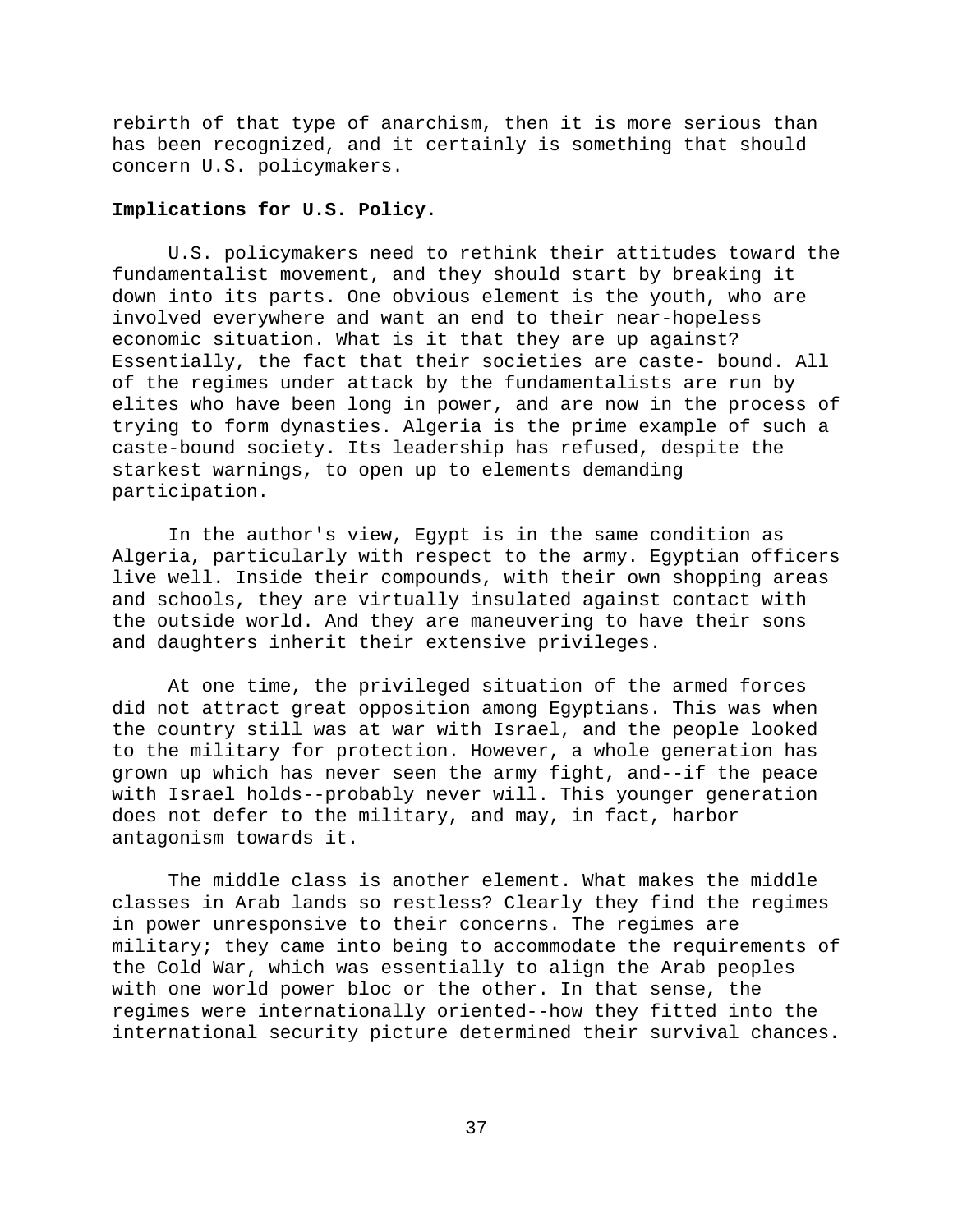But today what is going on in the international arena is less important to Middle Easterners. The middle classes are preoccupied with domestic issues, particularly having to do with business affairs. To expand commercially, the middle classes need relief from stifling bureaucratic control. At the same time, however, Middle Easterners are not receptive to reforms being advocated by the IMF. They know that they cannot compete against the multinational corporations, were the latter to be allowed into their countries. Hence, U.S. policymakers must ask whether it is wise to force the Arab middle classes to go along with the IMF, come what may. If forced to do so, chances are they will turn against the United States. If the youth and the middle class are lost, what is left? $^{91}$ 

One of the peculiarities of this movement is that moderate reform elements coexist alongside the radical youth. $92$  It might be that the United States, by propitiating the moderates, could split them from the radicals. The way to do this would be for U.S. policymakers to de-emphasize the IMF economic reforms for awhile and concentrate on specifically political measures.

Unless Egypt is to explode with unresolved class tensions, there must be some move toward democracy. A system in which the Brotherhood was enfranchised would offer an outlet for some of the pressures. Nor does it seem there would be much to fear from such a move. The Brotherhood is the party of conservatism, and thus it does not seek radical solutions to Egypt's ills. Egypt's political system, with the Brotherhood included, would certainly change, but as long as the radicals were kept in check, this would not be so dire.

Algeria is more problematical because the destruction there is so far advanced. Many members of the middle class appear to have already fled the country. Still, there may be hope, inasmuch as the FIS--the original protest movement--yet survives, and recently it and other reformist organizations met in France to draft a proposal for ending the fight, which seems to have promise.<sup>93</sup>

As for Israel, there has to be a compromise struck here as well. For awhile it seemed that this was a possibility. The Declaration of Principles seemed to signal a new beginning of the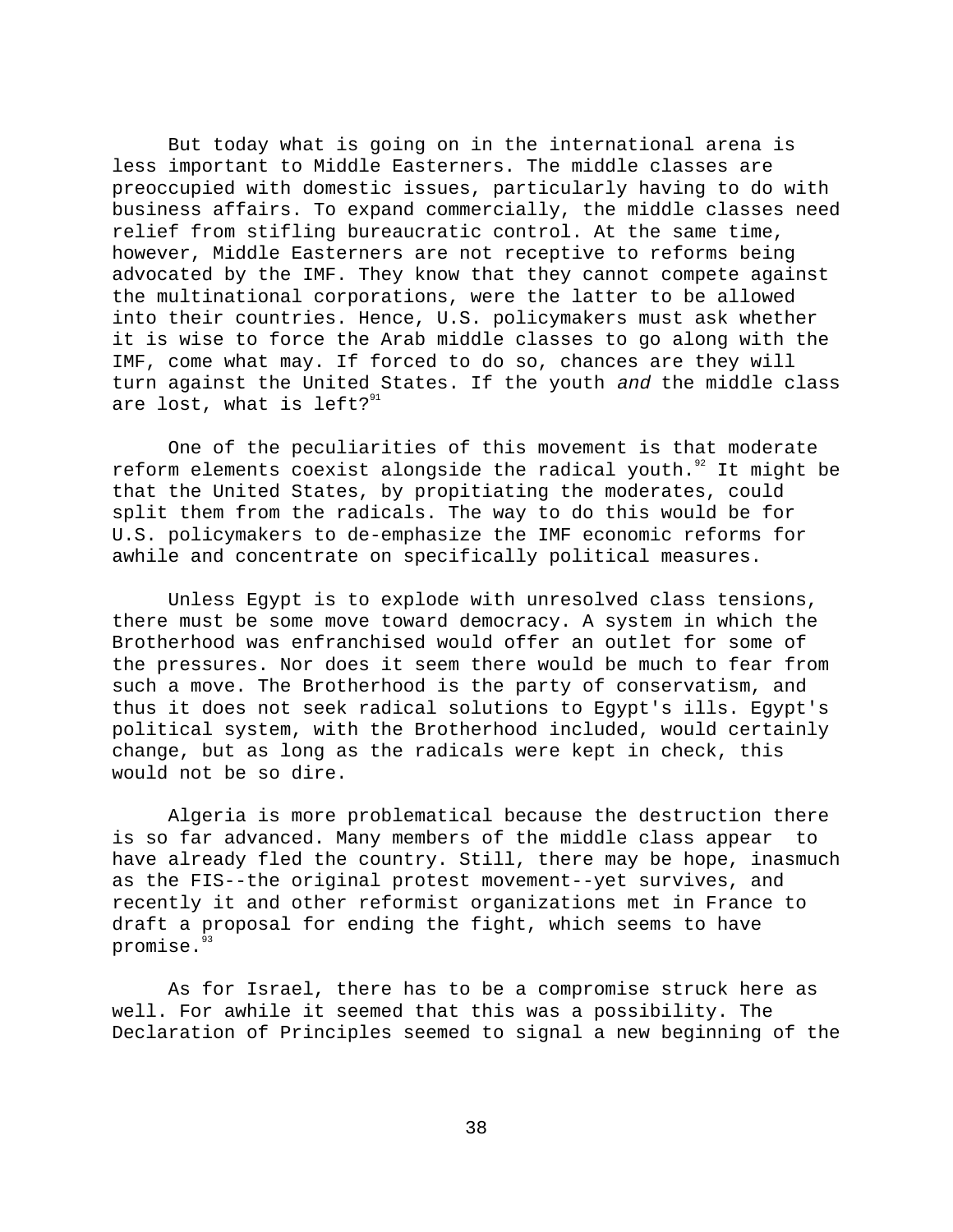peace process. It appeared for a time that this was a true breakthrough, and that the parties on both sides--the PLO and Rabin government--would compromise to move the process along. However, at present chances for peace appear to have dimmed considerably.

The Palestinians insist on some form of statehood and they want East Jerusalem put under Palestinian control. Israel remains adamantly opposed to either of these demands. Given the mood of the Palestinian people, it is hard to envision a solution that does not compromise on one, or both of these issues.

Moreover, if the Rabin government continues to dodge these two, Hamas will be the winner. It will extend its influence over the youth in Gaza and the West Bank, and the PLO will recede farther and farther into the background. The PLO will end up being of no consequence, and the intifadah will move into the phase of permanent revolt, as in northern Ireland or South Africa.

### **Recommendations**.

What specifically can the United States do about this? First, looking at Egypt, the aim should be to get Mubarak to open the political system. The United States should work for this. Why has it not already done so? It seems that the policymakers have been consumed with the peace process. Mubarak has skillfully inserted himself into the process as an essential go-between who can facilitate matters on both sides. U.S. policymakers, wanting to see him perform this role, have been unwilling to restrain him in any way. Thus Washington has not spoken out forcefully against government repression in Egypt, and that has not been lost on Mubarak's domestic opposition.

On the positive side, the United States undertook recently to encourage a national dialogue in Egypt between the regime and opposition forces. Mubarak initially agreed to this, but then he excluded the Brotherhood from the exchange. The United States did not put pressure on the President to change his stance, and consequently the exchange came to nothing. $\frac{95}{5}$ 

Similarly in the case of Hamas, U.S. policymakers want a settlement of the decades old Palestinian-Israeli conflict. They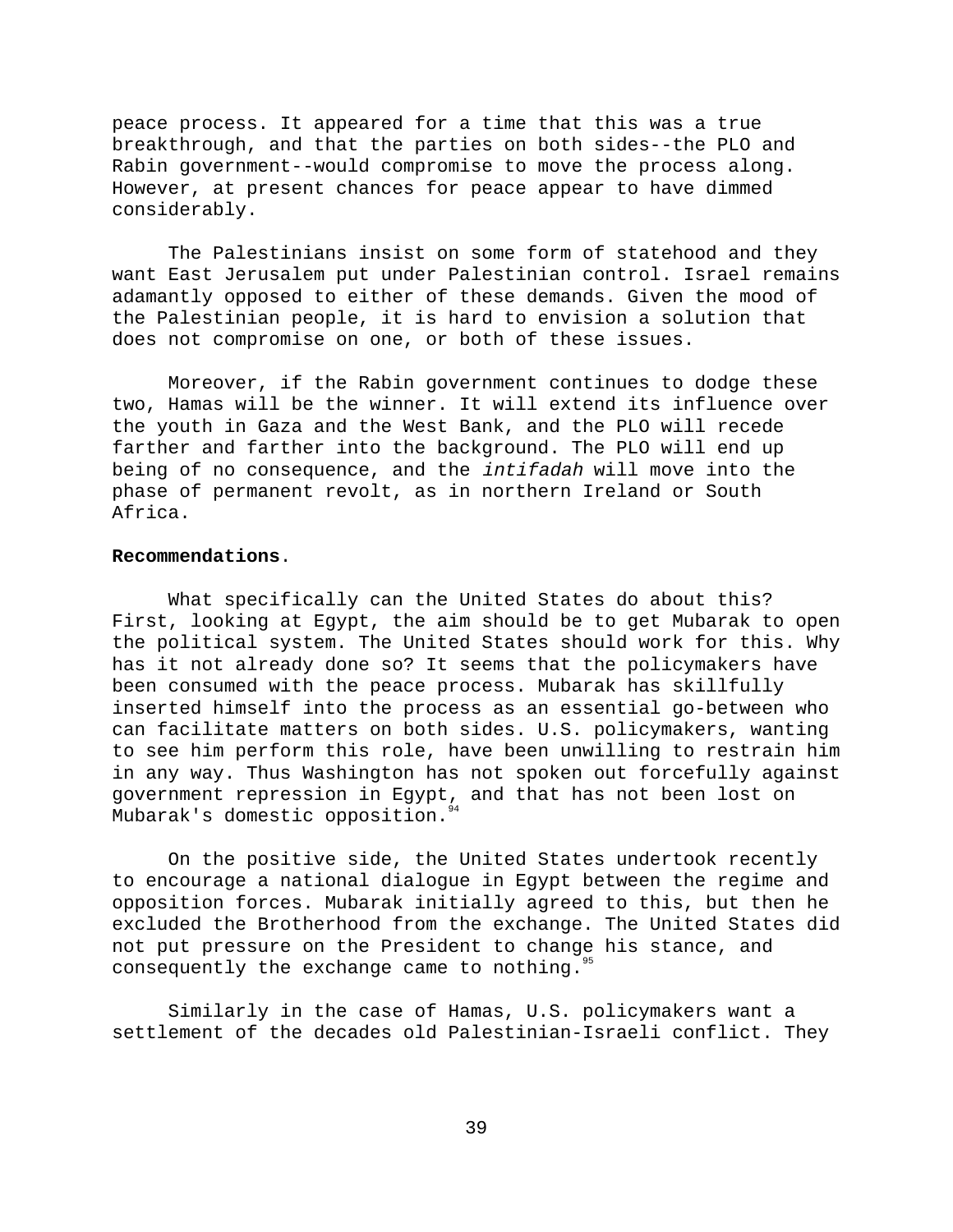recognize that the Israeli government is under pressure from hardliners unhappy at the prospect of giving up land.

Apparently, for this reason Washington has not pushed Rabin on the settlement issue. But the settlements are the crux of the dispute. Rabin has maintained that he cannot move on the settlements until the Palestinian National Authority (PNA) first cracks down on Hamas. The PNA, on the other hand, points to the settlements as a constant source of friction, inciting intercommunal strife. There ought to be a quid pro quo possible here. Let Rabin close down one of the settlements, on condition that Arafat extract a pledge from Hamas to impose a moratorium on violence, until Palestinian elections can be held.

Finally is Hizbollah, which the author views as a sui generis case. Created by Tehran, this organization has consistently deferred to the Iranians. It is therefore, to a large degree, lacking independence. Nonetheless, a careful study of the career of Hizbollah, and in particular of its behavior lately, indicates that it, too, is seeking to become autonomous. Indeed, were the Shias to get their land back, it is likely that Hizbollah would go out of business--out of the guerrilla business, that is.

As for the Jewish fundamentalists, such as Gush Emunim, the United States should disavow any group, Arab or Israeli, that endorses terrorism and indiscriminate violence.

What then should be the approach for U.S. policymakers? The United States must not become implicated in the machinations of regimes under assault by the fundamentalists. If the author's theory is correct, fundamentalism is a system- wide social upheaval which is affecting the entire Middle East. Areas that have escaped will be caught up sooner or later; it is just a matter of time.

The United States must not be overwhelmed by this phenomenon, and that is a matter of positioning. When the wave breaks, as seems to be inevitable, we must be able to maneuver ourselves to safety.

As a start, a thorough reassessment of fundamentalism is in order. Policymakers have to determine how far the influence of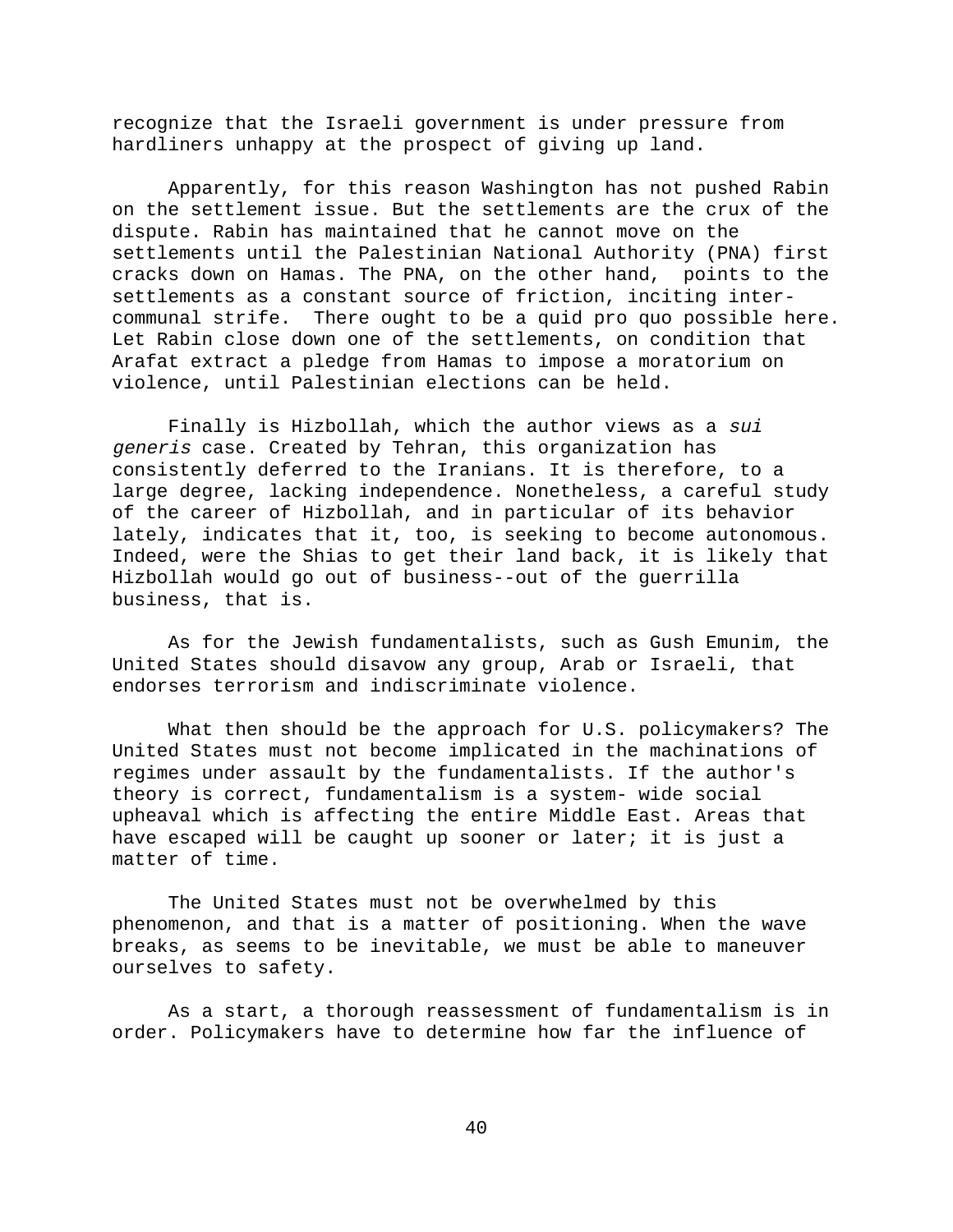the movement extends. How widespread is this sentiment for change? Next, the policymakers should ascertain how the United States can facilitate change, without undercutting U.S. interests, which in this part of the world are vital.

It seems no exaggeration to say that the year 1996 will be crucial for the United States. To a degree, the United States is on trial. Up until now the anger of area natives has been directed at unresponsive governments, but these groups could just as easily turn against Washington. We must keep in mind the example of Iran, and the conviction of the hardliners there that America is the number one enemy. U.S. policymakers should do everything possible to resist the appearance of a Sunni variant of the Iranian revolution.

#### **ENDNOTES**

1. To a large degree the problem is not of the theorists' making. The fundamentalism movement has gone through too many changes in too short a time. As a consequence it has been difficult to assess accurately what is going on. In the early 1980s some excellent studies on fundamentalists appeared in English. All were keyed to the assassination of Sadat, tended to be heavily involved with Islamic scholarship, probed complex doctrinal points of religion, and went into considerable detail about relatively obscure groups. See Ali Hillal Dessouki, Islamic Resurgence in the Arab World, New York, NY: Praeger Publishers, 1982; John L. Esposito, Islam and Politics, Syracuse, NY: Syracuse University Press, 1984; R. Hrair Dekmejian, Islam in Revolution, Syracuse, NY: Syracuse University Press, 1985, and Dilip Hiro, Holy Wars, New York, NY: Routledge, 1989. Then--with the difficulty in Algeria--a whole new set of books and articles appeared, concentrating on the terroristic aspect of fundamentalism. Martin Kramer's writings fall into this category, as do Barry Rubin's. See Martin Kramer, "Islam vs. Democracy," Commentary, January 1993; "Islam and Democracy," New Republic, March 1, 1993; and, Barry Rubin, Islamic Fundamentalism in Egyptian Politics, New York, NY: St. Martin's Press, 1990. After the World Trade Center bombing, the focus shifted yet again, as authors endeavored to make the case that Islam had declared a holy war on the United States. See Samuel Huntington, "The Clash of Civilizations?," Foreign Affairs, Summer 1993, pp. 22-49. At the same time, however, Esposito published another book which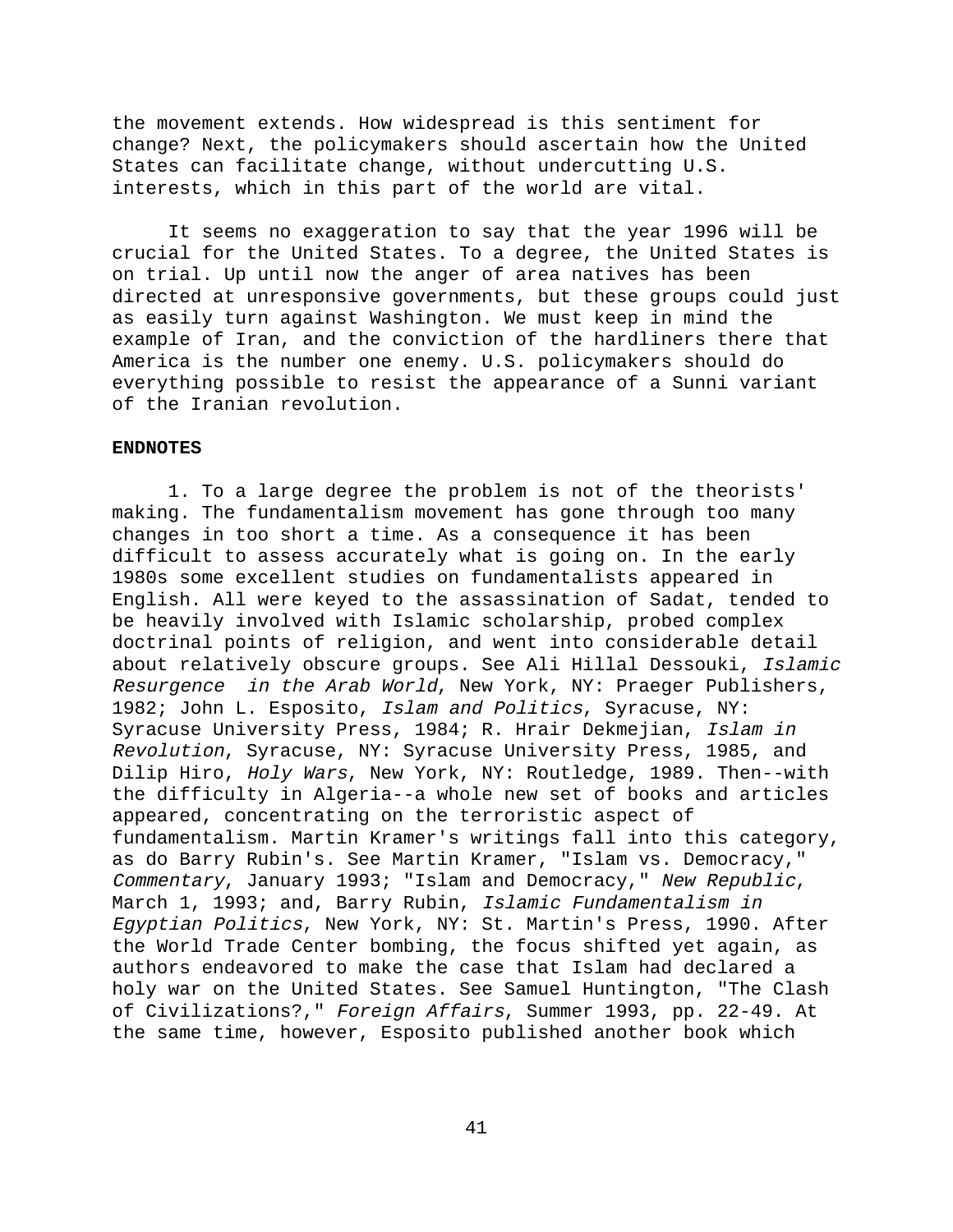specifically spoke out against any such notion. See John Esposito, The Islamic Threat: Myth or Reality?, New York, NY: Oxford University Press, 1992.

2. Throughout the study, the author uses the term fundamentalism, aware that some controversy exists about this. Many commentators have called for a new way of describing the movement. Some have suggested referring to the militants, not as fundamentalists, but as extremists. Others have argued that political Islam is a better expression than fundamentalism. The author finds that, while all these alternatives have some merit, they each, in their own way, present problems. He has, therefore, stuck to the term fundamentalism, which is now so widely used as to have gained a place for itself.

3. The Muslim Brotherhood originally appeared in Egypt, although it soon spread to Jordan and Syria, and later to the Sudan and Libya, and to a number of other Middle Eastern counties. The Brotherhood figures prominently in two of the movements to be examined in this study--the Gamiyat in Egypt and Hamas in the occupied territories.

4. The Muslim religion is divided into two major groupings, the Sunnis and Shias. Simplistically, one could say that the Sunnis are the orthodox element of the faith, and the Shias the loyal opposition. Over the years the two have been at odds, but basically they agree on fundamentals. The significant difference is that the Shias believe that the role of leader of the world Muslim community can only be performed by a blood relative of the Prophet Muhammad. Iran is predominantly Shia; most of the Arab countries are Sunni.

5. In fact, immediately after the 1954 Revolution, the secular component of the resistance effectively--and brutally- purged the religious figures who had supported driving out the French. Hence, opposition to the secularists, among the country's religious leaders, was not only on ideological grounds--the leaders had a debt of vengeance to pay.

6. Baladi is Arabic for "of the country" or "villager." In Algiers these districts are scattered throughout the city, and often exist next to fashionable neighborhoods. This is the case with Hydra, the diplomatic quarter and home of Algeria's elite.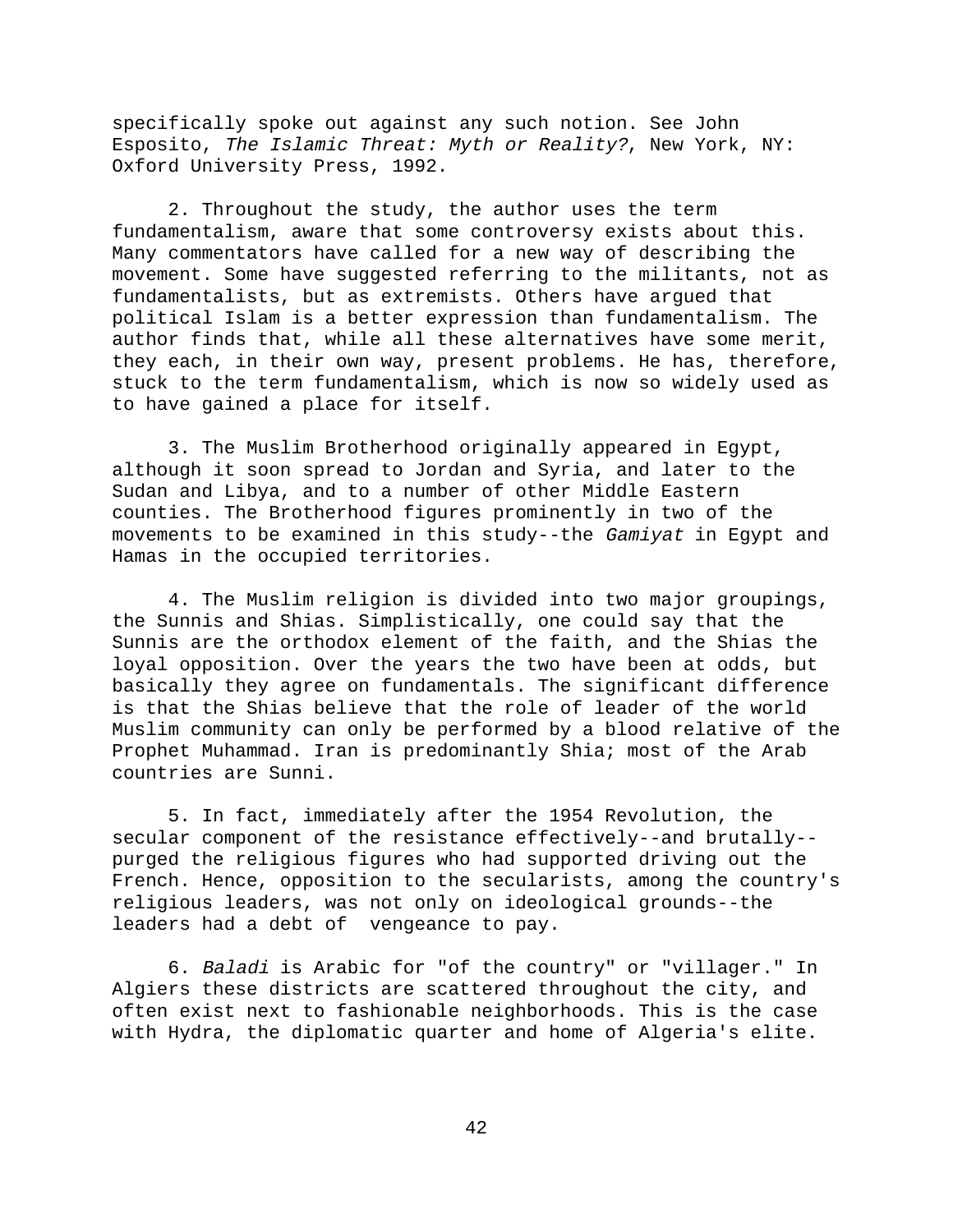See The Financial Times, "Algerians try to stay cool in quartiers chaud," Weekend, March 11-12, 1995.

7. Government co-optation, or attempts at co-optation of the religious community, is a phenomenon in all Middle Eastern countries. It exists in the Arab Socialist countries as well as in Saudi Arabia. In Egypt, a 1911 law established the Supreme Council of al Azhar, which turned all the ulama (religious scholars) into state employees. Sadat in the 1970s went further, introducing a law whereby the government was empowered to dismiss an alim, and even remove his name from al Azhar records, thus rendering him ineligible for any job, government or religious. See Hiro, Holy Wars, 1989, p. 78. Also see Esposito, Islam and Politics, 1984, pp. 127-128. Esposito writes:

@BLOCK QUOTE = Nasser . . . involved the government in Islamic affairs when he nationalized al-Azhar University, the oldest Islamic university and a major center of religious authority . . . . As a result, the university lost much of its independence both academically and politically. Government control of Al Azhar as well as those mosques whose imams [prayer leaders] were appointed and paid by the Ministry of Awqaf [Endowments, Religious Affairs] enabled Nasser to marshal religious support for such socialist policies as land reform and nationalization of public utilities.

8. During the course of the Iran-Iraq War, the Saudis determined they would no longer play the role of swing producer for the Organization of Petroleum Exporting Countries (OPEC), which meant they would no longer cut their production to compensate for cheating by other OPEC members on their quotas. The shift in Saudi policy allowed oil prices to more nearly conform to the market, and as a consequence the price went down. In justifying their abandonment of the swing producer's role, the Saudis pointed to countries (like Iran), which, they claimed, were taking unfair advantage. The fall in prices particularly hurt countries like Algeria which were spending heavily on development projects. See Stephen Pelletiere, The Iran-Iraq War: Chaos in a Vacuum, New York: Praeger, 1992.

9. Just before the 1988 riots erupted in Algeria, signalling the start of the present civil war, a scandal had surfaced involving the (apparently) accidental release of toxic mercury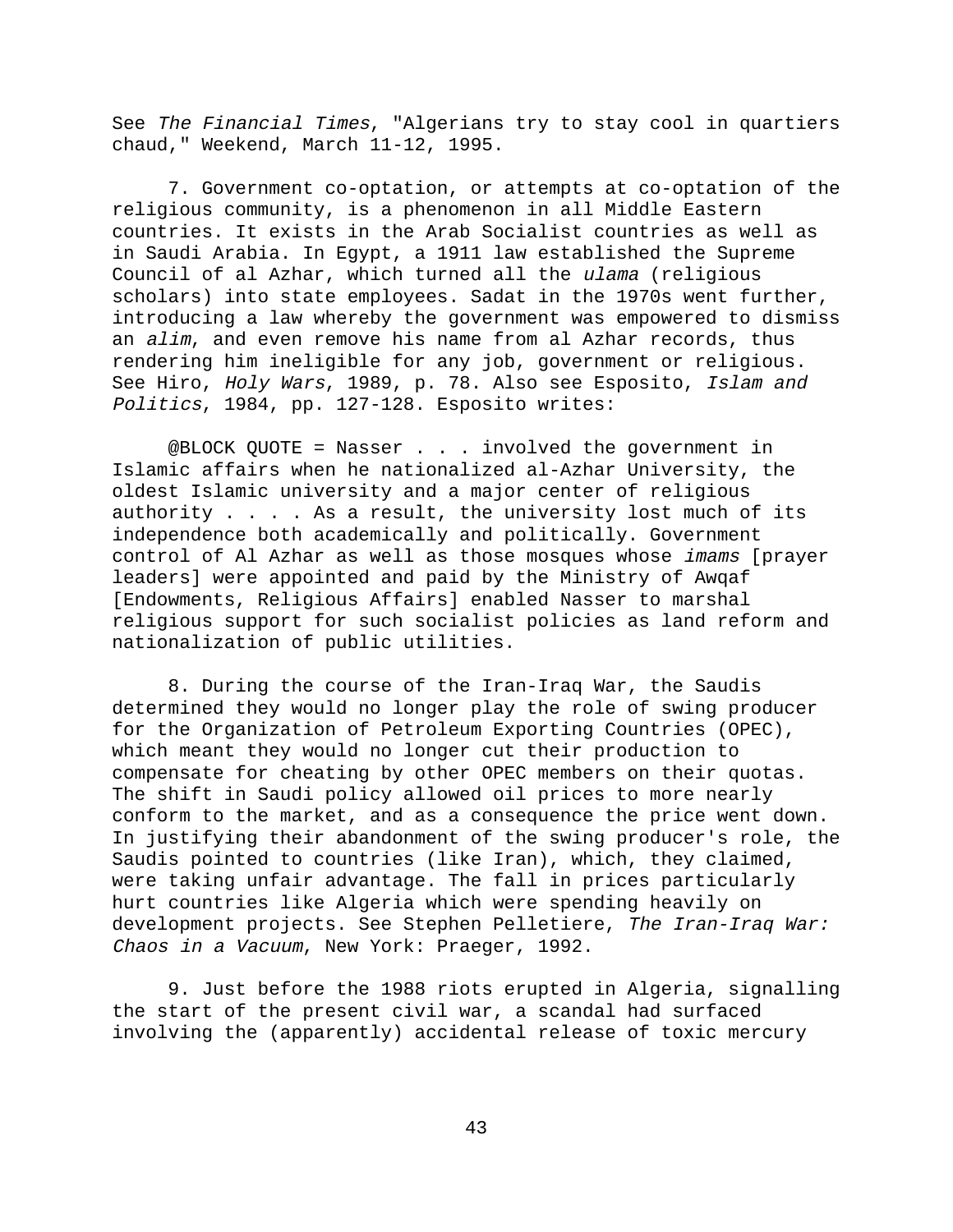into the Bay of Algiers by government agencies. More recently Francis Ghiles, writing in Middle East International ("Is Algeria staring disaster in the face?"), February 17, 1995, opined that:

@BLOCK QUOTE = The rising tide of violence calls into question the ability of the Algerian government to implement the package of reforms it agreed with the International Monetary Fund (IMF) last spring. Backed up by a \$1 bn IMF loan and followed by a rescheduling of that part of its \$26 bn foreign debt it owed to leading western state creditors, the agreement is due to be renewed next spring. Algeria's foreign creditors are increasingly doubtful that loss-making state companies can be restructured, let alone privatized, with a minimum of public consensus. They are convinced it would spell political disaster if shares in such companies were sold to members of the ruling nomenklatura, their business intermediaries, people who have used the long-standing state monopoly of foreign trade as a means of enrichment for a quarter of a century and whose hold on the levers of power helps to explain the predicament the country is now in.

10. Among Algerians, there is a suspicion, apparently still current, that the riots were orchestrated by the security forces. Aware that popular discontent was running high, the security chiefs are supposed to have manufactured the riots, after they had lined up cadres of government supporters who would intervene to demonstrate support for the president. The intent was to allow some elements to let off steam, while showing that the mass of Algerians supported the government. Instead, the riots quickly got out of hand, and in the end nothing could stop them from escalating into a near revolt.

11. The New York Times, October 10, 1988. The actual figure is in dispute. Western officials in Algiers told the author that the estimates as high as 700 killed have been cited.

12. In fact, by capturing so many mayoral positions the FIS had scored a real coup, because this is where significant power resides. The mukhtars (mayors) dispense public service jobs (for example, as laborers on road building gangs), and many other rewards, which enable a party to consolidate its hold on the electorate.

13. This theory was offered to the author by Western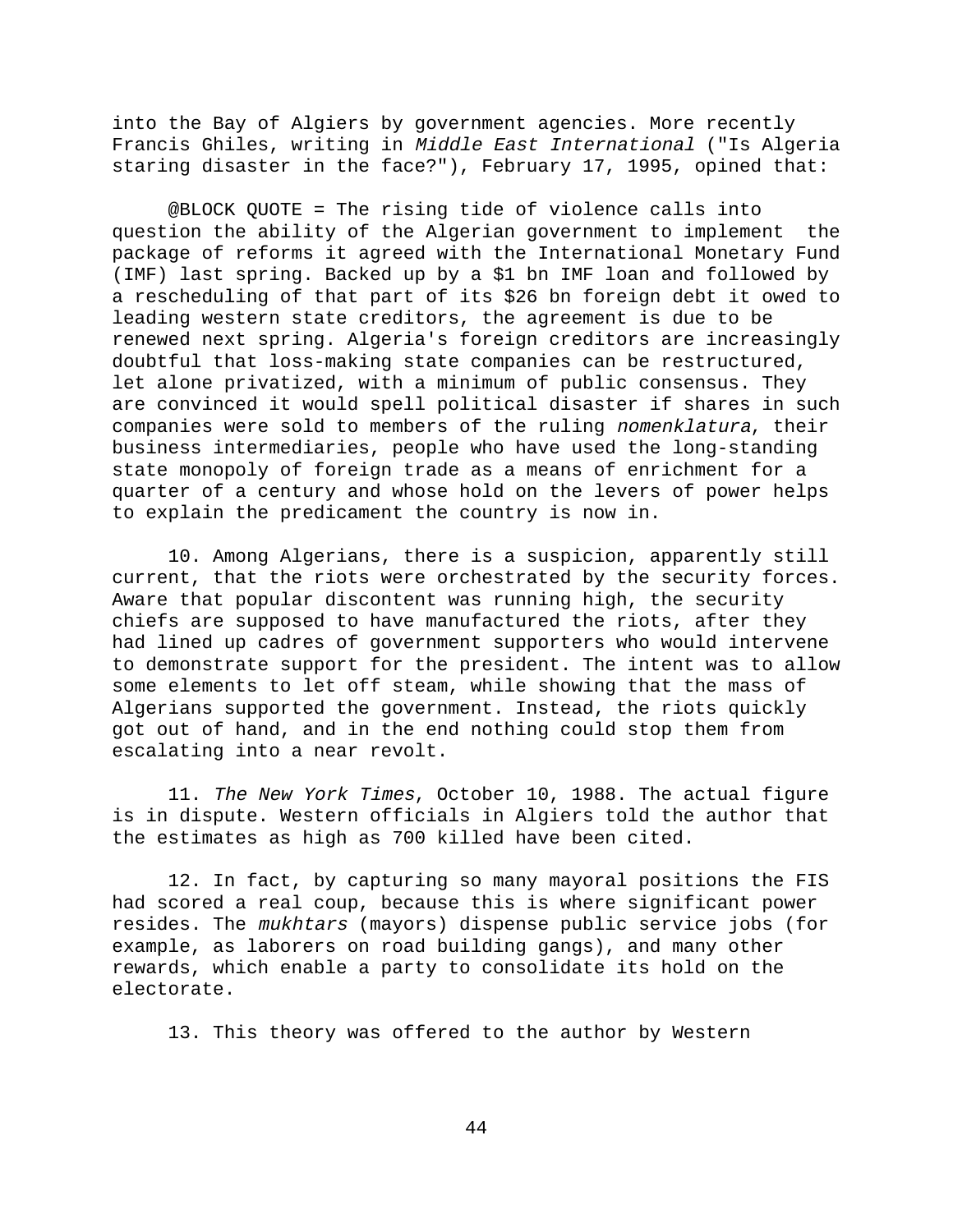officials, during interviews conducted in Algeria.

14. "Algerian Militant Issues Call For Government to Negotiate," The New York Times, March 31, 1995. The author has difficulty accepting this statistic--it is so high. Nonetheless, it is cited everywhere, and apparently has some legitimacy.

15. This information was provided to the author by Western officials in Algiers, during a visit there in 1992.

16. The reader should be aware that Arabic, like modern Greek, is actually two languages. There is the classical, the language of learned discourse, and the colloquial, which is commonly spoken. Classical (or modern standard Arabic) can also be spoken, but it has to be learned.

17. Nomenklatura--the bureaucracy in its most entrenched, hidebound manifestation. The word is Russian and was used to describe the bureaucracy as it came to be under Stalin and his successors.

18. Those who were most keenly affected were the youth, part of the baby boom that developed after the expulsion of the French and the appearance of the national government. Roula Khalaf, writing in The Financial Times, ("Algiers mutiny heightens west's dilemma," February 24, 1995), says "nearly 60 percent of the population in Algeria is under 25, and half of them are unemployed."

19. The predominance of the rural element in Algeria is extreme. Most dwellers in the capital, Algiers, for example, are relatively new arrivals, their residence dating back no more than 30 years. The high rate of urbanized peasants has its effect on the country's education system. The generation that matured at the time of the national takeover spoke French, having been educated in that language. Later, youths were educated in Arabic in all but the sciences. According to Western intelligence sources, Arabic-educated youth today find themselves discriminated against by their French-speaking compatriots.

20. To be sure, no one starved in Algeria. Nonetheless, it was the case that after 1986 the standard of living dipped perceptively. For example, the author was told by a British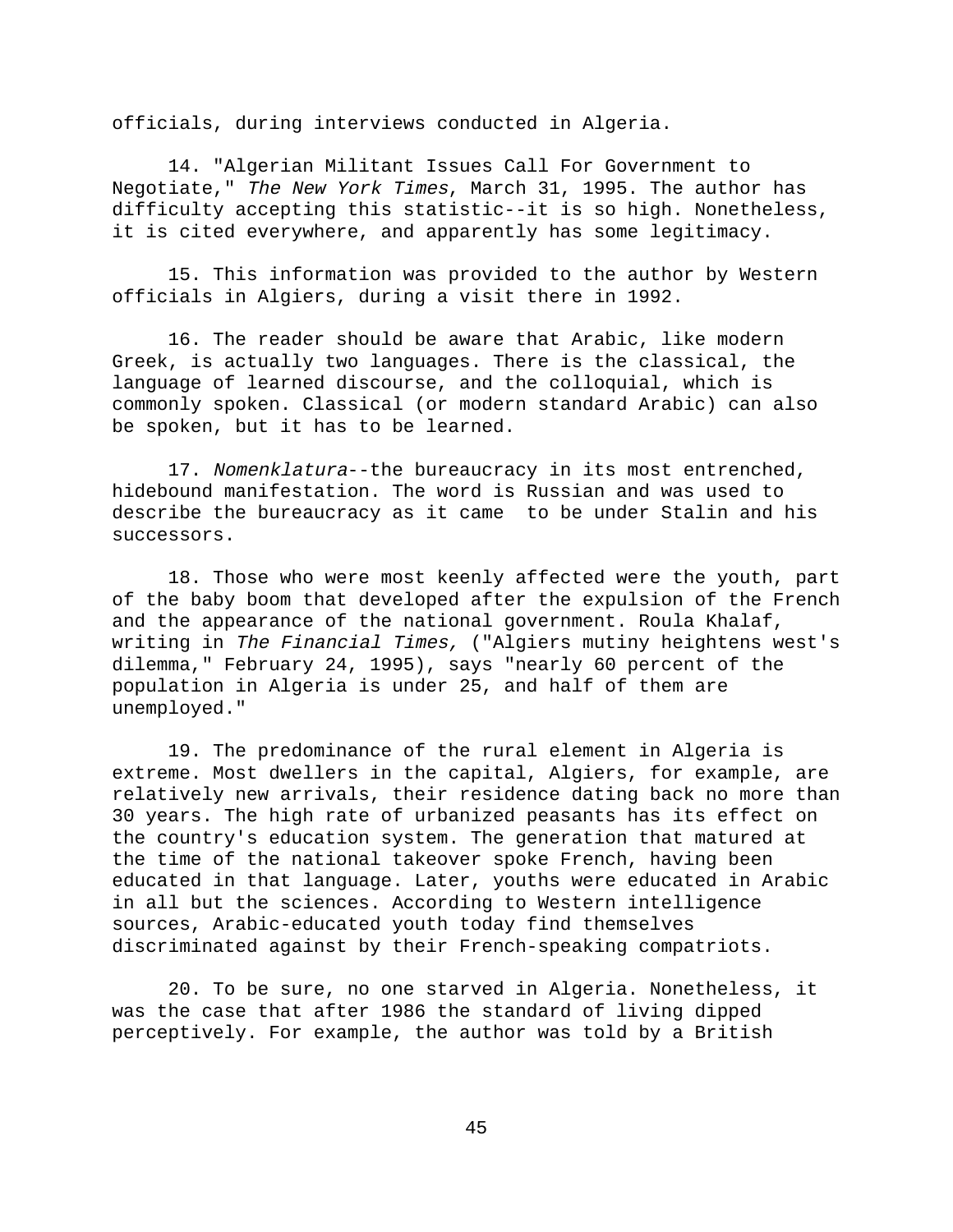diplomat that, when times were flush, even dustmen would vacation in France; when austerity hit such indulgences became impossible.

21. For a discussion of this, see Stephen C. Pelletiere, Mass Action and Islamic Fundamentalism: The Revolt of the Brooms, Carlisle, PA: Strategic Studies Institute, U.S. Army War College, March 1992.

22. At the time of the riots speculation was rife, in Algeria, that the Saudi government was putting money into the country to foment disturbances, preparing the way for an Islamic takeover. See The Financial Times, February 20, 1992, "Algeria's new rulers turn to Gulf states for aid." Riyadh denied this, claiming that such money as was flowing to Algeria from the Gulf was in the form of gifts by wealthy private donors, supporting bona fide Islamic charities. See Esposito, The Islamic Threat, pp 17-18. For more background on this, see Mass Action and Islamic Fundamentalism: The Revolt of the Brooms.

23. The *shari'a* is the legal code of Islam, and there have been calls for its implementation as the official law of the land in many Middle Eastern states. See Esposito, The Islamic Threat: Myth or Reality?.

24. The best work on the founding of the Brotherhood in Egypt and its early history is Richard Mitchell, The Society of Muslim Brothers, Oxford: Oxford University Press, 1969.

25. For background on this see Robert Springborg, Mubarak's Egypt, Boulder, CO: Westview Press, 1992. Also see Hiro, Holy Wars, p. 70:

@BLOCK QUOTE = Sadat came up with the slogan: 'Faith and Science.' He instructed the state-run radio and television to broadcast prayers five times a day. Promising that the shari'a would be the chief inspiration of future legislation, he released all Brotherhood prisoners . . . He deliberately cultivated the image of 'The Believer President.'

Also see Esposito, Islam and Politics, p. 199:

@BLOCK QUOTE = Sadat's encouragement of religious revivalism included a more liberal attitude toward Islamic groups, in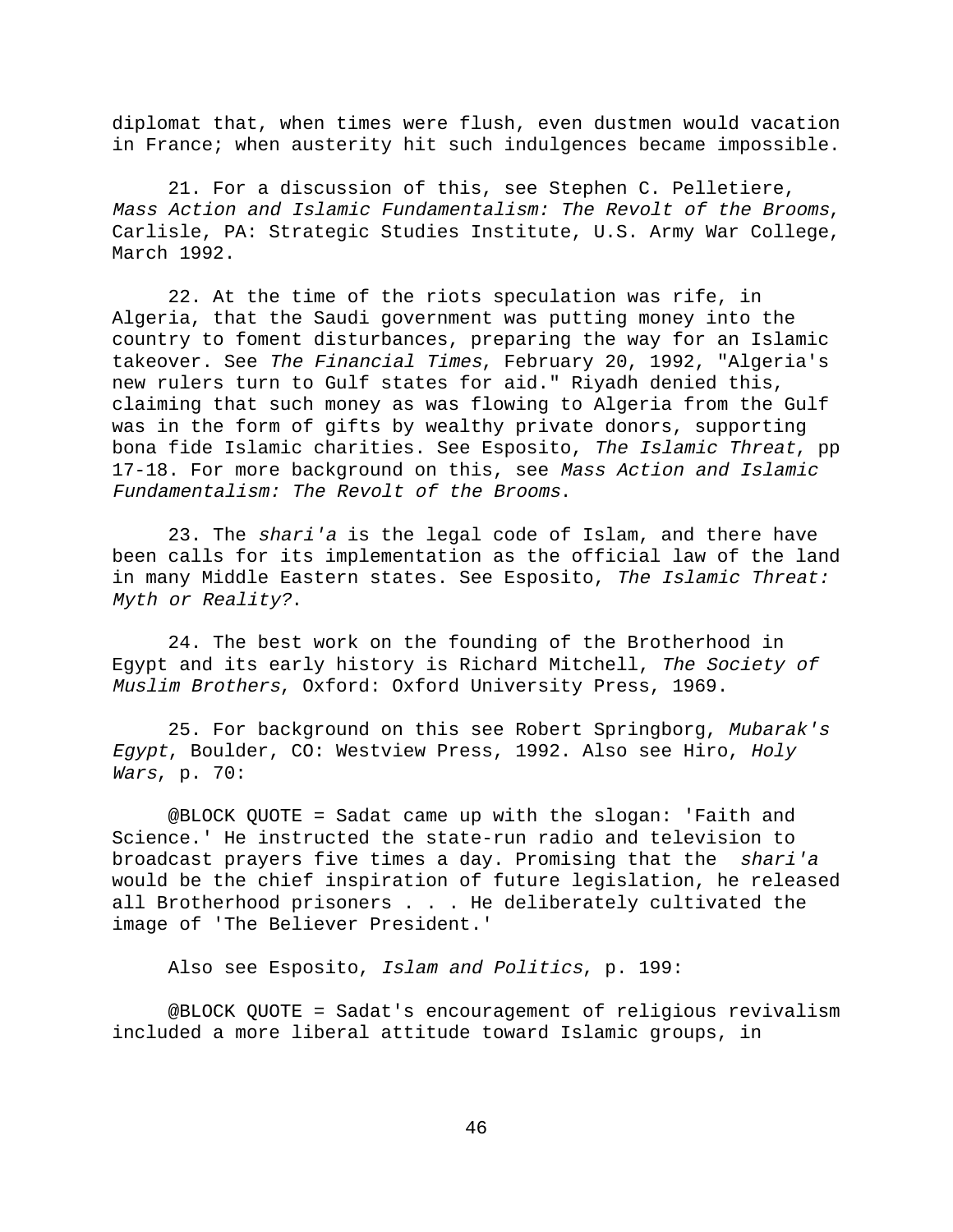particular the Muslim Brotherhood and Islamic university student organizations. This was done to counter the influence of pro-Nasser secular leftists. Shortly after Sadat had assumed office, Muslim Brothers who had been imprisoned since the 1965 abortive coup were released; those in exile were permitted to return to public life in Egypt.

26. Hiro, Holy Wars, p. 70: "In May 1971 Sadat carried out a 'corrective' coup against the left-leaning Ali-Sabri group in the ruling Arab Socialist Union, and actively encouraged Islamic sentiment and groups as a counterweight to leftist influence."

27. Esposito, The Islamic Threat: Myth or Reality?, p. 95, writes:

@BLOCK QUOTE = Sadat was seen by his critics as a prime example of Egypt's Westernized elite in both his personal and political life. His penchant for imported suits and pipes as well as the high public image and international profile of his half-British wife Jehan, which sharply contrasted with the more reserved public image of wives of Egyptian rulers and politicians, offended his Islamic critics. Many activists, moderate as well as radicals, rejected Sadat's reform of Muslim family law [the law governing marriage, divorce and inheritance] as Jehan's law, meaning that it was influenced by her Westernized outlook. His open-door economic policy--resulting in the higher profile of America's presence, as symbolized by a towering new embassy and an influx of U.S. businessmen--along with support for the Shah and criticism of Khomeini, and the Camp David Accords, were all regarded as evidence of Sadat's capitulation to the West.

28. The most accessible account of the assassination is Mohamed Heikal, Autumn of Fury, New York: Random House, 1983.

29. The Brotherhood adopted the unusual tactic of running candidates on the lists of other parties. This was possible because most, if not all, parties in Egypt are mere tokens; there is no substance to any of them. Thus, it would be possible for Brotherhood-backed candidates to attach themselves to the Labor Party's list, and do so without surrendering their identity. People would know who they were, and vote accordingly. Operating in this way, the society was able to send several of its people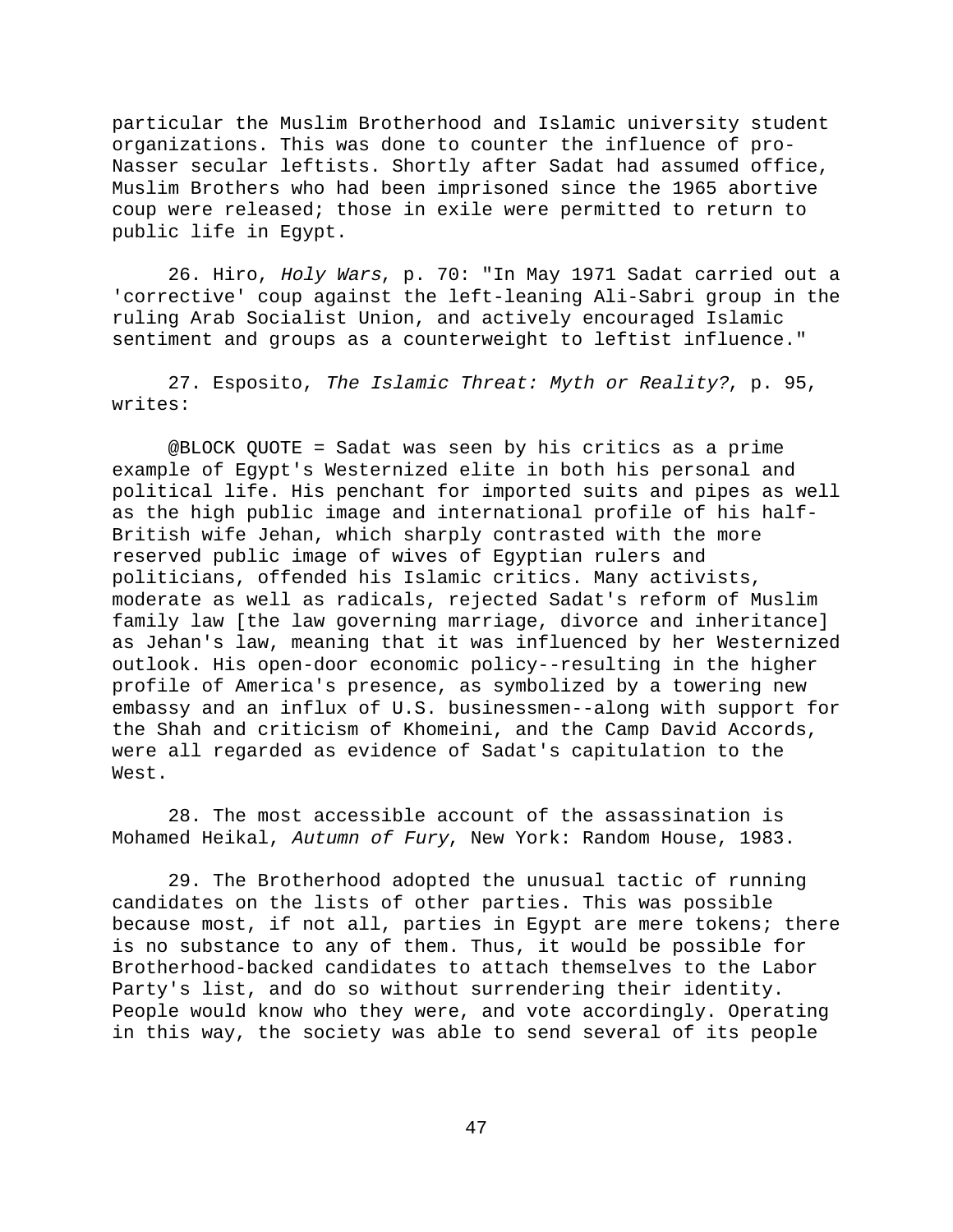to the parliament.

30. See Springborg, Mubarak's Egypt.

31. See Stephen C. Pelletiere, Shari'a Law, Cult Violence and System Change in Egypt: The Dilemma Facing President Mubarak, Carlisle, PA: Strategic Studies Institute, U.S. Army War College, 1994.

32. Ibid.

33. See "A cautious man amid urgent problems," The Financial Times, May 11, 1995.

34. See Pelletiere, Shari'a Law, Cult Violence and System Change in Egypt.

35. The author visited this area in 1969, and was cautioned at the time not to stray too far away from the tour group, and generally to be alert about offending the sensibilities of the natives. At the same time, the author has been assured that the mass of Upper Egyptians almost certainly welcomed the tourists for the revenue they brought. Actually, the zealots, and they were not a few, were the potential troublemakers.

36. According to an Egyptian journalist interviewed in Cairo, evidence of this is the erratic nature of the militants' tactics. They would target tourists, and then abruptly cease that, to move on to something else--for example, robbing Coptic jewelers. There appeared to be no logic behind the various courses that were being pursued. Their behavior also suggests a lot of what went on was purely criminal activity.

37. See Pelletiere, Shari'a Law, Cult Violence and System Change in Egypt.

38. Ibid.

39. See "Islamic Fundamentalists of Iran rushing to fill the void left by the Evil Empire," The Philadelphia Inquirer, January 5, 1993; "Muslims' Fury Falls on Egypt's Christians," The New York Times, March 15, 1993; "The Snake of Terror in Our Garden," The Wall Street Journal, March 5, 1993; "Fundamentalism: Last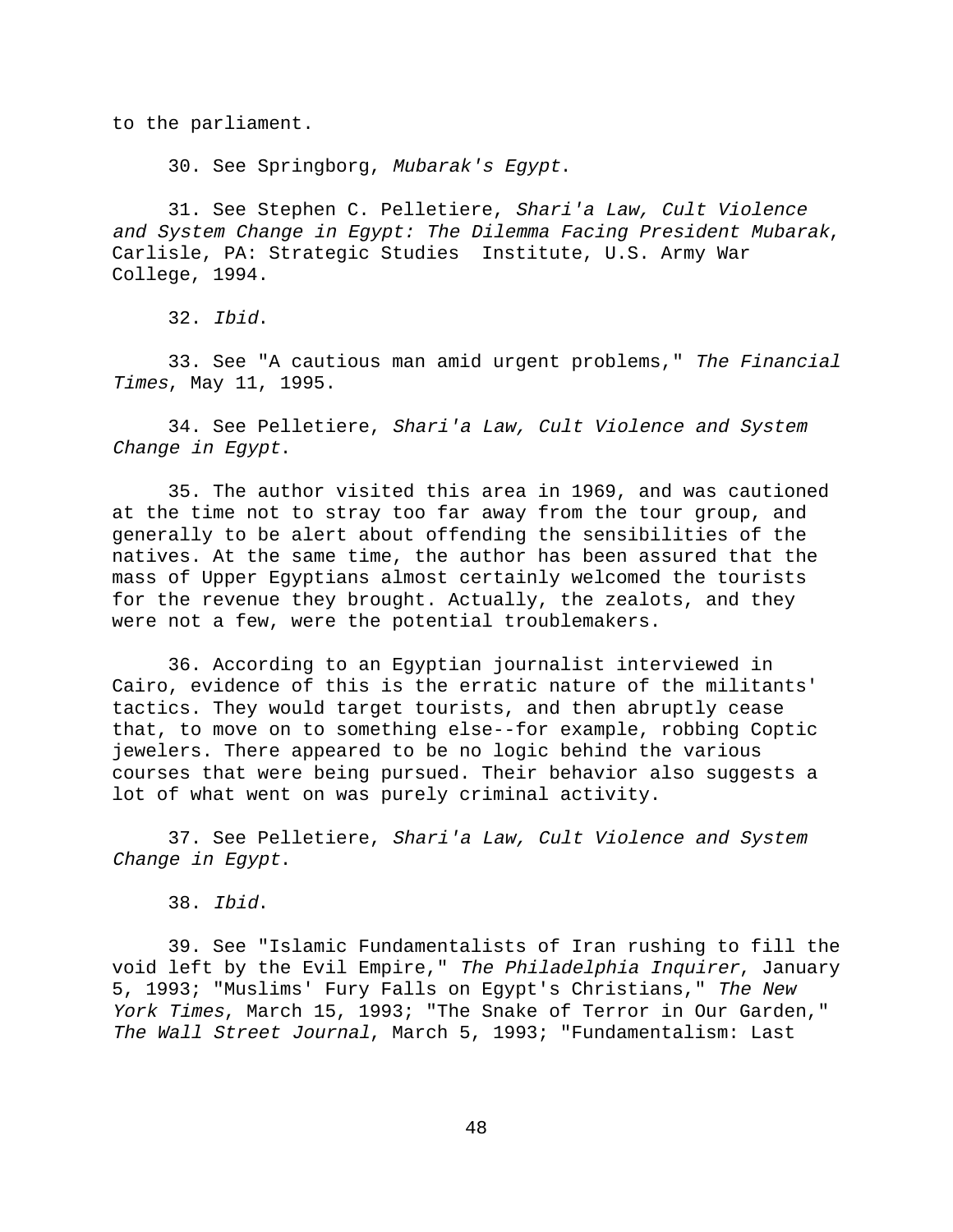Spasm of the 20th Century," The New York Times, April 6, 1993; "Egypt, Algeria Assail Iran for Backing Rebels," The Washington Post, April 8, 1993; and "Terrorist Network in America?," The New York Times, April 7, 1993.

40. See "Mubarak Cautions Islamic Extremists," The Washington Post, March 5, 1993.

41. Rabin visited Washington right after Mubarak. For his comments on Islamic Fundamentalism see "Israel Seeking to Convince U.S. That West Is Threatened By Iran," The Washington Post, March 19, 1993.

42. To be sure there were some vicious killings, but interestingly these all, by-and-large, involved police officials. In other words, the major crimes were perpetrated against police. Ahmad Abdalla, "Egypt's Islamists and the State: From Complicity to Confrontation," Middle East Report, July-August 1993, writes: "The main confrontation in late 1992 and early 1993 was triggered by selective assassination of 'state security' officials for their role in torturing and killing Islamists. Former and incumbent interior ministers were the top targets." Also, according to Abdalla, ". . . the confrontation appears to be between the police 'family' and the terrorist 'family'."

43. This particularly was the case with the attempted assassination of Egypt's prime minister. See "Egyptian Premier Escapes Car Bomb," The New York Times, November 26, 1993.

44. Not only did the Egyptians fight in wars against Israel, but many were pressed into service in the Iran-Iraq war by the Iraqis. These were Egyptians who had gone to work in Iraq, and then were forced against their will into military service. Many more Egyptians fought in Lebanon. And, of course, certain others went to Afghanistan to fight with the mujahadin. See Pelletiere, The Iran-Iraq War: Chaos in a Vacuum.

45. See "Egypt Hangs Muslim Militant," The Washington Post, January 1, 1995.

46. "How Islamist militants put Egypt on trial," The Financial Times, March 4, 1995.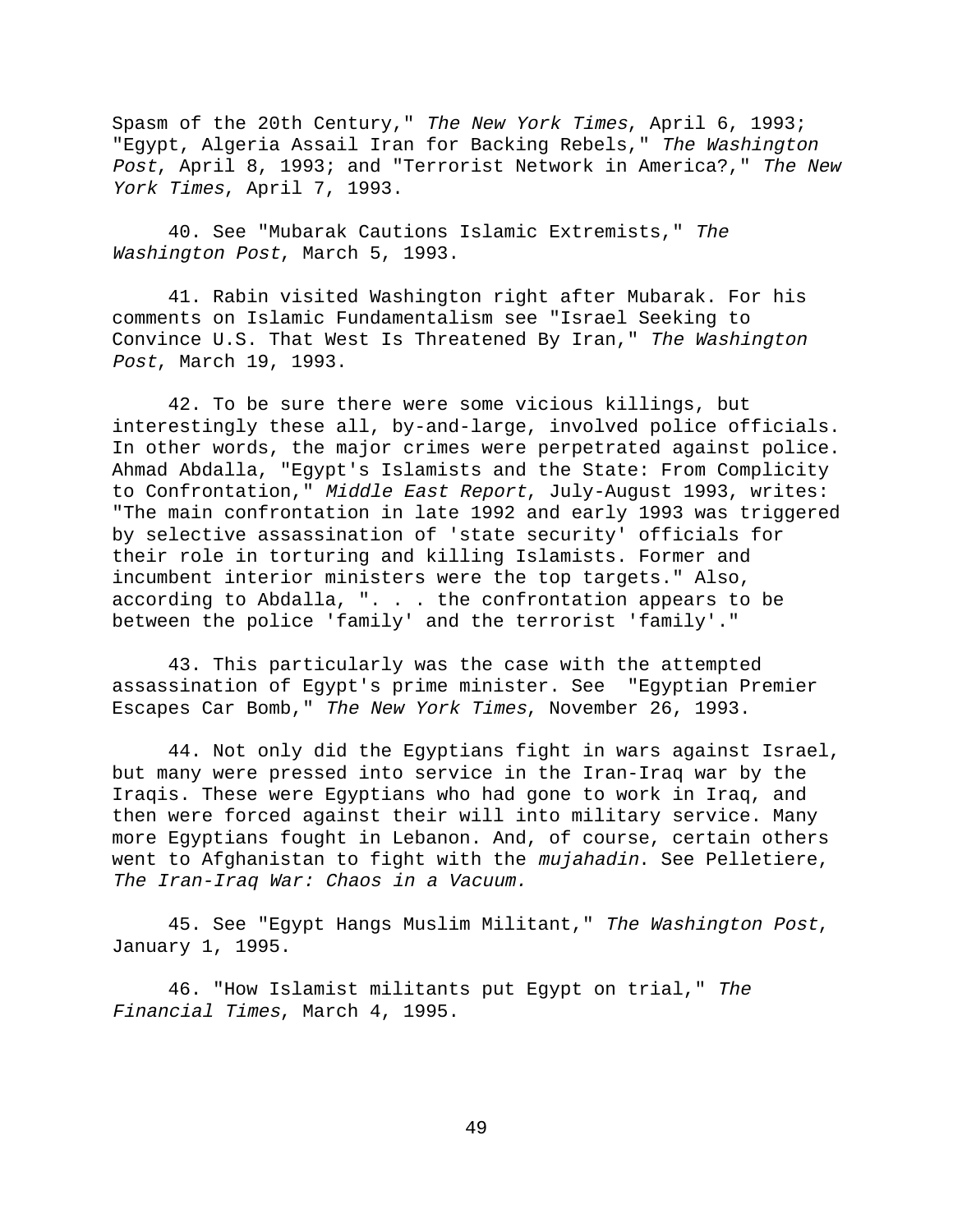47. Interestingly, as in the case of Algeria, there was some perception in Egypt that the security forces were behind the riots. Sadat was being pressed by the International Monetary Fund (IMF) to initiate austerity measures. He determined to deflect IMF pressures--so the theory goes--by announcing the subsidy cuts in a manner practically calculated to enflame the populace, counting on the fact that they would riot. After the riot was successfully put down, Sadat planned to protest to the IMF that any attempt to move further on the reforms would destabilize his government. What Sadat did not anticipate was the depth of resentment against his government--the riots, once instigated, could barely be stopped. See Mohamed Heikal, Autumn of Fury.

48. Mubarak has ruled by emergency decree since his predecessor's death. Individuals running for Parliament must be approved by him, and he allows no criticism of himself or his family to be expressed in the media. The President's situation is much like that of the Shah of Iran. The shah, too, was an autocratic ruler. Having no political party to support him, he took on himself the entire burden of rule, and when things went wrong--as they did in the late 1970s--he had to accept all of the blame. See The Philadelphia Inquirer, "Egypt's anti-criticism law seen feeding violence," June 1, 1995.

49. See Hiro, Holy Wars, p. 83, "In June 1985 Shaikh Hafiz Salaama, an eminent islamic leader, called for a pro-shari'a march from his mosque in Cairo. Mubarak responded by having the mosque surrounded by a large contingent of Central Security Police." Also Esposito, Islamic Threat: Myth or Reality?, p. 98, writes: ". . . in July 1985 the Mubarak government placed all private mosques under the Ministry of Endowments, arrested Salaama . . . . and closed down his mosque."

50. See Hiro, Holy Wars, p. 79, "(Al Jihad) was led by a 10 member committee headed by Shaikh Umar Abdul Rahman, whose fetwa on the legitimacy of Al Jihad's actions and policies was considered essential. Sometime in late 1980 he issued a fetwa which declared Sadat to be an infidel. This made him a legitimate target for assassination."

51. See Springborg, Mubarak's Egypt. Also John Waterbury, The Egypt of Nasser and Sadat: The Political Economy of Two Regimes, Princeton, NJ: Princeton University Press, 1983.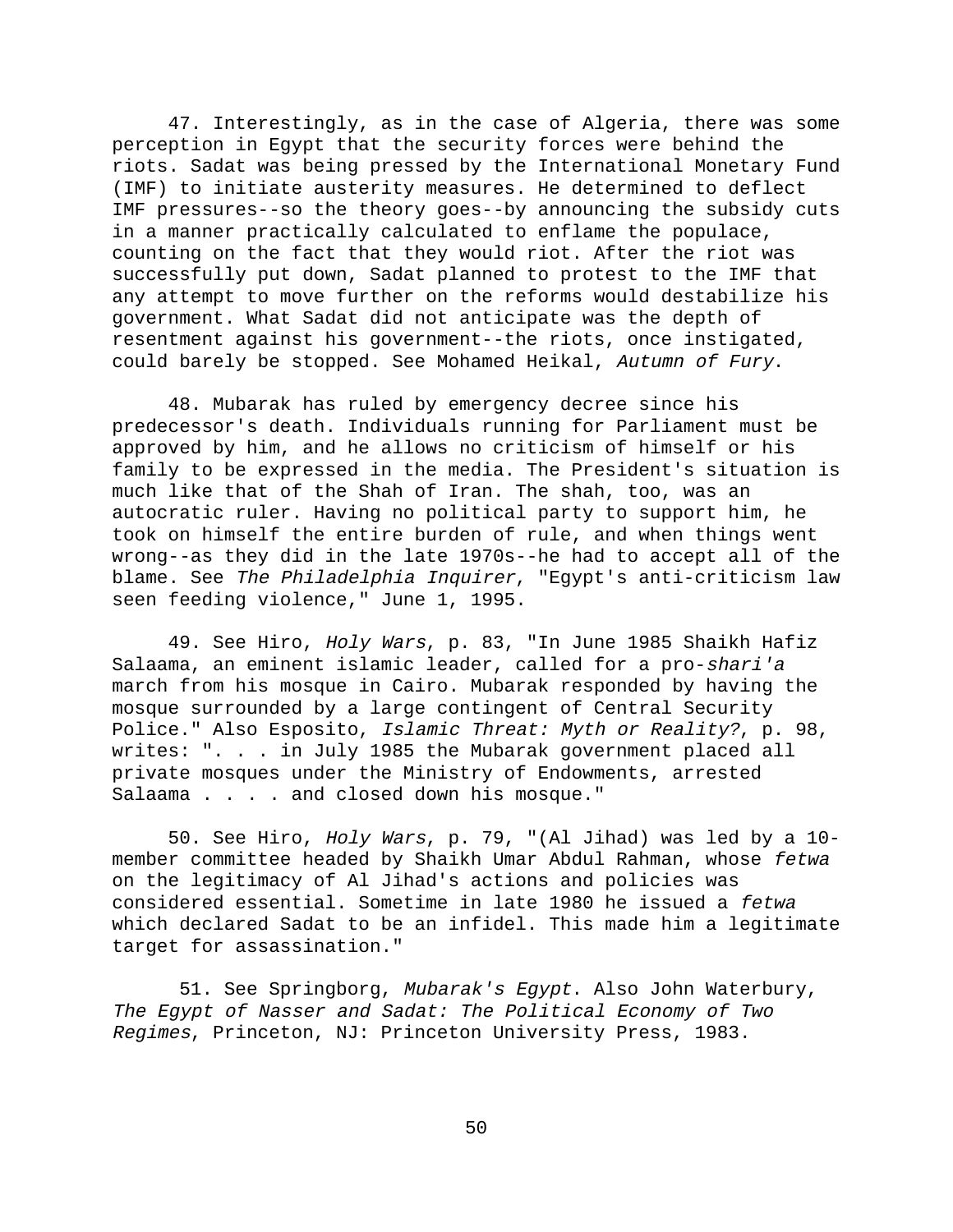52. Ahmed Abdalla, "Egypt's Islamists and the State: From Complicity to Confrontation," Middle East Report, July-August 1993, writes, "Inadvertently, the government catapulted the Muslim Brotherhood to the forefront of the opposition." Also see Springborg, Mubarak's Egypt.

53. For example, a new libel law recently went into effect, making it a crime to slander the President, his family, or anyone in his cabinet and their families. Along with that, in July Mubarak ordered the arrest of some 300 Muslim Brothers, many of them candidates to oppose the government in the November elections. See "Muslim Fundamentalists Face Trial in Cairo," The Washington Times, September 6, 1995; "Behind the Smiles, Egypt Tells Mubarak to Shape Up," The New York Times, July 3, 1995; and "Mubarak's Resolve 'Will Be Strengthened'," Financial Times, June 27, 1995.

54. Esposito in Islamic Threat: Myth or Reality?, p. 132, writes: ". . . the post-1970 Brotherhood, under its third Supreme Guide, Tilmassani, underwent an unambiguous transformation. It clearly opted for socio-political change through a policy of moderation and gradualism, which accepted political pluralism and parliamentary democracy . . . . " Also see Mitchell, The Society of Muslim Brothers.

55. See Ehud Sprinzak, The Ascendance of Israel's Radical Right, Oxford: Oxford University Press, 1991; also Ian Lustick, For the Land and the Lord, New York: Council on Foreign Relations, 1988. Lustick writes (p. 43):

. . . the only significant organized effort to push Israel toward permanent incorporation of the recently occupied territories was the Movement of the Whole Land of Israel. This was an elite organization of well-known writers, intellectuals, poets, generals, kibbutz leaders and other personalities prominent in the pre-1948 Zionist struggle.

56. Lustick, For the Land and the Lord, (p. 37) writes:

Within the dominant Labor Zionist Movement, commitment remained strong to the principle of establishing a

51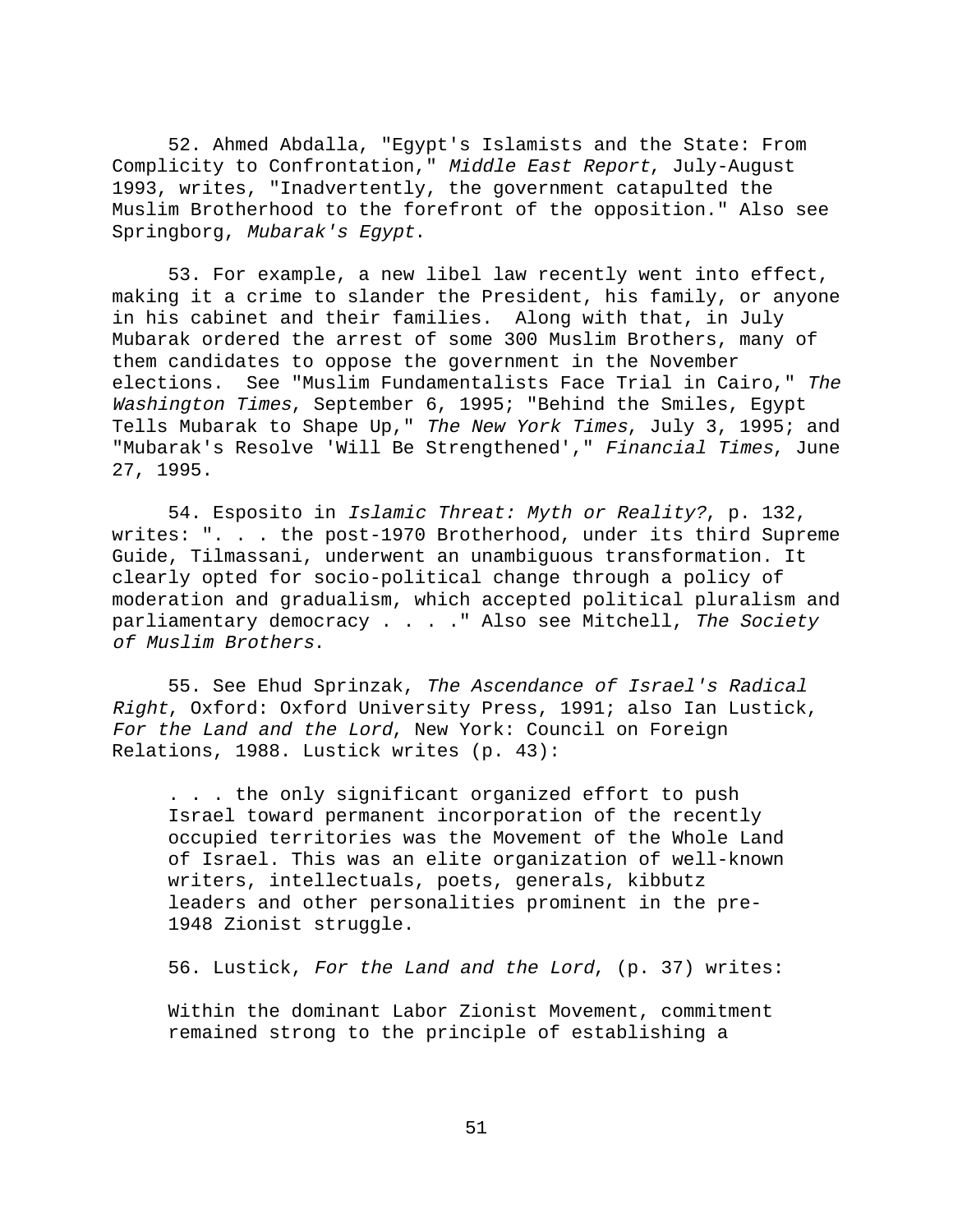Jewish state in all of the 'western Land of Israel' [that is, from the Jordan River to the Mediterranean Sea]. But when, in 1947, Zionism was offered a Jewish state in only part of this area, David Ben Gurion, the pragmatic leader of the Mapai (Workers of the Land) party . . . accepted the proposal.

57. Sprinzak, The Ascendancy of Israel's Radical Right, writes (p. 65):

A most significant response to the crisis of the Yom Kippur War (1973) was the birth of Gush Emunim in March 1974 . . . The founders...were all determined to oppose further concessions and instead help extend Israeli sovereignty over the occupied territories." Also see Yossi Melman, The New Israelis, New York, NY: Birch Lane Press, 1992. Melman, p. 120, writes: "For Gush Emunim, until 1977--as long as Labor was still in power--the government was the enemy from within. They took the law into their own hands and erected illegal settlements in opposition to government policy. Gush Emunim clashed with soldiers who were sent to evict them and organized violent demonstrations and blocked roads when United States Secretary of State Henry Kissinger (whom they called "Jew Boy") was trying in 1974-1975 to achieve interim agreements with Egypt and Syria.

58. Lustick, For the Land and the Lord, p. 42.

3.

59. Sprinzak, The Ascendancy of Israel's Radical Right, p.

60. See Stephen C. Pelletiere, Hamas and Hizbollah: The Radical Challenge to Israel in the Occupied Territories, Carlisle, PA: Strategic Studies Institute, U.S. Army War College, 1994.

61. Lustick, For the Land and the Lord, writes (p. 40): "From 1977 until the end of 1984, two Likud governments poured more than a \$1 billion into Jewish settlements in the West Bank and Gaza Strip." See Also Melman, The New Israelis, p. 121. According to Melman, "When (Labor) fell and Begin (of Likud)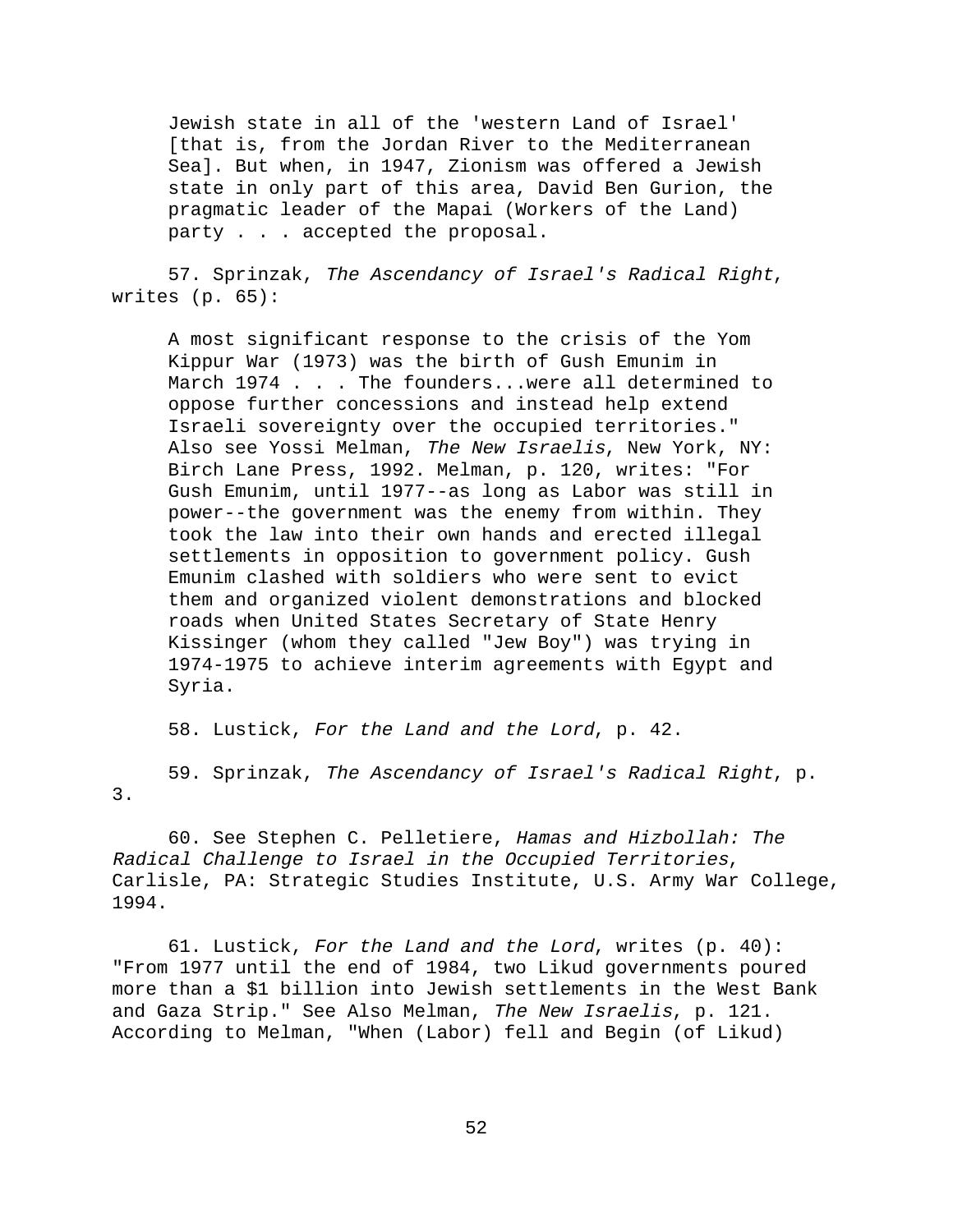became premier, Gush Emunim . . . added the considerable support of the government. The historic alliance between Zionism and the Labor government had been replaced with a new pact between Likud and the religious parties."

62. See Pelletiere, Hamas and Hizbollah: The Radical Challenge to Israel in the Occupied Territories.

63. There is some dispute over which branch of the Brotherhood moved into the occupied territories--the Jordanian branch, or the branch that was in Gaza under the Egyptian occupation. Gaza was seized by the Egyptians in the 1948 war. The Egyptian military administered it until Cairo lost the area to Israel in 1967. It was while Egypt held sway there that the Brotherhood matured in Gaza--however, as was the case with the Brotherhood in Egypt, when Nasser purged the group, the Gaza branch went underground. If it was the original Egyptian branch that resurfaced there in the mid-1970s, this group would have no connections to the King of Jordan. Ziad Abu-Amr believes that it was the Jordanian branch that reappeared in the 1970s. See Ziad Abu-Amr, Islamic Fundamentalism in the West Bank and Gaza, Bloomington, IN: Indiana University Press, 1994, pp. 1-22.

64. Ibid.

65. An Israeli driver rammed a truck bearing Palestinian laborers, killing four. Palestinians claimed this was a deliberate assault. See Pelletiere, Hamas and Hizbollah: The Radical Challenge to Israel in the Occupied Territories.

66. See Mitchell, The Society of Muslim Brothers; also Islamic Fundamentalism in the West Bank and Gaza.

67. See "Why Gaza Mostly Says Yes," Middle East International, September 24, 1993.

68. It was beyond the scope of this monograph to go into the Syrian-Brotherhood clash. Briefly, the Brotherhood carried on a quasi-guerrilla war against the regime of Syrian President Hafez Assad in the early 1980s. Finally, in 1984, Assad cracked down, killing some 20,000 Brothers and Brotherhood supporters. For details see Stephen C. Pelletiere, Assad and the Peace Process: The Pivotal Role of Lebanon, Carlisle, PA: Strategic Studies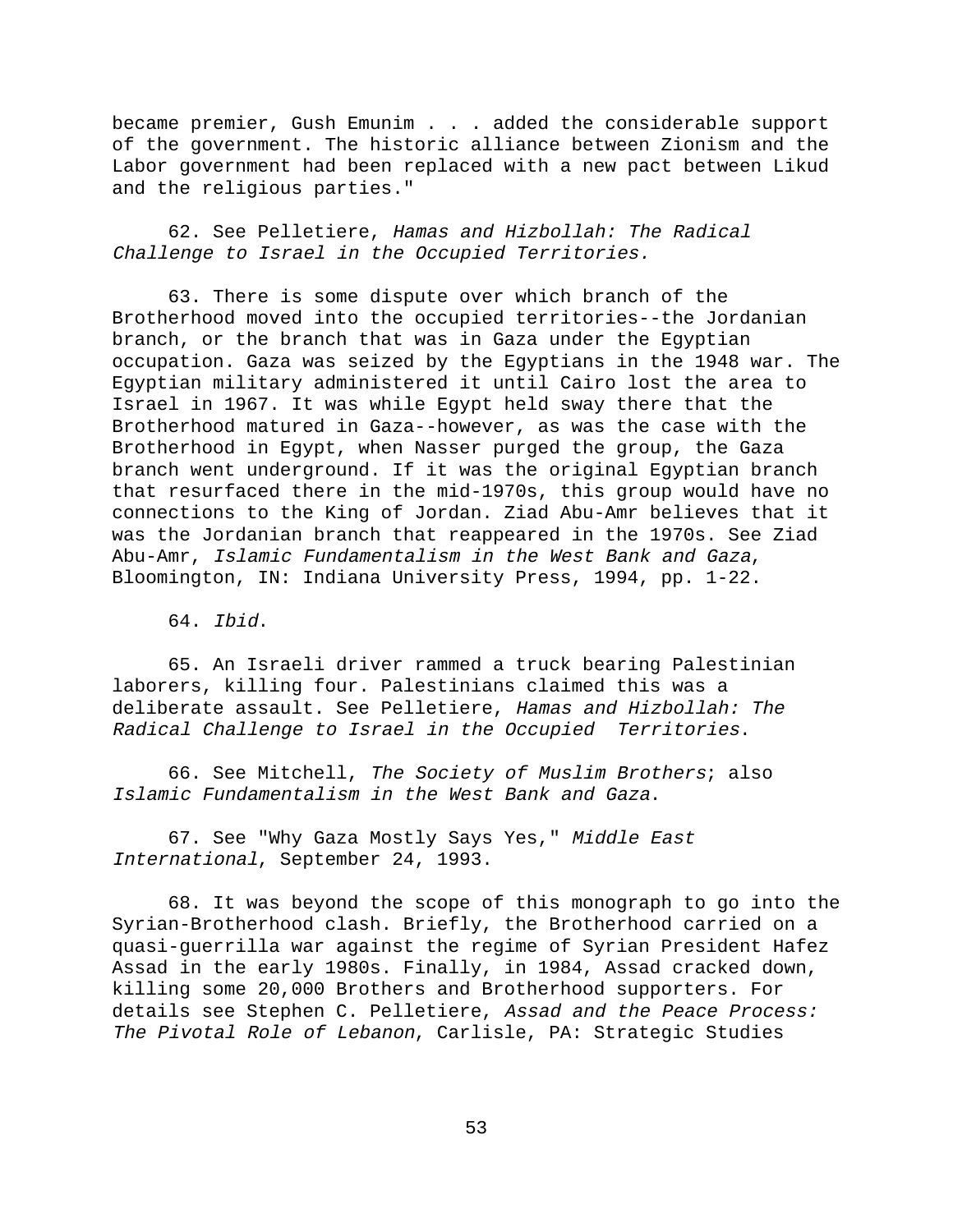Institute, U.S. Army War College, 1995.

69. See Pelletiere, Hamas and Hizbollah: The Radical Challenge to Israel in the Occupied Territories.

70. Ibid.

71. For background on Hizbollah's Iran connection, see Kenneth Katzman, "Hizbollah: Narrowing Options in Lebanon," in Terrorism: National Security Policy and the Home Front, Carlisle, PA: Strategic Studies Institute, U.S. Army War College, 1995; also Pelletiere, Hamas and Hizbollah.

72. The individual behind Hizbollah's founding, and its earliest influential backer, was then-Iranian Ambassador to Damascus, Moteshami-Pur. Moteshami-Pur is still a power in Iran, and an opponent of Iran's president Hashemi Rafsanjani. These two lead opposing wings of the government, and from this split Hizbollah derives some maneuver room.

73. Interestingly there are hints in the literature that the progenitor movement of Hizbollah, the so-called Foundation for the Oppressed, may have been bankrolled initially by the Shah of Iran, and meant to be a counterweight to leftist groups attempting to organize the Shia. If so, this would be in line with the formation of all the other conservative Islamic groups- the FIS, Gamiyat and Hamas. See Pelletiere, Hamas and Hizbollah.

74. See Katzman, "Hizbollah: Narrowing Options in Lebanon."

75. This was an agreement brokered by Riyadh, under which an attempt was made to end the long, costly Lebanese civil war. In addition to working out a more equitable power-sharing arrangement between the various ethnic groups, the agreement provided for disarming the militias.

76. See "Killing of 9 Israeli Soldiers Sets Off Bitter Dispute," The New York Times, August 23, 1993.

77. See "Rabin Criticizes Soldiers at Lebanon Post Raided By Guerrillas," The New York Times, November 2, 1994.

78. See Israel Shahak, "Israel's war in south Lebanon,"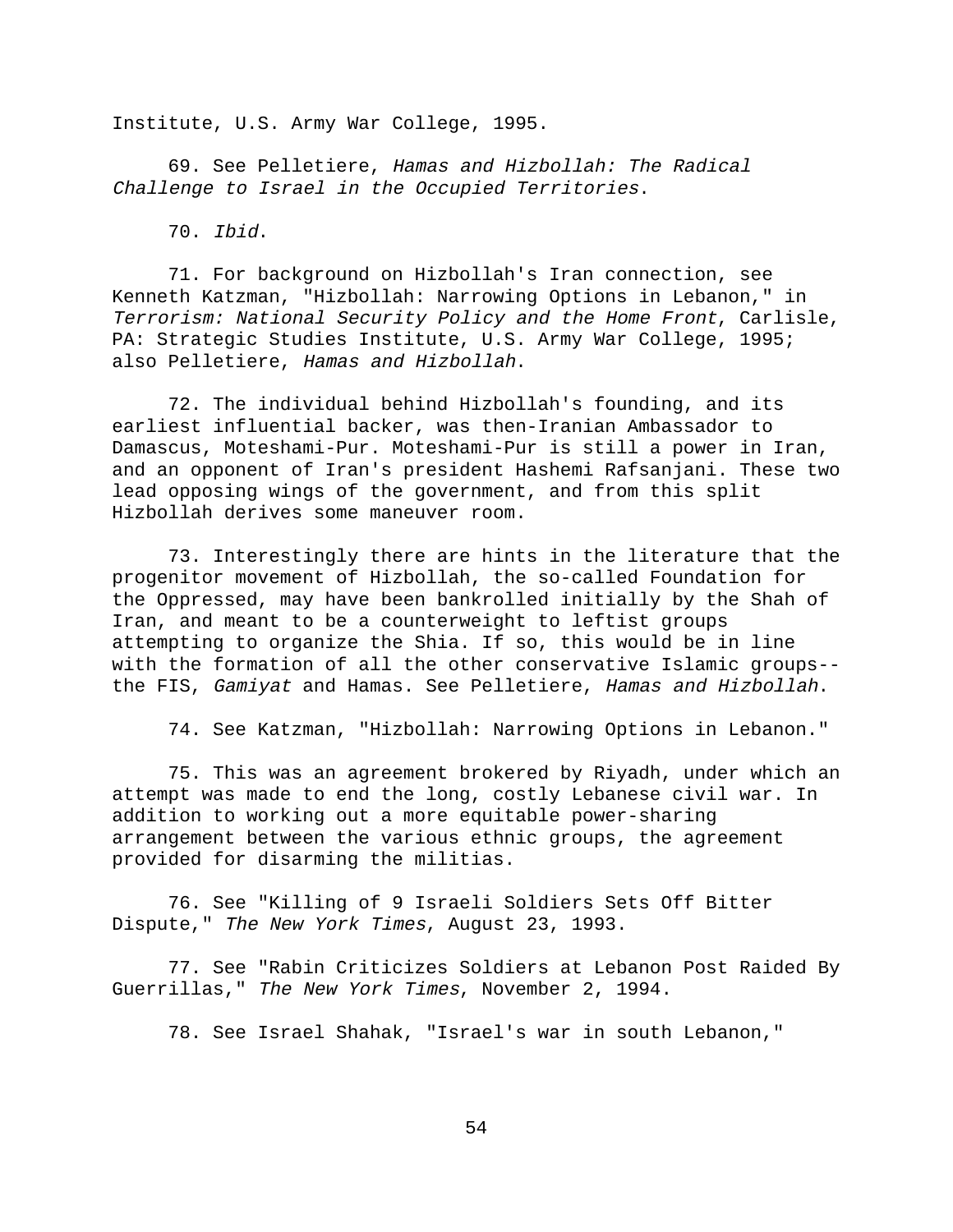Middle East International, February 3, 1995.

 79. See "Lebanon: the Last Arab-Israeli Battlefront," The Washington Post, March 10, 1995.

80. See "Israeli jets attack Hezbollah bases after border raid," The Times of London, February 20, 1995.

81. For background on the 1953 Iran-Britain oil dispute see George Lenczowski, The Middle East in World Affairs, Ithaca: Cornell University Press, 1984.

82. See David Gardner, "From Guns to Soup Kitchens," The Financial Times, April 10, 1995.

83. By language, the author is primarily focusing on discourse, that is the terms in which the language of a particular class of people is expressed. Among the peasants language is heavily influenced by the Koran, and images and anecdotes connected to the faith. Thus, the clerics, couching their exchanges with the peasants in the language of the Koran, are able to make contact quickly, and understanding is likely to be nearly complete. For an example of how this worked in the case of Khomeini and the Islamic revolt in Iran see Stephen Pelletiere, The Iran-Iraq War-Chaos in a Vacuum, Westport, CT: Praeger, 1992.

84. This is the zakat. The author has been told this tax is actually quite nominal.

85. Esposito, Islamic Threat: Myth or Reality?, p. 96, writes: "Sadat used government control of nationalized mosques and religious institutions, and the dependence of the religious establishment on the government for salaries, to dictate and control sermons and mosque activities." See also Stephen Pelletiere, Mass Action and Islamic Fundamentalism: The Revolt of the Brooms.

86. This fear is prevalent in all Arab countries--the fear of the mob set loose. It probably explains the endurance power of the Iraqi Ba'thists, for example, since Iraq, prior to the coming of the Ba'th, existed in a virtual state of anarchy for years, with the populace going in fear of random violence.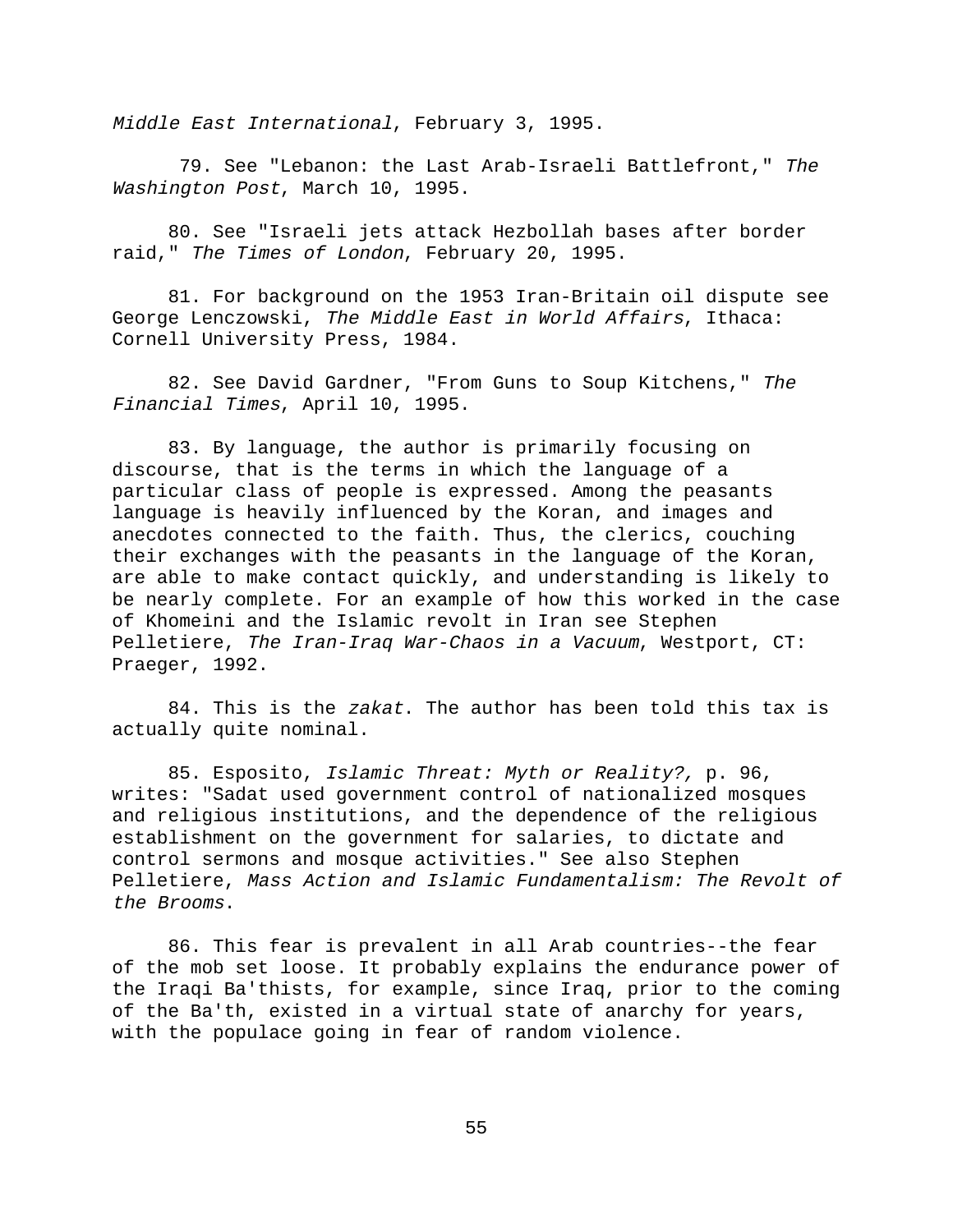87. For a discussion of this issue of Muslim responses to evil see Pelletiere, Hamas and Hizbollah.

88. See "How Islamicist militants put Egypt on trial," The Financial Times, March 4, 1995.

89. The author sees some striking similarities between this phenomenon and the Luddite movement in England. During the first three decades of the 19th century, workers in England, as a response to rising unemployment, smashed machinery, attacked supervisors, and generally performed seemingly irrational acts of violence. Much of this activity appeared to be taking place spontaneously, and with barely any direction, nor were the workers organized in any formal sense. See David Noble, Progress Without People: In Defense of Luddism, Chicago, IL: Charles H. Kerr Publishing Co., 1993.

90. See Nunzio Pernicone, Italian Anarchism: 1864-1892, Princeton, NJ: Princeton University Press, 1995.

91. It is instructive here to consider the behavior of the bazaaris in Iran, during the crisis over the Shah. At a certain point Iran's merchant class, the so-called bazaaris, decided that the Shah's policies on foreign trade were directly inimical to their interests. The Shah was attempting at the time to open Iran to world trade, essentially what the IMF is trying to get Mubarak to do. Once the bazaaris determined that the Shah would actually take this step, and that nothing would dissuade him, they abandoned his regime, and financed the Khomeini revolution, which sealed the Shah's doom.

92. It will take some research to fathom why this is so. In Shari'a Law, Cult Violence and System Change in Egypt, the author researched the Arabic press and was struck how consistently the Brotherhood refused to take a stance condemning the radicals. Robert Springborg, in Mubarak's Egypt (Boulder, CO: Westview, 1992), speculates that the conservatives are unwilling to do so, because, even though the radicals pursue tactics that are anathema to them, they remain Muslims. Thus the conservatives are showing their solidarity to fellow believers. Esposito, The Islamic Threat, p. 98, writes: "The degree of polarization between the government and moderate opposition groups was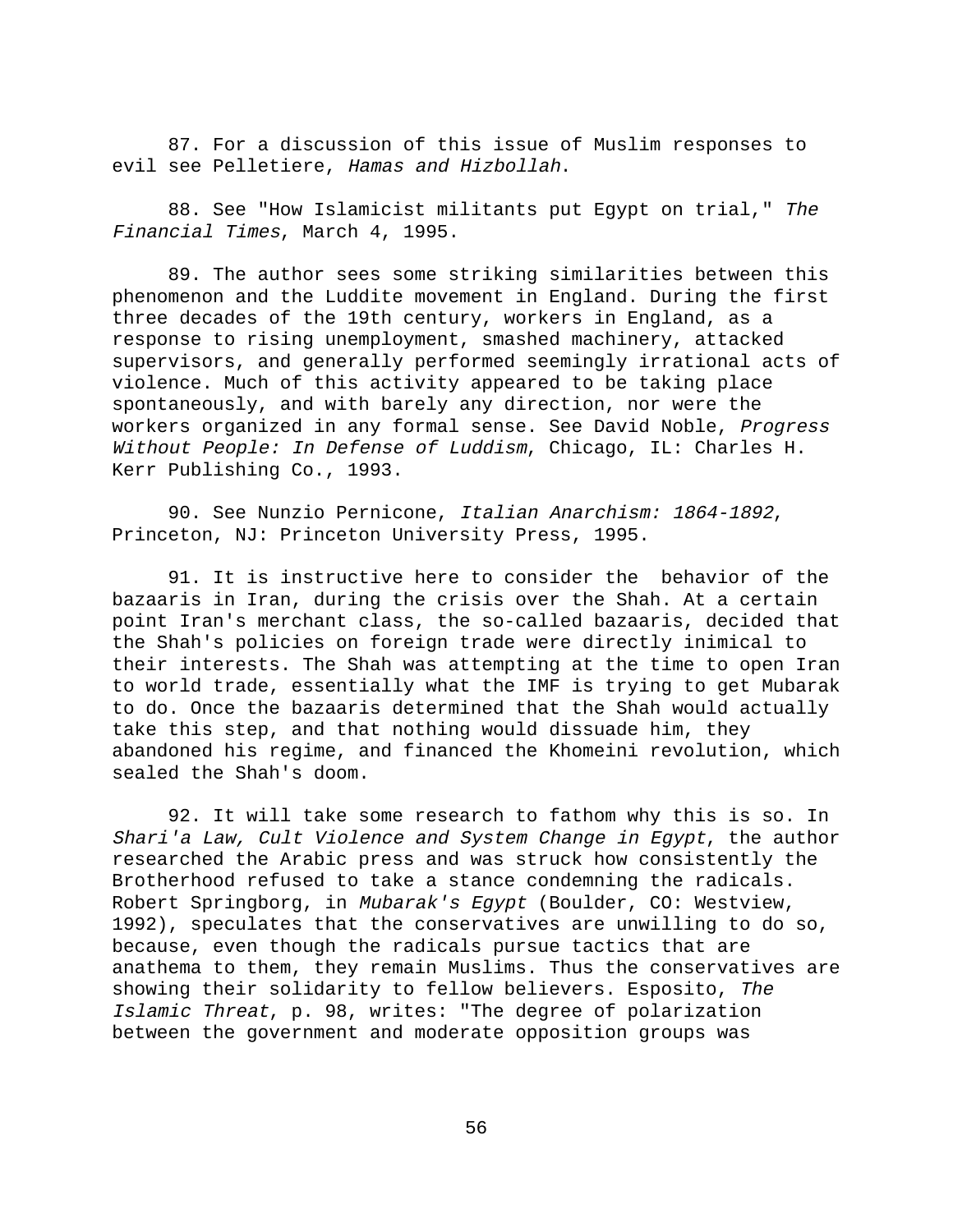reflected in the failure of the opposition leaders to distance themselves completely from extremist acts. When a disturbed border policeman killed several Israeli tourists . . . Muslim Brotherhood leaders . . . described the killings as an act against the 'enemies of the nation'."

93. This is the "Rome declaration," a national contract signed in January by Algeria's opposition parties, including the FIS. The contract calls for negotiations with the government on an interim administration leading to elections. See Roula Khalaf, "Algiers mutiny heightens west's dilemma," The Financial Times, February 24, 1994.

94. In April 1994, an Egyptian attorney who had defended Islamic militants died while in police custody. His death was attributed by the authorities to asthma, but human rights groups claimed he was tortured to death. When Egyptian attorneys demonstrated in protest over the incident, the Cairo police opened fire on them. See "Egyptian government moves to defuse conflict with lawyers," The Philadelphia Inquirer, June 29, 1994; also "U.S. Said to Ask Egypt About Lawyer's Death," The New York Times, May 27, 1994.

95. See Pelletiere, Shari'a Law, Cult Violence and System Change in Egypt.